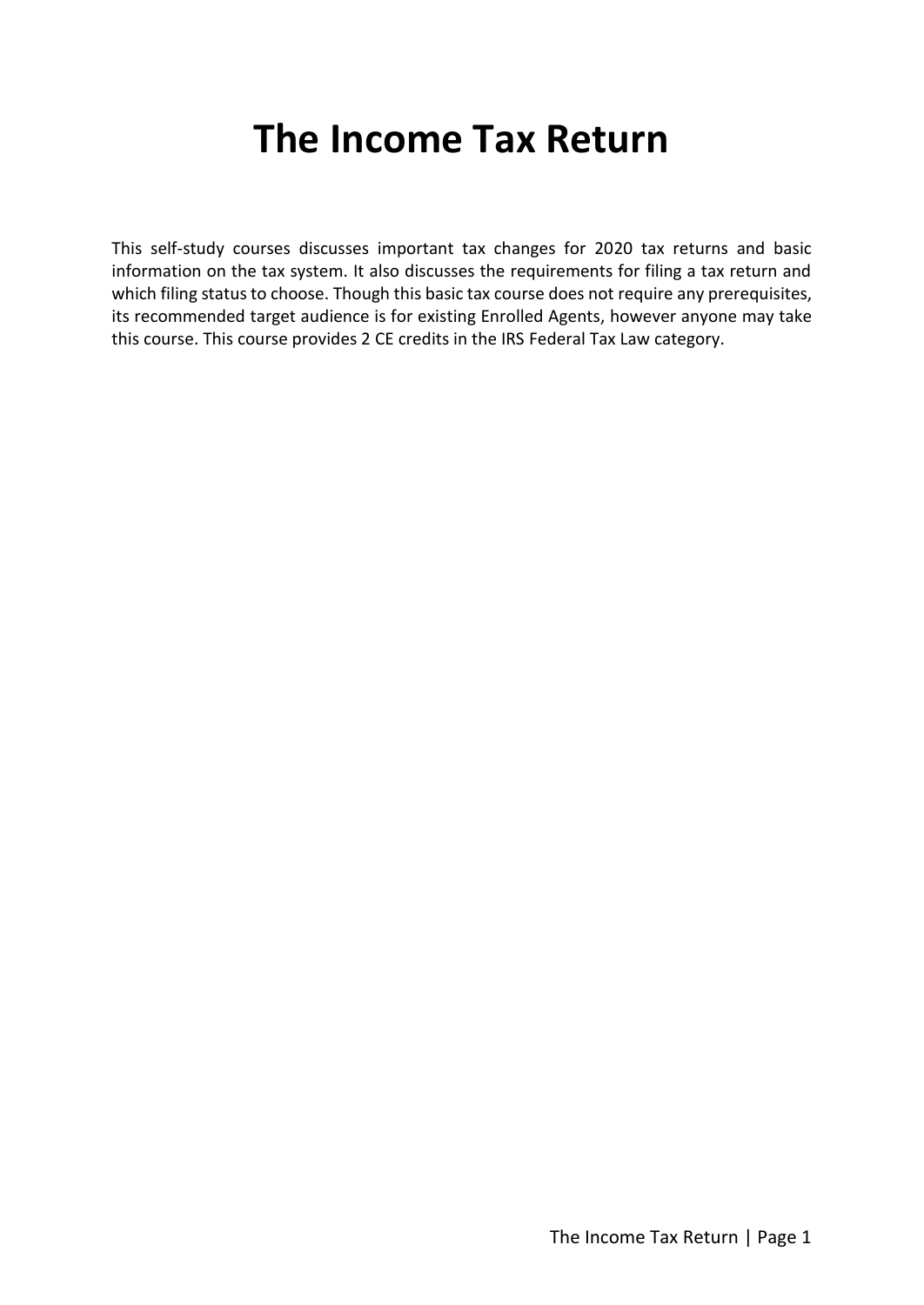# **TABLE OF CONTENTS**

| III. Summary Of The Further Consolidated Appropriations Act Of 2020 7                 |
|---------------------------------------------------------------------------------------|
| IV. Summary Of The Coronavirus Aid, Relief, And Economic Security (Cares) Act (2020)8 |
|                                                                                       |
|                                                                                       |
|                                                                                       |
|                                                                                       |
|                                                                                       |
|                                                                                       |
|                                                                                       |
|                                                                                       |
|                                                                                       |
|                                                                                       |
|                                                                                       |
|                                                                                       |
|                                                                                       |
|                                                                                       |
|                                                                                       |
|                                                                                       |
|                                                                                       |
|                                                                                       |
|                                                                                       |

#### **NOTICE**

This course is sold with the understanding that the publisher is not engaged in rendering legal, accounting, or other professional advice and assumes no liability whatsoever in connection with its use. Since laws are constantly changing, and are subject to differing interpretations, we urge you to do additional research and consult appropriate experts before relying on the information contained in this course to render professional advice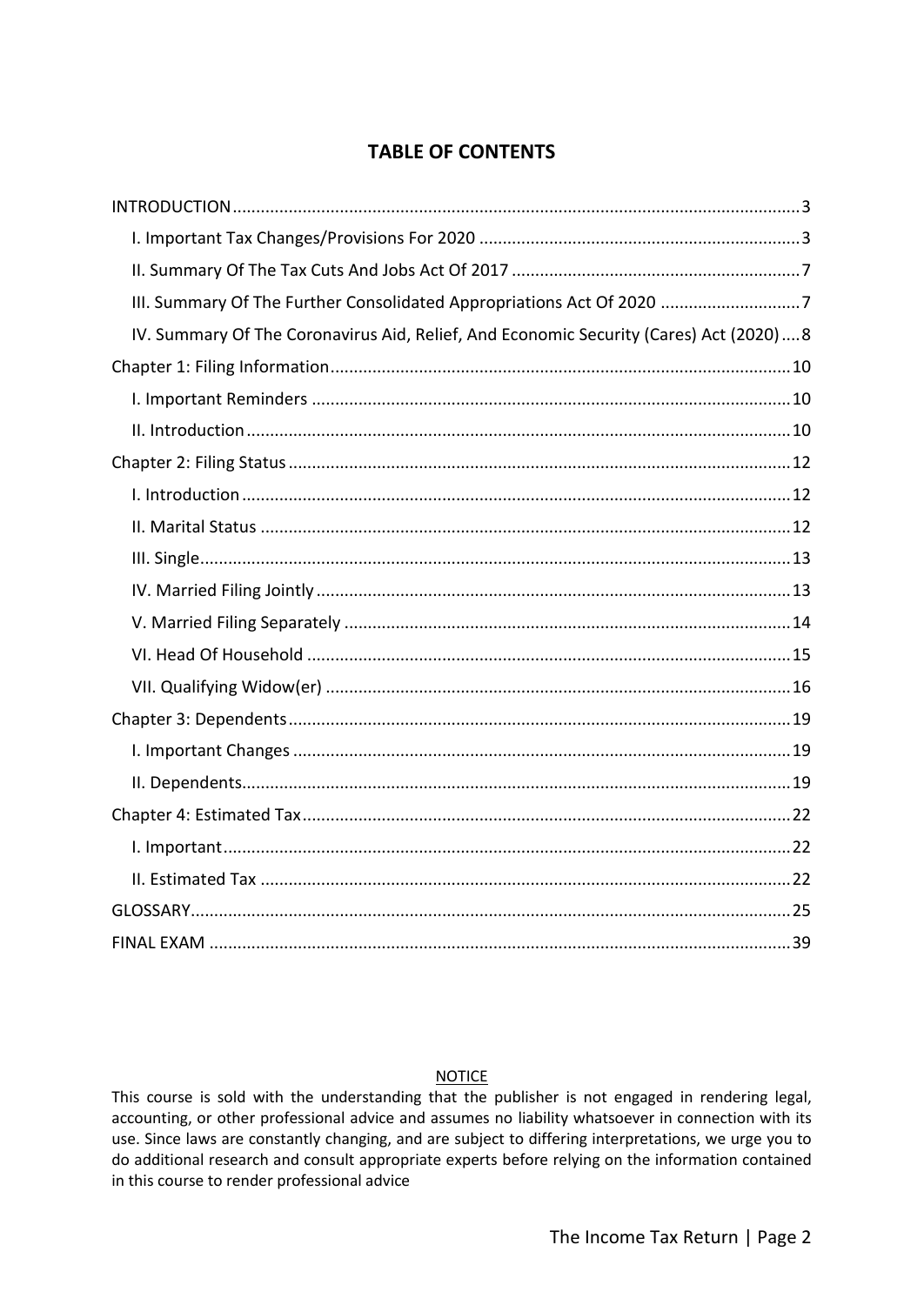# <span id="page-2-0"></span>INTRODUCTION

#### **Chapter Objective**

After completing this chapter, you should be able to:

• Recall important tax changes to be used for 2020 tax returns.

#### **Note**

The major changes/provisions affecting 2020 are from the Tax Cuts and Jobs Act of 2017 and the usual inflation adjustments. The Further Consolidated Appropriations Act of 2020 was signed into law on December 20, 2019, which includes important tax changes, extenders, and other provisions signed into law and extended through 2020, as summarized later in the Introduction. In addition, the Coronavirus Aid, Relief, and Economic Security (CARES) Act was signed into law March 27, 2020 in response to the economic fallout of the COVID-19 pandemic, and includes key provisions affecting withdrawals from retirement plans and IRAs, the tax treatment of coronavirus-related distributions, and more. These changes are also noted throughout the course.

This course is a general overview of federal income tax laws for individuals filing 2020 tax returns. The course begins with the rules for filing a tax return. The course explains who must file a return, which tax forms to use, when the return is due, and other general information. It will help identify which filing status your clients qualify for and whether the income they are receiving is taxable. The course goes on to explain the standard deduction, the kinds of expenses they may be able to deduct, and the various kinds of credits they may be able to take to reduce their tax.

Throughout the course are examples showing how the tax law applies in typical situations. Sample forms and schedules show how to report certain items on tax returns. Also, throughout the course are flowcharts and tables that present tax information in an easy-to-understand manner. We start with a section on important tax changes.

# <span id="page-2-1"></span>I. Important Tax Changes/Provisions For 2020

- **Individual tax rates are set at 0%, 10%, 12%, 22%, 24%, 32%, 35%, and 37%.**
- **Increase of the standard deduction** to \$12,400 and \$24,800 for individuals and married couples filing jointly, respectively (2020).

Elderly and/or blind taxpayers receive an additional standard deduction amount added to the basic standard deduction. The additional standard deduction for a blind taxpayer—a taxpayer whose vision is less than 20/200—and for a taxpayer who is age 65 or older at the end of the year is:

- o \$1,300 for married individuals; and
- o \$1,650 for singles and heads of household.

The additional standard deduction for taxpayers who are both age 65 or older at year-end and blind is double the additional amount for a taxpayer who is blind (but not age 65 or older) or age 65 (but not blind). For example, a 65 year-old single blind taxpayer would add \$3,300 to his or her usual standard deduction: \$1,650 for being age 65 plus \$1,650 for being blind  $(51,650 \times 2 = 53,300)$ . Thus, his or her standard deduction would be  $$15,200 ($12,200 + 53,300$  $=$  \$15,500).

- **Personal exemptions eliminated for 2018-2025.**
- **Write off of state and local taxes restricted to \$10,000.**
- **Many itemized deductions eliminated.** The tax law eliminates itemized deductions for:
	- o Unreimbursed employee expenses, such as mileage (previously deductible to the extent they exceeded 2% of adjusted gross income)
	- o Tax preparation expenses
	- o Alimony payments (see details)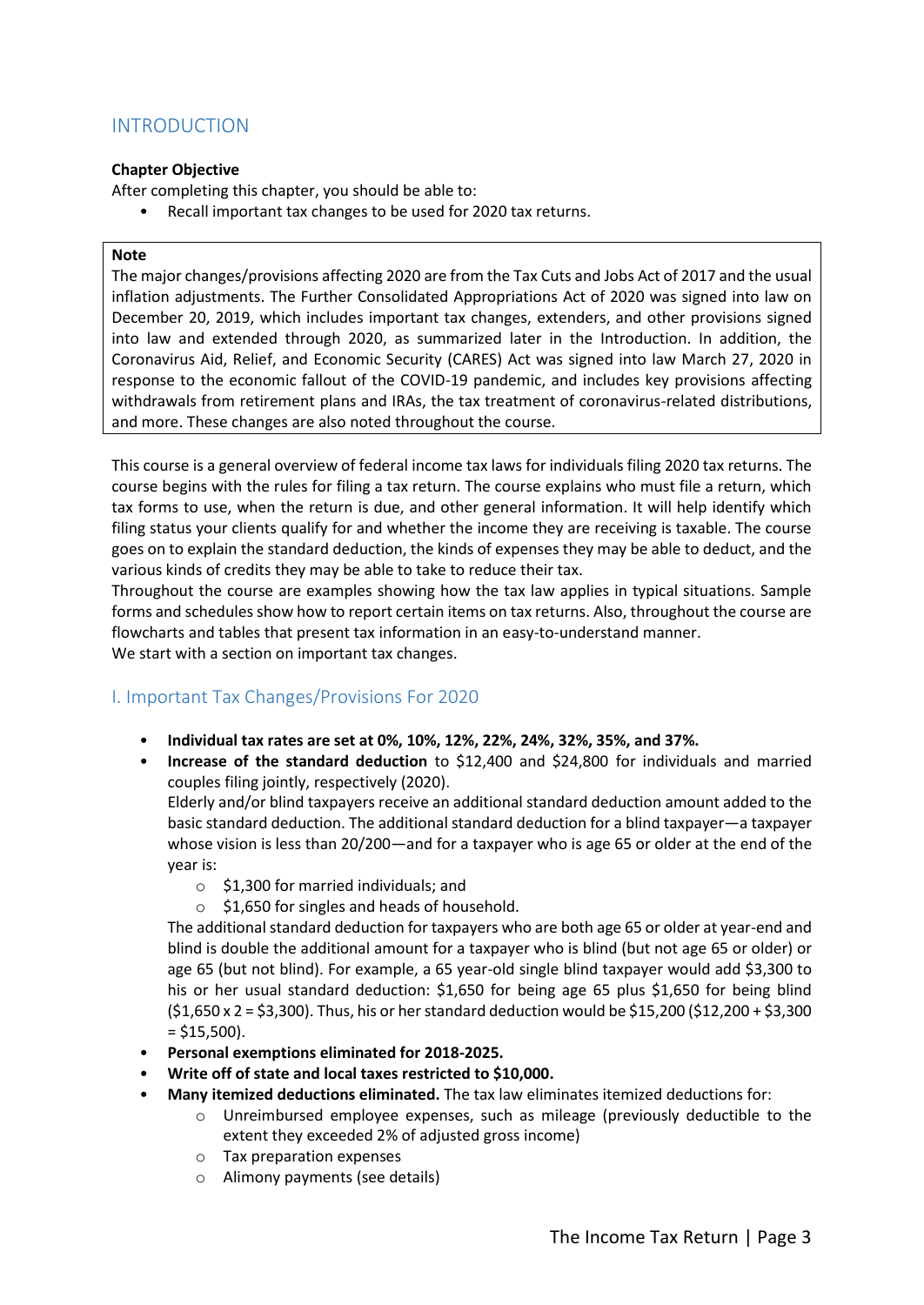- o Investment expenses
- o Miscellaneous itemized deductions
- o Moving expenses to move to a new job, and
- o Personal casualty losses (except for losses associated with special disaster relief legislation).
- **Charitable contributions.** People who itemize will be allowed to deduct cash contributions up to 60% of their adjusted gross income, instead of 50% under prior law.

#### **Note**

See the impact of the CARES Act, later in this summary and the course, for additional changes to charitable contributions.

- **The Child Tax Credit is \$2,000 in 2020** for single filers and married couples. The tax credit is fully refundable up to \$1,400 and begins to phase-out for families making over \$400,000. Parents must provide a child's valid social security number in order to receive this credit.
- **The mortgage interest deduction**
	- $\circ$  For all homeowners with existing mortgages at 12/17/2017 that were taken out to buy a home, there is no change to the current mortgage interest deduction.
	- $\circ$  For homeowners with new mortgages after 12/17/2017 on a first or second home, the home mortgage interest deduction is available on up to \$750,000 of mortgage debt.
- **Medical bills**. Medical expenses can be deducted in 2020 for medical expenses exceeding 7.5 percent of adjusted gross income (as adjusted by the Further Consolidated Appropriations Act of 2020).
- **Alimony - Post 2018 Divorce Agreements**. Under the tax code before TCJA passage, alimony (but not child support) was deductible by the payer and included in the income of the recipient for tax purposes. Under the TCJA, that tax treatment continues only for alimony payments made pursuant to a divorce or separation agreement entered into on or before December 31, 2018. Thus, alimony payments made in 2018 are deductible to the payer and includible in the recipient's income.

However, under TCJA, §11051, alimony payments will no longer be tax deductible to the payer or includible in the income of the recipient if made under:

- a) A divorce or separation agreement entered into after December 31, 2018; or
- b) A divorce or separation agreement entered into on or before December 31, 2018 but modified after that date if the modified agreement specifically provides that the provisions of the Tax Cuts and Jobs Act of 2017 will apply.

Alimony payments made under a divorce or separation agreement entered into on or before December 31, 2018 but paid after that date—with the exception of such payments made under a modified agreement described in b) above—will continue to be tax deductible to the payer and includible in the income of the recipient.

- Adjusted estate taxes. Estates worth up to \$11.58 million per person are exempt from the federal estate tax in 2020. This means that married couples with estates worth up to \$23.16 million will not be affected by the federal estate tax. These numbers are increased for inflation each year.
- Repeal of Obamacare individual tax penalty. The Affordable Care Act (popularly called Obamacare) required individuals to obtain minimally adequate health insurance for themselves and their dependents. Those that failed to comply had to pay a tax penalty to the IRS. The TCJA permanently eliminated this penalty starting in 2019, effectively making individual compliance with Obamacare purely voluntary.
- Corporate tax rate lowered to 21% (beginning January 1, 2018).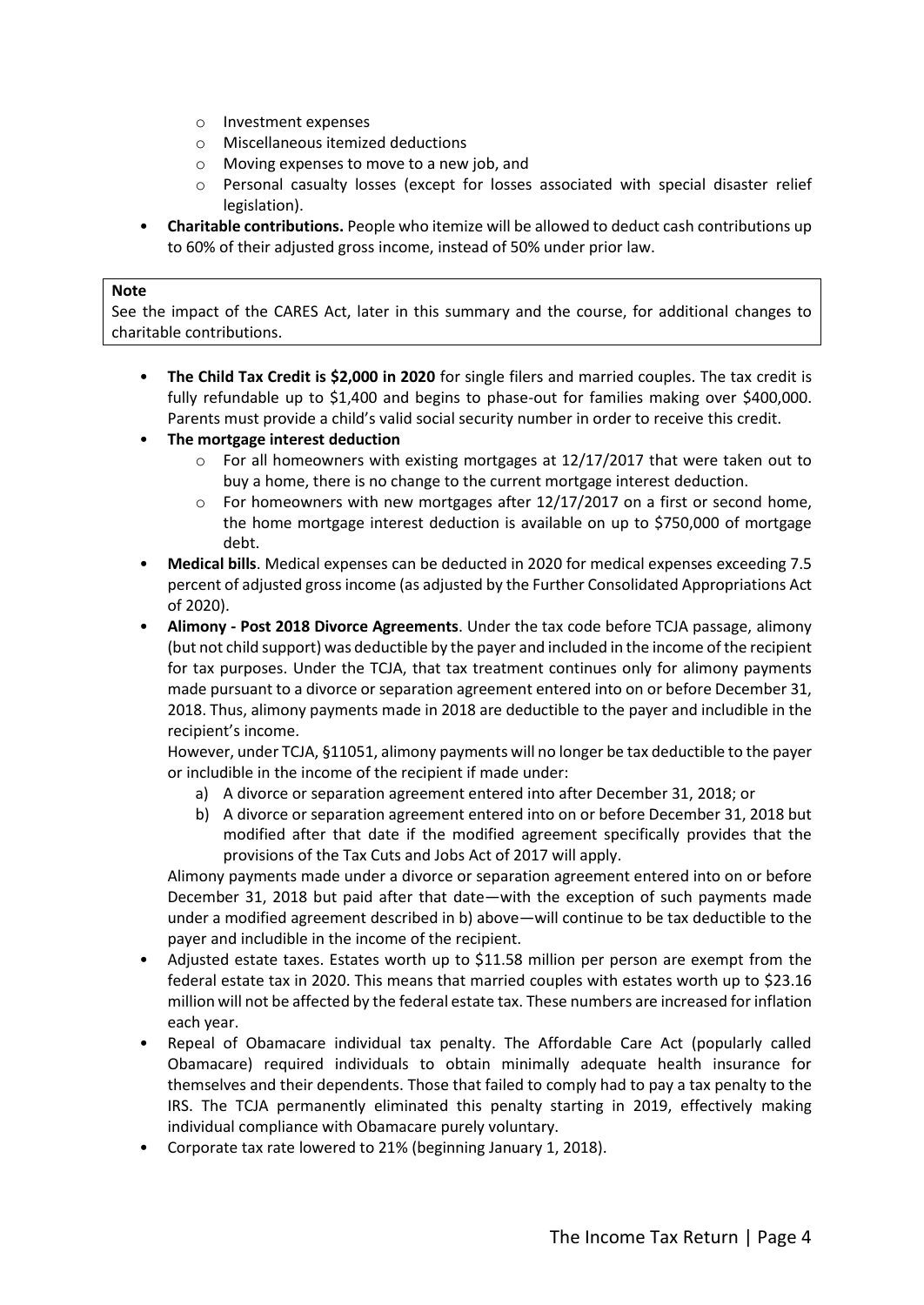- Section 199A. 20% tax deduction that applies to the first \$326,600 (2020) of joint income earned by all businesses organized as S corporations, partnerships, LLCs, and sole proprietorships.
- Rental Real Estate Safe Harbor for § 199A. As discussed in Notice 2019-07, a safe harbor is available to individuals and owners of pass through entities. Under the safe harbor, a rental real estate enterprise will be treated as a trade or business for purposes of the QBI deduction. Taxpayers may still treat rental real estate that does not meet the requirements of the safe harbor as a trade or business for purposes of the QBI deduction if it is a section 162 trade or business.

Solely for the purposes of section 199A, a rental real estate enterprise will be treated as a trade or business if the following requirements are satisfied during the taxable year with respect to the rental real estate enterprise:

- (A) Separate books and records are maintained to reflect income and expenses for each rental real estate enterprise;
- (B) For taxable years beginning prior to January 1, 2023, 250 or more hours of rental services are performed per year with respect to the rental enterprise. For taxable years beginning after December 31, 2022, in any three of the five consecutive taxable years that end with the taxable year (or in each year for an enterprise held for less than five years), 250 or more hours of rental services are performed per year with respect to the rental real estate enterprise; and
- (C) The taxpayer maintains contemporaneous records, including time reports, logs, or similar documents, regarding –
	- (i) hours of all services performed;
	- (ii) description of all services performed;
	- (iii) dates on which such services were performed; and
	- (iv) who performed the services.

The records must be made available for inspection at the request of the IRS. The contemporaneous records requirement did not apply to taxable years beginning prior to January 1, 2019.

- **Increase to Section 179 expensing**. The Section 179 maximum annual deduction limit is increased to \$1,040,000, and increases the phase-out threshold to \$2,590,000 in tax year 2020.
- **Increase of bonus depreciation**. Increase to 100% the first-year bonus depreciation percentage (from the prior 50% rate) for long-term assets placed in service after September 27, 2017. Bonus depreciation is allowed to be used for purchases of used property, as well as new property.
- **Computers no longer listed property**. Computers are not classified as listed property in tax year 2020.
- **Elimination of entertainment and meals deduction**. Deductions for entertainment and meal expenses are eliminated for tax year 2020. Businesses may still deduct 50% of the cost of food consumed by employees during work or travel.

#### **Note**

IRS Notice 2018-76, issued in October 2018, indicates that meals provided during an entertainment event fall under the meals deduction limit, and are not considered to be entertainment expenses.

• **Increase of business vehicle depreciation limits.** The allowable depreciation limits for certain passenger automobiles are increased to: \$10,100 for the first year in which the vehicle was placed in service, \$16,100 for the second year, \$9,700 for the third year, and \$5,760 for the fourth and later years in the recovery period.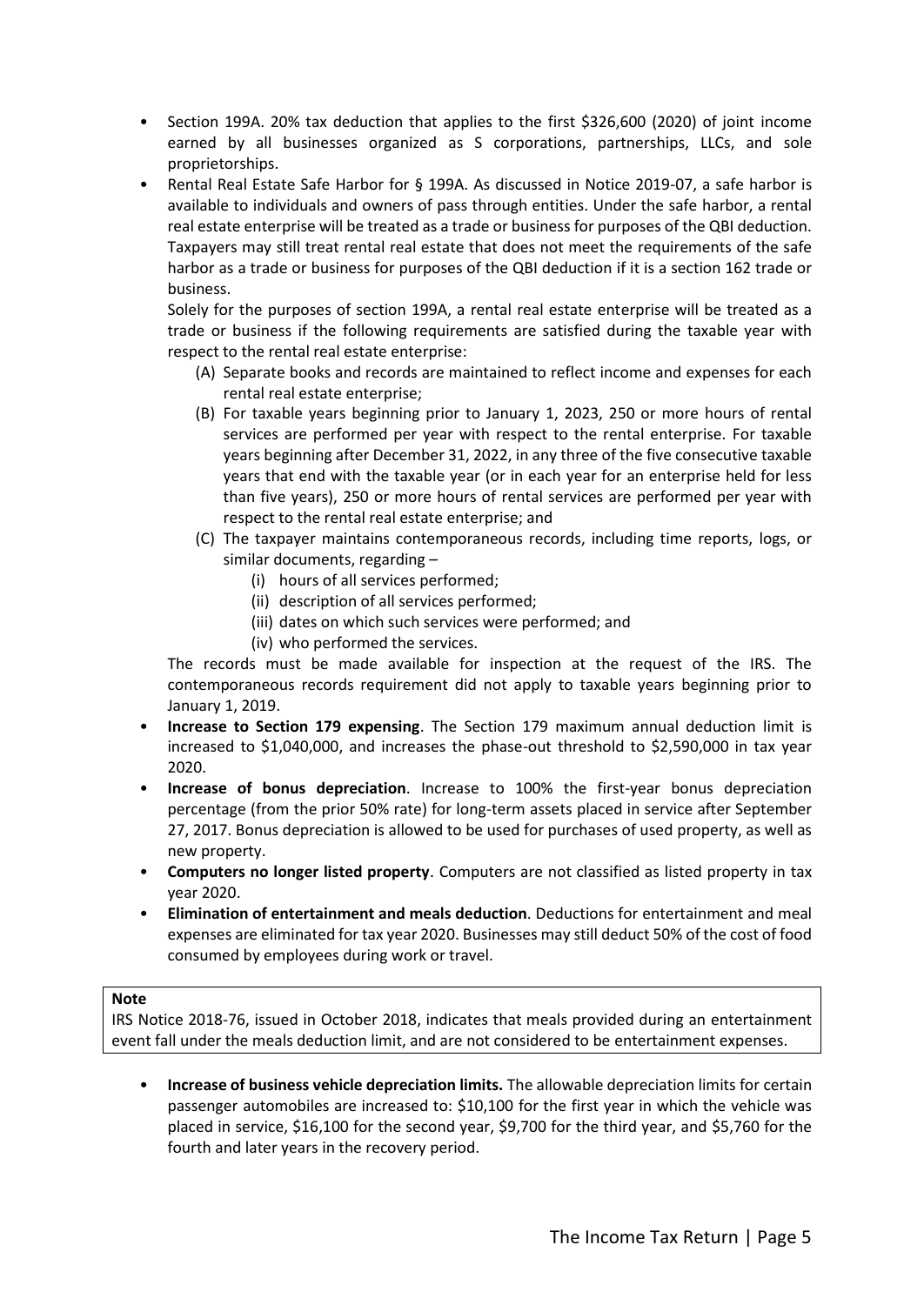If a taxpayer claims 100% bonus depreciation, the greatest allowable passenger automobile depreciation is:

- o \$18,100 for the first year;
- o \$16,100 for the second year;
- o \$9,700 for the third year; and
- o \$5,760 for each later taxable year in the recovery period.
- **Business use of a taxpayer's personal vehicle**. Taxpayers may no longer deduct unreimbursed employee expenses—including unreimbursed expenses related to business use of a personal vehicle—as "miscellaneous itemized deductions" to the extent the total of such expenses exceeds 2% of his or her AGI.

However, the 2020 alternative standard mileage rate applicable to *eligible* business use of a vehicle is 57.5¢ per mile, down from 58¢ in 2019.

- **Use of a personal vehicle for charitable purposes remains at 14 cents per mile.**
- **Use of a taxpayer's personal vehicle to move**. Many taxpayers change their residence each year, and many of those taxpayer relocations involve new jobs. Prior law permitted a taxpayer to deduct moving expenses by car, provided the new location was at least 50 miles farther from the taxpayer's former home than the former main job location. The moving expense deduction has been suspended and has made the moving expense reimbursement taxable income.
- **Alternative minimum tax exemption amount increased.** The tax code provides for an AMTI exemption for purposes of determining the alternative minimum tax amount. The amount of the AMTI exemption varies according to the taxpayer's filing status and the tax year. The applicable AMTI exemption amounts for 2020 are as follows:

| <b>Filing Status</b>                          | <b>Phaseout of</b><br><b>Exemption Amount</b> | <b>Alternative Minimum</b><br>Taxable Income<br>Exemption* |
|-----------------------------------------------|-----------------------------------------------|------------------------------------------------------------|
| Single or Head of Household                   | \$518,400                                     | \$72,900                                                   |
| Married Filing Jointly & Qualifying Widow(er) | \$1,036,800                                   | \$113,400                                                  |
| <b>Married Filing Separately</b>              | \$518,400                                     | \$56,700                                                   |

*\*The AMTI exemption amounts are indexed for inflation.*

The AMTI exemption amount is reduced (but not below zero) by 25 percent of the amount by which the taxpayer's alternative minimum taxable income exceeds:

- \$1,036,800 for taxpayers whose filing status is "married filing jointly" or "qualifying widow(er)"; and
- \$518,400 for taxpayers whose filing status is "single," "head of household," "married filing separately" and for trusts and estates.
- **Limitation on itemized deductions**. The TCJA suspended the phase-out of itemized deductions for 2018 through 2025. Accordingly, itemized deductions are unlimited regardless of the taxpayer's income.
- **Maximum capital gain/dividend tax rate**. High-income taxpayers are subject to higher capital gain and qualified dividend tax rates. For tax years beginning in 2020, the long-term capital gain and qualified dividend tax rate is 20% for married taxpayers filing jointly whose taxable income exceeds \$496,600 and to singles whose taxable income exceeds \$441,450. For taxpayers in lower income tax brackets:
- The 0% rate applies to  $$ 
	- o Single filers with income up to \$40,000,
	- o Joint filers with income up to \$80,000; and
- The 15% rate applies to
	- o Single filers with income between \$40,000 and \$441,450, and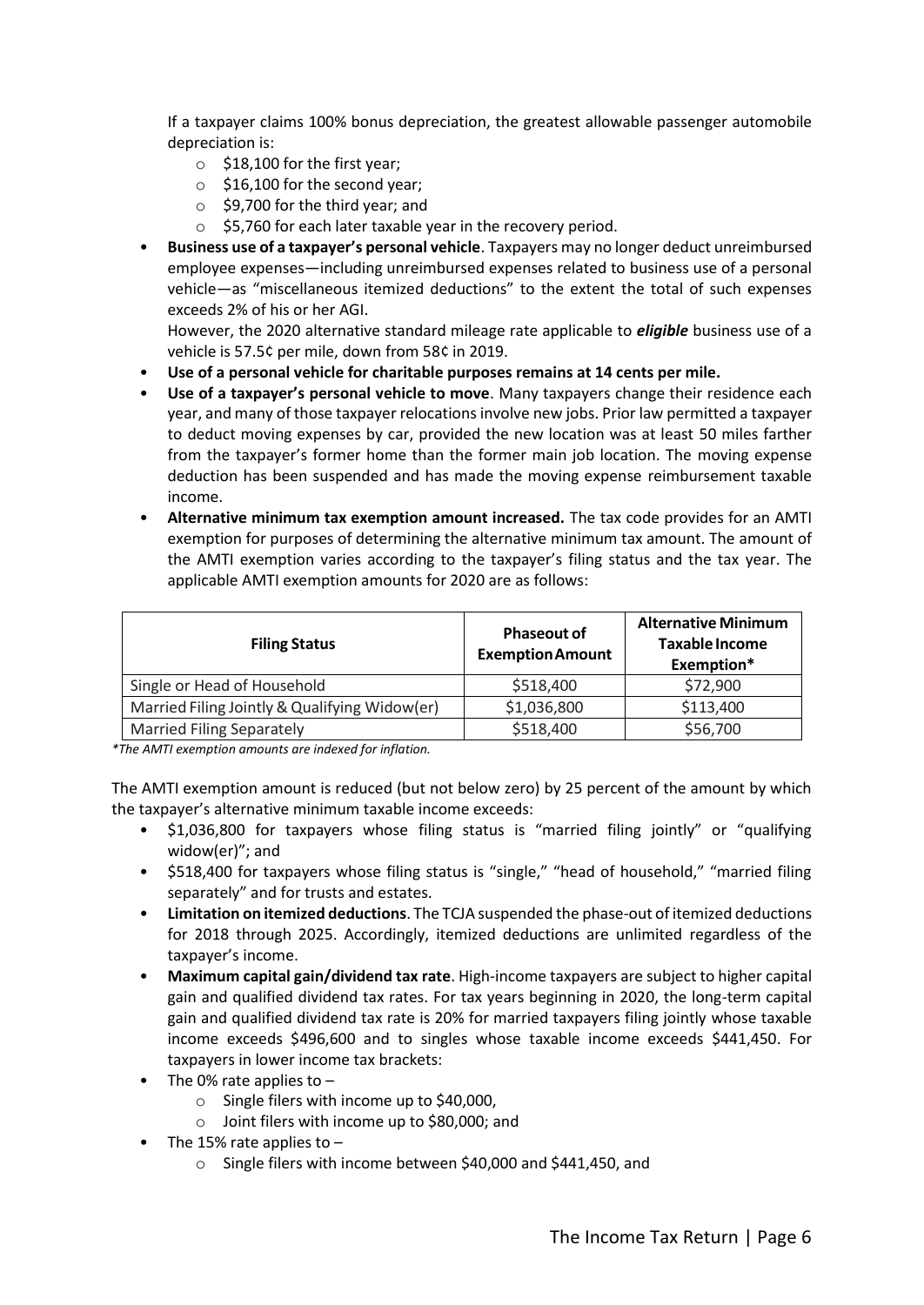o Joint filers with income between \$80,000 and \$496,600.

# <span id="page-6-0"></span>II. Summary Of The Tax Cuts And Jobs Act Of 2017

The Tax Cuts and Jobs Act of 2017 (the Act)—legislation generally effective for years beginning after 12/31/17 and before 1/1/26—made changes to both individual and corporate taxation. The more significant tax changes impacting individual tax preparation and planning made by the Act include:

- Revising individual tax rates downward;
- Eliminating personal exemptions;
- Increasing the AMT exemption and the income at which AMT exemption phaseout occurs;
- Increasing the standard deduction;
- Limiting the deduction for state and local taxes;
- Reducing the mortgage debt on which mortgage interest is deductible;
- Eliminating the equity debt interest deduction except for interest on loans used to buy, build or substantially improve the home that secures the loan;
- Increasing the limit on the deductibility of charitable cash contributions;
- Eliminating miscellaneous itemized deductions subject to 2% of AGI limit;
- Eliminating the moving expense deduction/exclusion for other than military;
- Eliminating the deduction for alimony payments made and the inclusion in income of alimony payments received for agreements after 12/31/2018;
- Eliminating the phaseout of itemized deductions for higher income taxpayers;
- Increasing the Child Tax Credit and making part of the credit refundable;
- Broadening the definition of eligible education expenses under §529 College Savings Plans to include limited annual tax-free distributions for elementary and secondary school tuition;
- Eliminating the recharacterization of traditional-to-Roth IRA conversions;
- Eliminating the individual mandate penalty for failing to maintain health coverage beginning in 2019; and
- Increasing the estate and gift tax exemption.

# <span id="page-6-1"></span>III. Summary Of The Further Consolidated Appropriations Act Of 2020

#### **The Further Consolidated Appropriations Act of 2020 was signed into law on December 20, 2019.**

Included below are some of the most important tax changes, extenders, and other provisions signed into law and extended through the end of 2020:

- Cancellation of qualified principal residence indebtedness exclusion from gross income.
- Mortgage insurance premiums deduction.
- Medical expense AGI limitation threshold reduced from 10% to 7.5% of AGI for all taxpayers for regular tax and for AMT purposes.
- Tuition and fees deduction.
- Second generation biofuel producer credit.
- Nonbusiness energy property credit.
- Alternative motor vehicle credit for qualified fuel cell motor vehicles.
- Alternative fuel vehicle refueling property credit.
- Electric vehicle credit for highway-capable 2-wheeled vehicles.
- Energy efficient home credit.
- Energy efficient commercial building property deduction.
- Health coverage tax credit.

#### **Retirement Plan Provisions**

The new law also includes a number of changes to retirement plans. The following list is a summary of these provisions: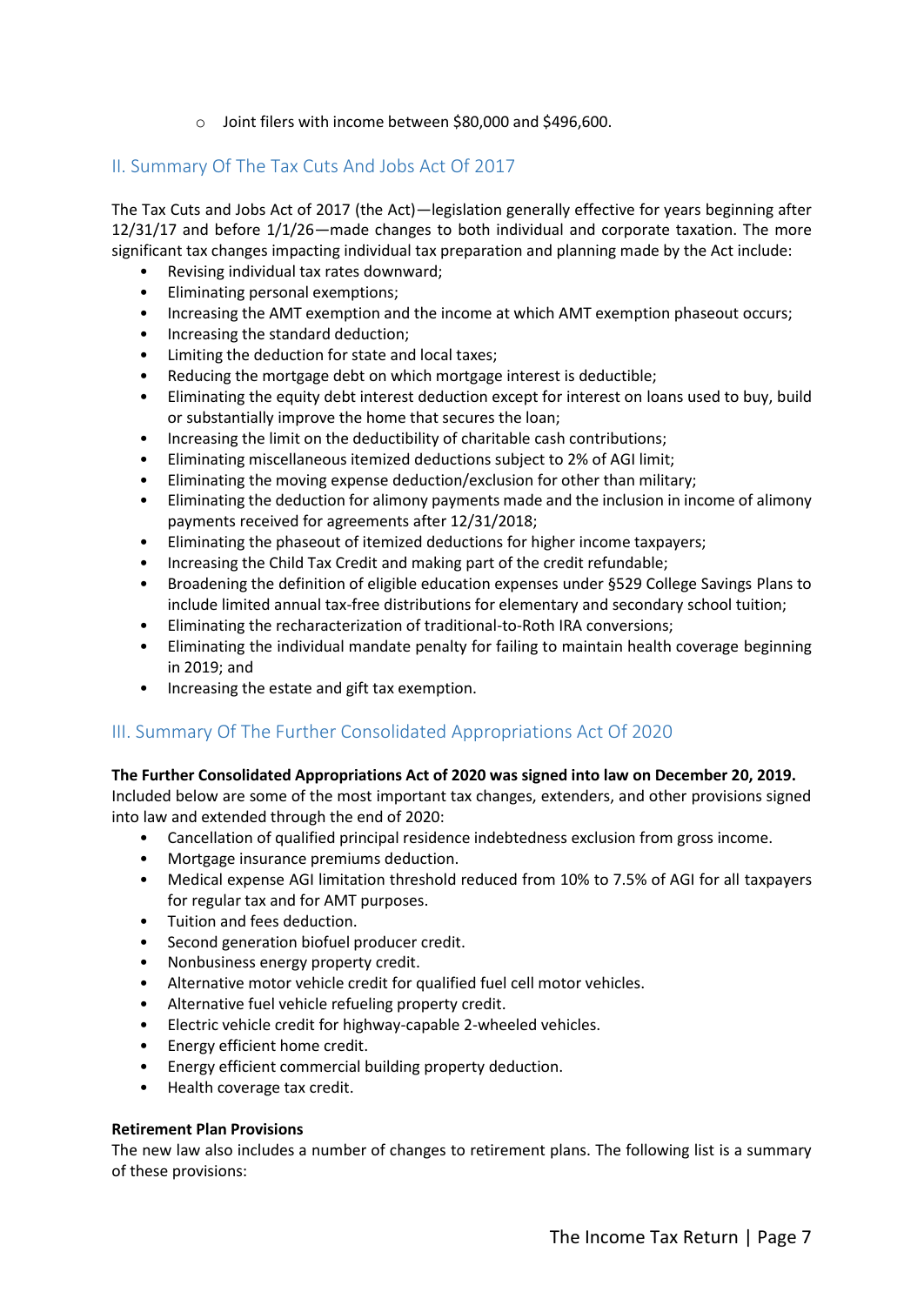- The starting date for making required minimum distributions from an IRA is the year the owner turns age 72.
- The age 70½ limit for making traditional IRA contributions no longer applies.
- Non-spouse inherited IRAs are now subject to a 10-year maximum distribution period.
- Long-term part-time employees qualify to participate in a 401(k).
- 401(k) plans are permitted to adopt qualified birth or adoption distributions.
- Qualified birth or adoption distributions up to \$5,000 are exempt from the early-withdrawal penalty.
- Taxable non-tuition fellowships and stipends and nontaxable difficulty of care payments earned by home healthcare workers are treated as compensation for purposes of retirement plan contributions.

#### **Other Provisions**

The new law also includes a number of miscellaneous provisions, including:

- The repeal of the excise taxes on high cost employer-sponsored health coverage (Cadillac plans) and medical devices that was first enacted under the Affordable Care Act (ACA).
- The application of the estate and trusts tax rate to unearned income of children (the kiddie tax) has been repealed and replaced with the use of the parents' tax rate for tax years after 2019. In addition, taxpayers can elect to apply these rules for 2018 and 2019 as well.

# <span id="page-7-0"></span>IV. Summary Of The Coronavirus Aid, Relief, And Economic Security (Cares) Act (2020)

#### **Individual Provisions**

- **Tax credits.** Eligible individual taxpayers can benefit from a tax credit of \$1,200 for single filers and \$2,400 for those filing jointly. Additionally, eligible individual taxpayers can receive a \$500 tax credit per qualifying child. However, these credits will be phased out by 5% of every dollar the taxpayer's adjusted gross income exceeds: (i) \$150,000 for joint filers; (ii) \$112,500 for heads of household, and (iii) \$75,000 for all other types of filers. For example, the tax credit will phase out entirely at \$198,000 for joint filers with no children.
- **Tax treatment of coronavirus-related distributions.** Individuals who elect to receive a coronavirus-related distribution will not be subject to the IRC's traditional 10% tax penalty for early withdrawals from eligible retirement accounts, for all distributions up to an aggregate amount of \$100,000.
- **Minimum distribution threshold.** The minimum distribution requirements (RMDs) for all eligible deferred compensation plans are temporarily waived. This includes (i) certain contribution plans, (ii) deferred compensation plans that are maintained by an eligible employer, or (iii) IRAs. This applies for all distributions made on or after January 1, 2020 for the 2020 tax year.
- **Tax treatment of charitable contributions.** Taxpayers are allowed to take an above-the-line deduction for charitable contributions of up to \$300 for the tax year beginning in 2020.

#### **INTRODUCTION: TEST YOUR KNOWLEDGE**

The following questions are designed to ensure that you have a complete understanding of the information presented in the chapter (assignment). They are included as an additional tool to enhance your learning experience and do not need to be submitted in order to receive CE credit.

We recommend that you answer each question and then compare your response to the suggested solutions on the following page(s) before answering the final exam questions related to this chapter (assignment).

#### **1. What is the highest individual tax rate in 2020:**

A. 21%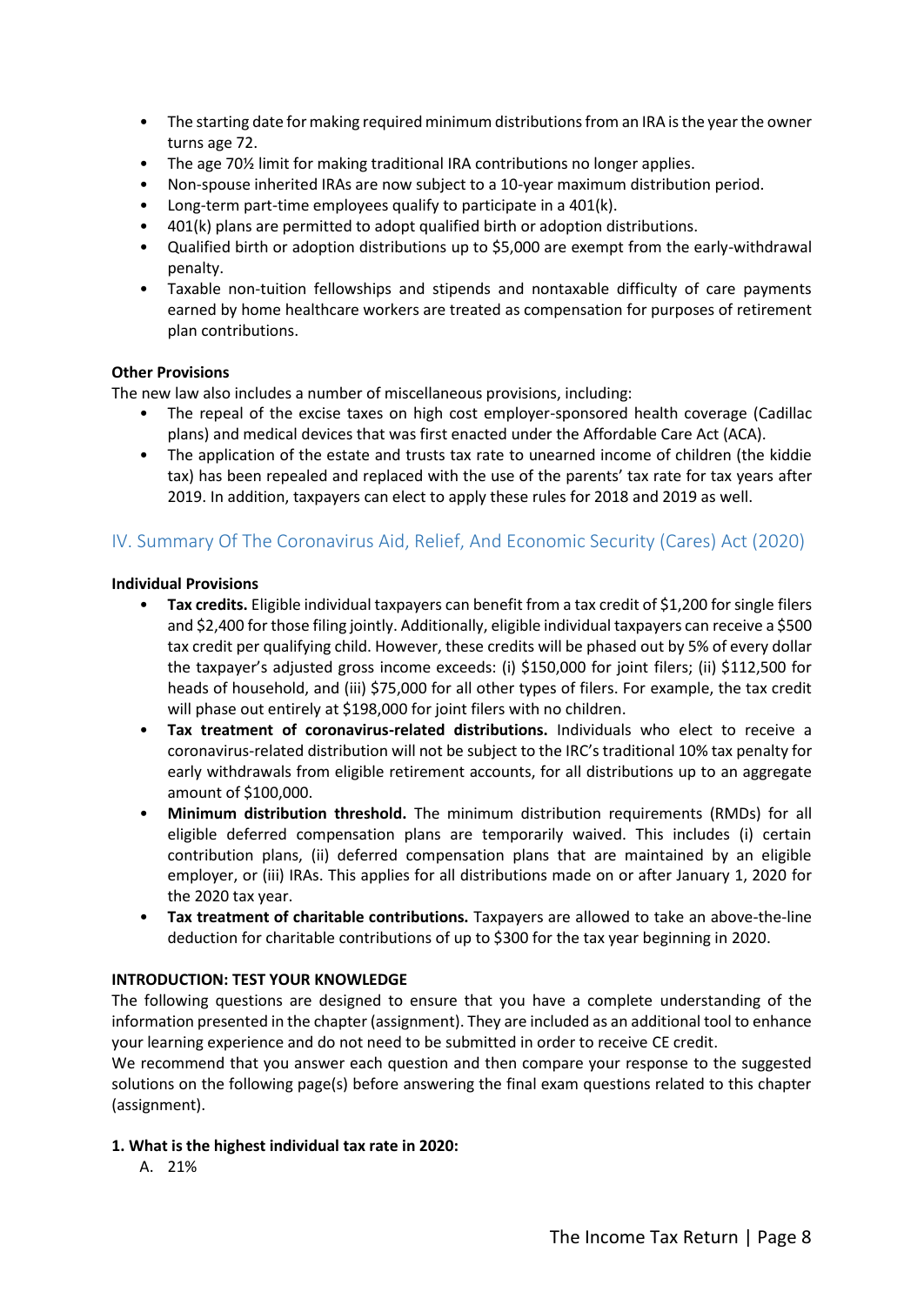- B. 25%
- C. 37%
- D. 39.5%

#### **2. Which of the following deductions have been eliminated:**

- A. miscellaneous itemized deductions
- B. personal casualty losses
- C. moving expenses to move to a new job
- D. all of the above

#### **3. For 2020, what medical expenses can be deducted:**

- A. none
- B. those greater than 7.5% of the taxpayer's adjusted gross income
- C. those greater than 10% of the taxpayer's adjusted gross income
- D. 100%

## **INTRODUCTION: SOLUTIONS AND SUGGESTED RESPONSES**

Below are the solutions and suggested responses for the questions on the previous page(s). If you choose an incorrect answer, you should review the pages as indicated for each question to ensure comprehension of the material.

1.

- A. Incorrect. Twenty-one percent is the maximum tax rate for corporations.
- B. Incorrect. The highest rate is greater than 25%.
- C. **CORRECT**. The TCJA reduced the top rate down to 37%.
- D. Incorrect. The top rate in 2017 was 39.5%, but this was lowered by the TCJA.

2.

- A. Incorrect. The TCJA eliminated several itemized deductions, including miscellaneous itemized deductions. However, this is not the best answer.
- B. Incorrect. Personal casualty loss deductions, other than those associated with special disaster relief legislation, have been eliminated by the TCJA, but this is not the best answer.
- C. Incorrect. The deduction for moving expenses to a new job for most employees has been eliminated by the TCJA, but this is not the best answer.
- D. **CORRECT**. All of the responses are included in the list of deductions that were eliminated by the TCJA.

3.

- A. Incorrect. Medical expenses are still at least partly deductible.
- B. **CORRECT**. For 2020, medical expenses that exceed 7.5% of a taxpayer's adjusted gross income can be deducted.
- C. Incorrect. The limit for 2020 on deductible medical expenses was adjusted by the Further Consolidated Appropriations Act of 2020 for those expenses greater than 10% to those expenses greater than 7.5% of the taxpayer's adjusted gross income.
- D. Incorrect. Not all of medical expenses incurred are deductible.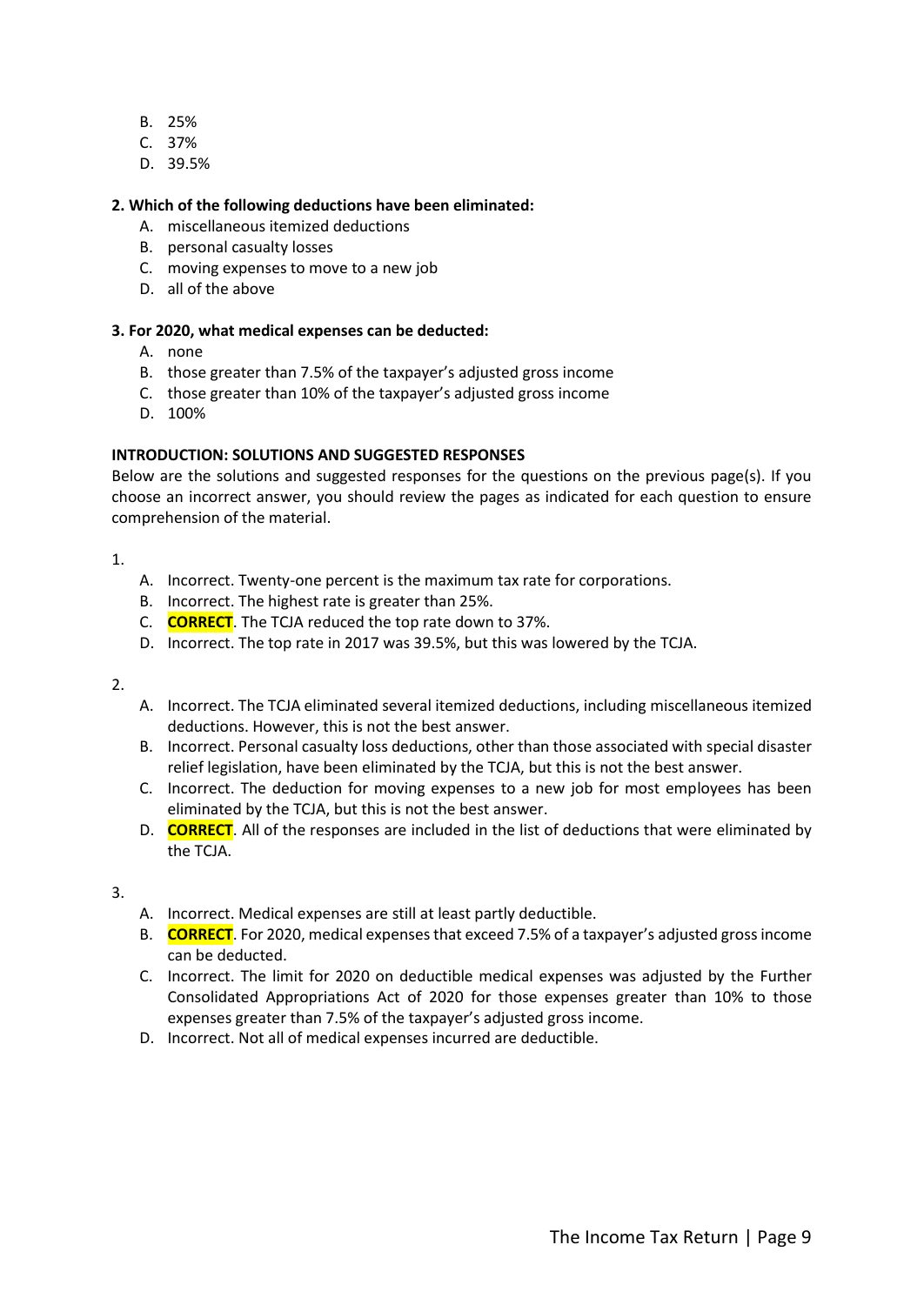# <span id="page-9-0"></span>Chapter 1: Filing Information

#### **Chapter Objective**

After completing this chapter, you should be able to:

• Recognize the length of the automatic extension provided by filing Form 4868.

# <span id="page-9-1"></span>I. Important Reminders

**Who must file**. Generally, the amount of income you can receive before you must file a return has been increased. See Table 1-1 for the specific amounts.

**Installment agreement**. If you cannot pay the full amount due with your return, you may ask to make monthly installment payments.

**Automatic 6-month extension.** Form 4868, Application for Automatic Extension of Time to File U.S. Individual Income Tax Return, provides for an automatic 6-month extension. When you file Form 4868, you will get an automatic extension to file for 6 months.

**Service in combat zone**. You are allowed extra time to take care of your tax matters if you are a member of the Armed Forces who served in a combat zone, or if you served in the combat zone in support of the Armed Forces.

**Adoption taxpayer identification number**. If a child has been placed in your home for purposes of legal adoption and you will not be able to get a social security number for the child in time to file your return, you may be able to get an adoption taxpayer identification number (ATIN).

**Taxpayer identification number for aliens.** If you or your dependent is a nonresident or resident alien who does not have and is not eligible to get a social security number, file Form W-7 with the IRS to apply for an Individual Taxpayer Identification Number (ITIN).

#### <span id="page-9-2"></span>II. Introduction

Table 1-1 summarizes the key filing requirements.

#### **TABLE 1-1. 2020 FILING REQUIREMENTS FOR MOST TAXPAYERS**

| IF your filing status is  | AND at the end of 2020 you<br>were* | THEN file a return if your  |
|---------------------------|-------------------------------------|-----------------------------|
|                           |                                     | gross income was at least** |
| single                    | under 65                            | \$12,400                    |
|                           | 65 or older                         | \$14,050                    |
| married filing jointly*** | under 65 (both spouses)             | \$24,800                    |
|                           | 65 or older (one spouse)            | \$26,100                    |
|                           | 65 or older (both spouses)          | \$27,400                    |
| married filing separately | any age                             | \$5                         |
| head of household         | under 65                            | \$18,650                    |
|                           | 65 or older                         | \$20,300                    |
| qualifying widow(er) with | under 65                            | \$24,800                    |
| dependent child           | 65 or older                         | \$26,100                    |

*\* If you were born on January 1, 1956, you are considered to be age 65 at the end of 2020.*

*\*\* Gross income means all income you received in the form of money, goods, property, and services that is not exempt from tax, including any income from sources outside the United States (even if you may exclude part or all of it). Do not include social security benefits unless (a) you are married filing a separate return and you lived with your spouse at any time during 2020, or (b) one-half of your social security benefits plus your other gross income is more than \$25,000 (\$32,000 if married filing jointly). If (a) or (b) applies, see the Instructions for Form 1040 and 1040-SR or Pub. 915 to figure the taxable part of social security benefits you must include in gross income. Gross income includes gains, but not losses, reported on Form 8949 or Schedule D. Gross income from a business means, for example, the amount on Schedule C, line 7, or Schedule F, line 9. But,*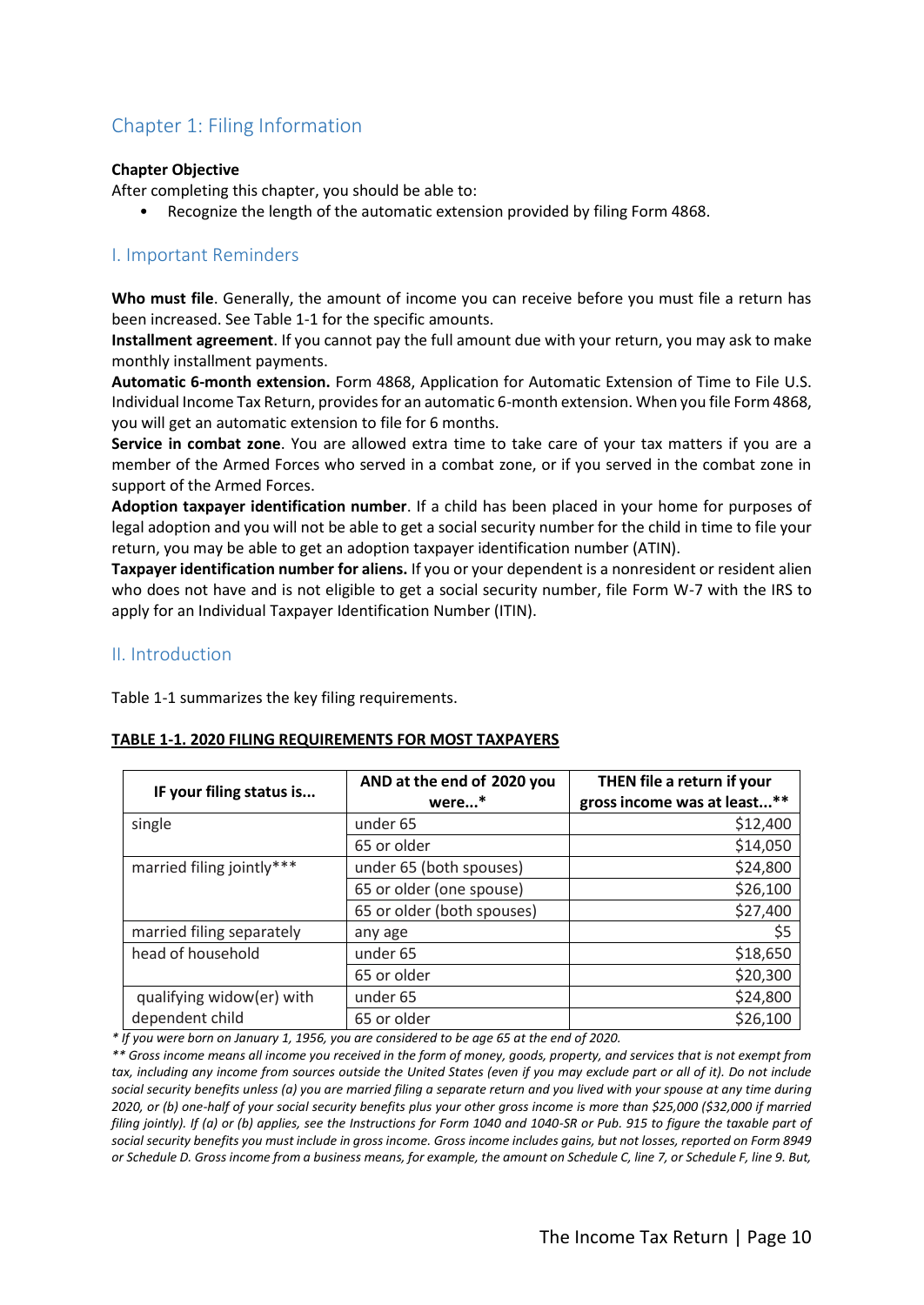*in figuring gross income, do not reduce your income by any losses, including any loss on Schedule C, line 7, or Schedule F, line 9.*

*\*\*\* If you did not live with your spouse at the end of 2020 (or on the date your spouse died) and your gross income was at least \$5, you must file a return regardless of your age.*

#### **CERTAIN CHILDREN UNDER AGE 19 OR FULL-TIME STUDENTS**

If a child's only income is interest and dividends (including capital gain distributions and Alaska Permanent Fund dividends), the child was under age 19 at the end of 2020 or was a full-time student under age 24 at the end of 2020, and certain other conditions are met, a parent can elect to include the child's income on the parent's return. If this election is made, the child does not have to file a return.

#### **CHAPTER 1: TEST YOUR KNOWLEDGE**

The following question is designed to ensure that you have a complete understanding of the information presented in the chapter (assignment). It is included as an additional tool to enhance your learning experience and does not need to be submitted in order to receive CE credit.

We recommend that you answer the question and then compare your response to the suggested solution on the following page before answering the final exam question(s) related to this chapter (assignment).

#### **1. If your filing status is married filing jointly, and at the end of 2020 both you and your spouse were under age 65, then you need to file a return if your gross income was at least how much:**

- A. \$12,400
- B. \$24,800
- C. \$26,100
- D. \$27,400

#### **CHAPTER 1: SOLUTION AND SUGGESTED RESPONSES**

Below is the solution and suggested responses for the question on the previous page. If you choose an incorrect answer, you should review the page(s) as indicated for the question to ensure comprehension of the material.

1.

- A. Incorrect. If your filing status is single, and at the end of 2020 you were under 65, then you need to file a return if your gross income was at least \$12,400.
- B. **CORRECT**. If your filing status is married filing jointly, and at the end of 2020 both spouses were under 65, then you need to file a return if your gross income was at least \$24,800.
- C. Incorrect. If your filing status is married filing jointly, and at the end of 2020 only one spouse was older than 65, then you need to file a return if your gross income was at least \$26,100.
- D. Incorrect. If your filing status is married filing jointly, and at the end of 2020 both spouses were older than 65, then you need to file a return if your gross income was at least \$27,400.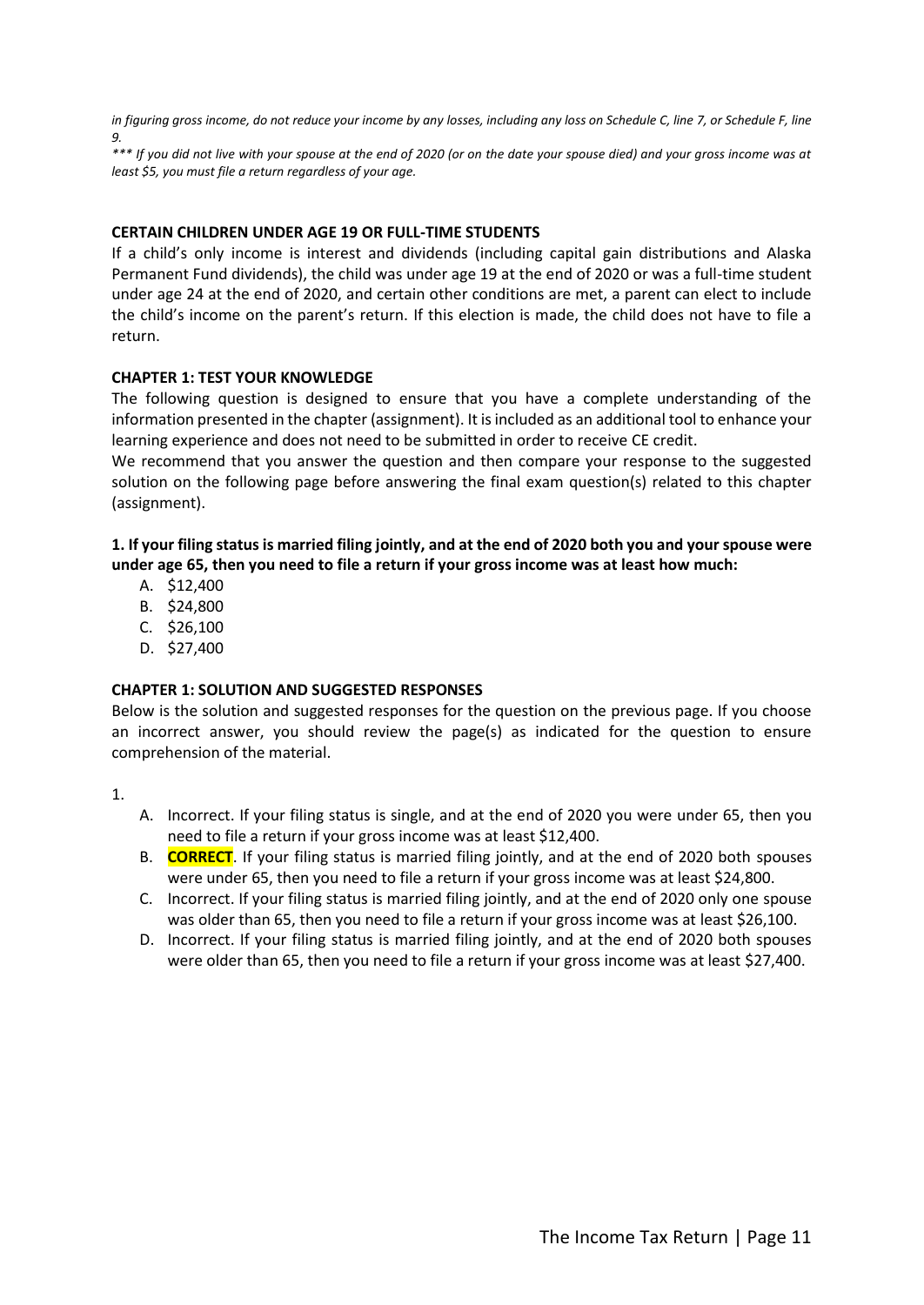# <span id="page-11-0"></span>Chapter 2: Filing Status

#### **Chapter Objective**

After completing this chapter, you should be able to:

• Recognize the various filing statuses and who is eligible to use them.

## <span id="page-11-1"></span>I. Introduction

This chapter helps you determine which filing status to use. There are five filing statuses:

- Single,
- Married Filing Jointly,
- Married Filing Separately,
- Head of Household, and
- Qualifying Widow(er).

#### **Tip**

If more than one filing status applies to you, choose the one that will give you the lowest tax.

You must determine your filing status before you can determine your filing requirements, your standard deduction, and your tax. You also use your filing status in determining whether you are eligible to claim certain deductions and credits.

## <span id="page-11-2"></span>II. Marital Status

In general, your filing status depends on whether you are considered unmarried or married.

**Unmarried persons**. You are considered unmarried for the whole year if, on the last day of your tax year, you are either unmarried or legally separated from your spouse under a divorce or a separate maintenance decree. State law governs whether you are married or legally separated under a divorce or separate maintenance decree.

*Divorced persons*. If you are divorced under a final decree by the last day of the year, you are considered unmarried for the whole year.

*Divorce and remarriage*. If you obtain a divorce in one year for the sole purpose of filing tax returns as unmarried individuals, and at the time of divorce you intended to and do, in fact, remarry each other in the next tax year, you and your spouse must file as married individuals in both years.

*Annulled marriages*. If you obtain a court decree of annulment, which holds that no valid marriage ever existed, you are considered unmarried even if you filed joint returns for earlier years. You must file amended returns (Form 1040-X, Amended U.S. Individual Income Tax Return) claiming single or head of household status for all tax years affected by the annulment that are not closed by the statute of limitations for filing a tax return. Generally, for a credit or refund, you must file Form 1040-X within 3 years (including extensions) after the date you filed your original return or within 2 years after the date you paid the tax, whichever is later. If you filed your original return early (for example, March 1), your return is considered filed on the due date (generally April 15). However, if you had an extension to file (for example, until October 15) but you filed earlier and we received it on July 1, your return is considered filed on July 1.

*Head of household or qualifying widow(er) with dependent child*. If you are considered unmarried, you may be able to file as a head of household or as a qualifying widow(er) with a dependent child. See Head of Household and Qualifying Widow(er) With Dependent Child to see if you qualify.

**Married persons.** If you are considered married for the whole year, you and your spouse can file a joint return, or you can file separate returns.

*Considered married*. You are considered married for the whole year, if on the last day of your tax year, you and your spouse meet any one of the following tests.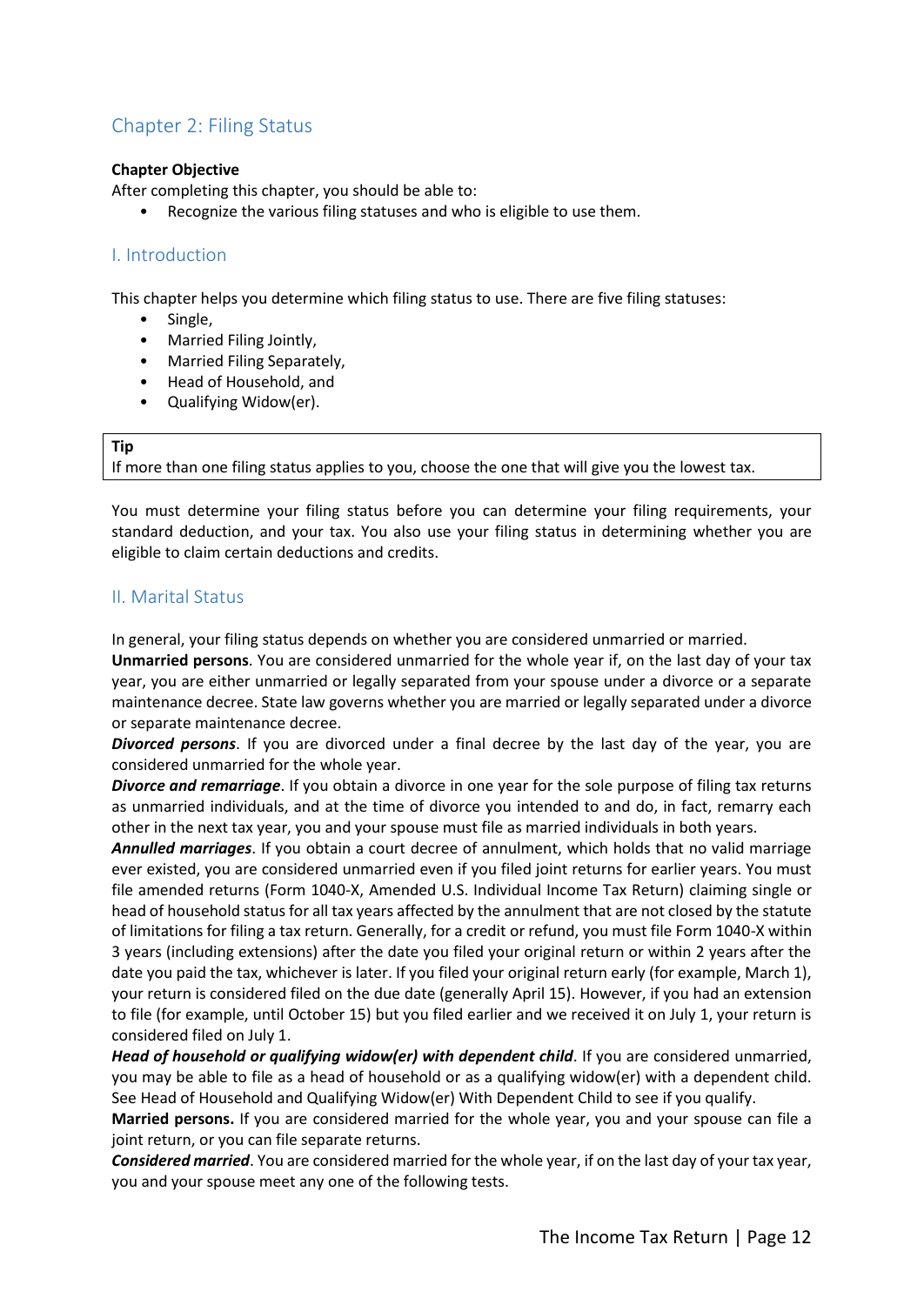- 1. You are married and living together.
- 2. You are living together in a common law marriage that is recognized in the state where you now live or in the state where the common law marriage began.
- 3. You are married and living apart, but not legally separated under a decree of divorce or separate maintenance.
- 4. You are separated under an interlocutory (not final) decree of divorce.

*Spouse died*. If your spouse died during the year, you are considered married for the whole year for filing status purposes. If you did not remarry before the end of the tax year, you can file a joint return for yourself and your deceased spouse. For the next 2 years, you may be entitled to the special benefits described later under Qualifying Widow(er). If you remarried before the end of the tax year, you can file a joint return with your new spouse. Your deceased spouse's filing status is married filing separately for that year.

*Married persons living apart*. If you live apart from your spouse and meet certain tests, you may be able to file as head of household even though you are not divorced or legally separated. If you qualify to file as head of household instead of as married filing separately, your standard deduction will be higher. Also, your tax may be lower, and you may be able to claim the earned income credit. See Head of Household, later.

# <span id="page-12-0"></span>III. Single

Your filing status is single if you are considered unmarried and you do not qualify for another filing status. To determine your marital status on the last day of the year, see Marital Status, earlier.

Your filing status may be single if you were widowed before January 1, 2020, and did not remarry in 2020. However, you might be able to use another filing status that will give you a lower tax. See Head of Household and Qualifying Widow(er) to see if you qualify.

**How to file**. On Form 1040 or 1040-SR, check the "Single" box at the top of the form.

# <span id="page-12-1"></span>IV. Married Filing Jointly

You can choose married filing jointly as your filing status if you are considered married and both you and your spouse agree to file a joint return. On a joint return, you and your spouse report your combined income and deduct your combined allowable expenses. You can file a joint return even if one of you had no income or deductions.

If you and your spouse decide to file a joint return, your tax may be lower than your combined tax for the other filing statuses. Also, your standard deduction (if you do not itemize deductions) may be higher, and you may qualify for tax benefits that do not apply to other filing statuses.

**How to file.** On Form 1040 or 1040-SR, check the "Married filing jointly" box at the top of the form.

**Spouse died during the year**. If your spouse died during the year, you are considered married for the whole year and can choose married filing jointly as your filing status. See Spouse died, earlier, for more information.

If your spouse died in 2021 before filing a 2020 return, you can choose married filing jointly as your filing status on your 2020 return.

**Divorced persons**. If you are divorced under a final decree by the last day of the year, you are considered unmarried for the whole year and you cannot choose married filing jointly as your filing status.

#### **FILING A JOINT RETURN**

Both you and your spouse must include all of your income, exemptions, and deductions on your joint return.

**Joint responsibility**. Both of you may be held responsible, jointly and individually, for the tax and any interest or penalty due on your joint return. This means that if one spouse does not pay the tax due,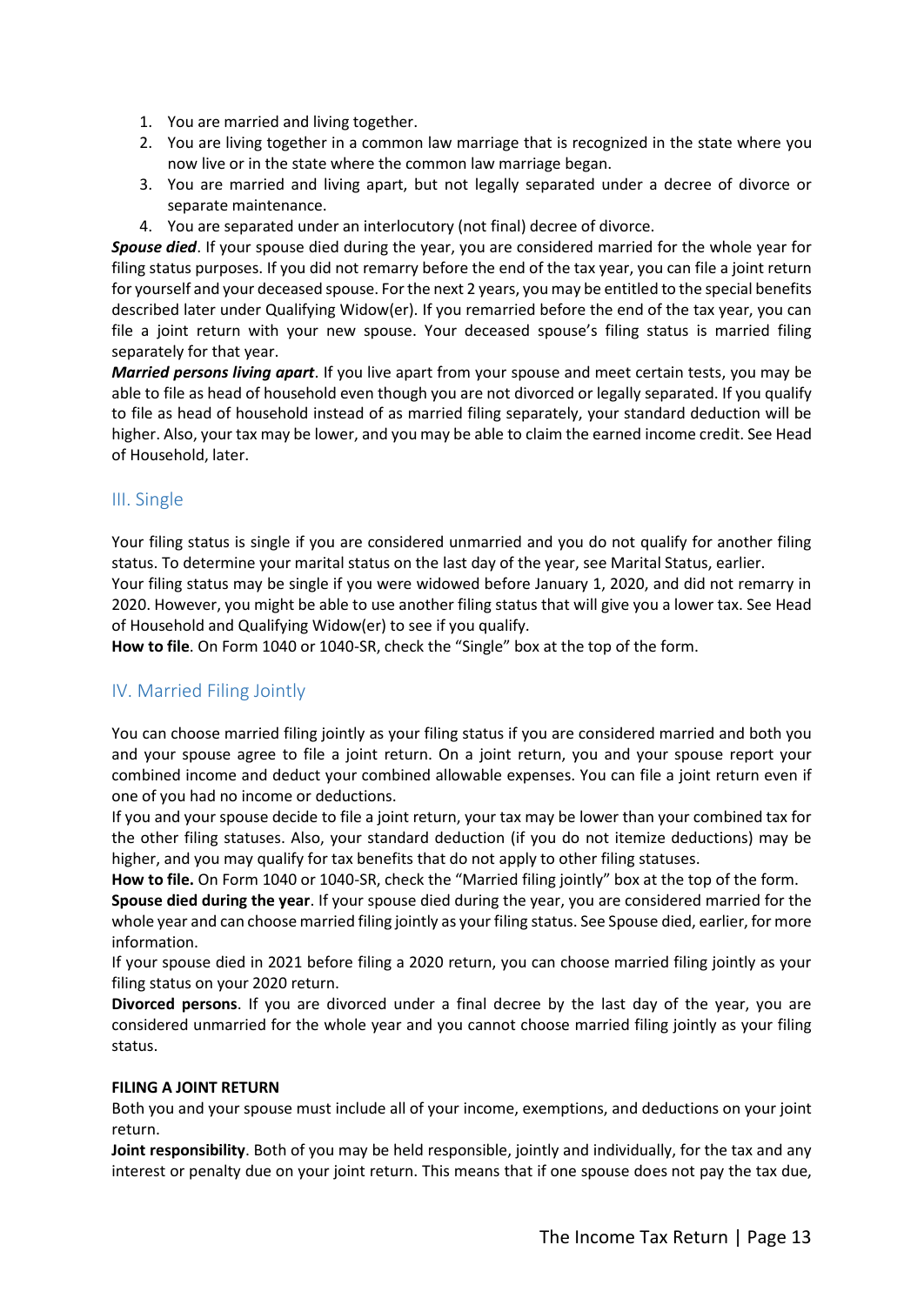the other may have to. Or, if one spouse does not report the correct tax, both spouses may be responsible for any additional taxes assessed by the IRS. One spouse may be held responsible for all the tax due even if all the income was earned by the other spouse.

You may want to file separately if:

- You believe your spouse is not reporting all of his or her income, or
- You do not want to be responsible for any taxes due if your spouse does not have enough tax withheld or does not pay enough estimated tax.

*Divorced taxpayer.* You may be held jointly and individually responsible for any tax, interest, and penalties due on a joint return filed before your divorce. This responsibility may apply even if your divorce decree states that your former spouse will be responsible for any amounts due on previously filed joint returns.

*Relief from joint liability*. In some cases, one spouse may be relieved of joint liability for tax, interest, and penalties on a joint return for items of the other spouse that were incorrectly reported on the joint return. You can ask for relief no matter how small the liability. There are three types of relief available.

- 1. Innocent spouse relief.
- 2. Separation of liability, which is available only to joint filers who are divorced, widowed, legally separated, or have not lived together for the 12 months ending the date election of this relief is filed.
- 3. Equitable relief.

You must file Form 8857, Request for Innocent Spouse Relief, to request any of these kinds of relief. **Signing a joint return**. For a return to be considered a joint return, both spouses must generally sign the return. If your spouse died before signing the return, the executor or administrator must sign the return for your spouse. If neither you nor anyone else has yet been appointed as executor or administrator, you can sign the return for your spouse and enter "filing as surviving spouse" in the area where you sign the return.

*Spouse away from home*. If your spouse is away from home, you should prepare the return, sign it, and send it to your spouse to sign so that it can be filed on time.

*Signing as guardian of spouse*. If you are the guardian of your spouse who is mentally incompetent, you can sign the return for your spouse as guardian.

*Spouse in combat zone*. If your spouse is unable to sign the return because he or she is serving in a combat zone (such as the Persian Gulf Area, Serbia, Montenegro, Albania, or Afghanistan), and you do not have a power of attorney or other statement, you can sign for your spouse. Attach a signed statement to your return that explains that your spouse is serving in a combat zone.

**Nonresident alien or dual-status alien**. A joint return generally cannot be filed if either spouse is a nonresident alien at any time during the tax year. However, if one spouse was a nonresident alien or dual-status alien who was married to a U.S. citizen or resident at the end of the year, the spouses can choose to file a joint return. If you do file a joint return, you and your spouse are both treated as U.S. residents for the entire tax year.

# <span id="page-13-0"></span>V. Married Filing Separately

You can choose married filing separately as your filing status if you are married. This filing status may benefit you if you want to be responsible only for your own tax or if it results in less tax than filing a joint return. If you and your spouse do not agree to file a joint return, you must use this filing status, unless you qualify for head of household status.

If you live apart from your spouse and meet certain tests, you may be considered unmarried and may be able to file as head of household. This can apply to you even if you are not divorced or legally separated. If you qualify to file as head of household, instead of as married filing separately, your tax may be lower, you may be able to claim the earned income credit and certain other credits, and your standard deduction will be higher. The head of household filing status allows you to choose the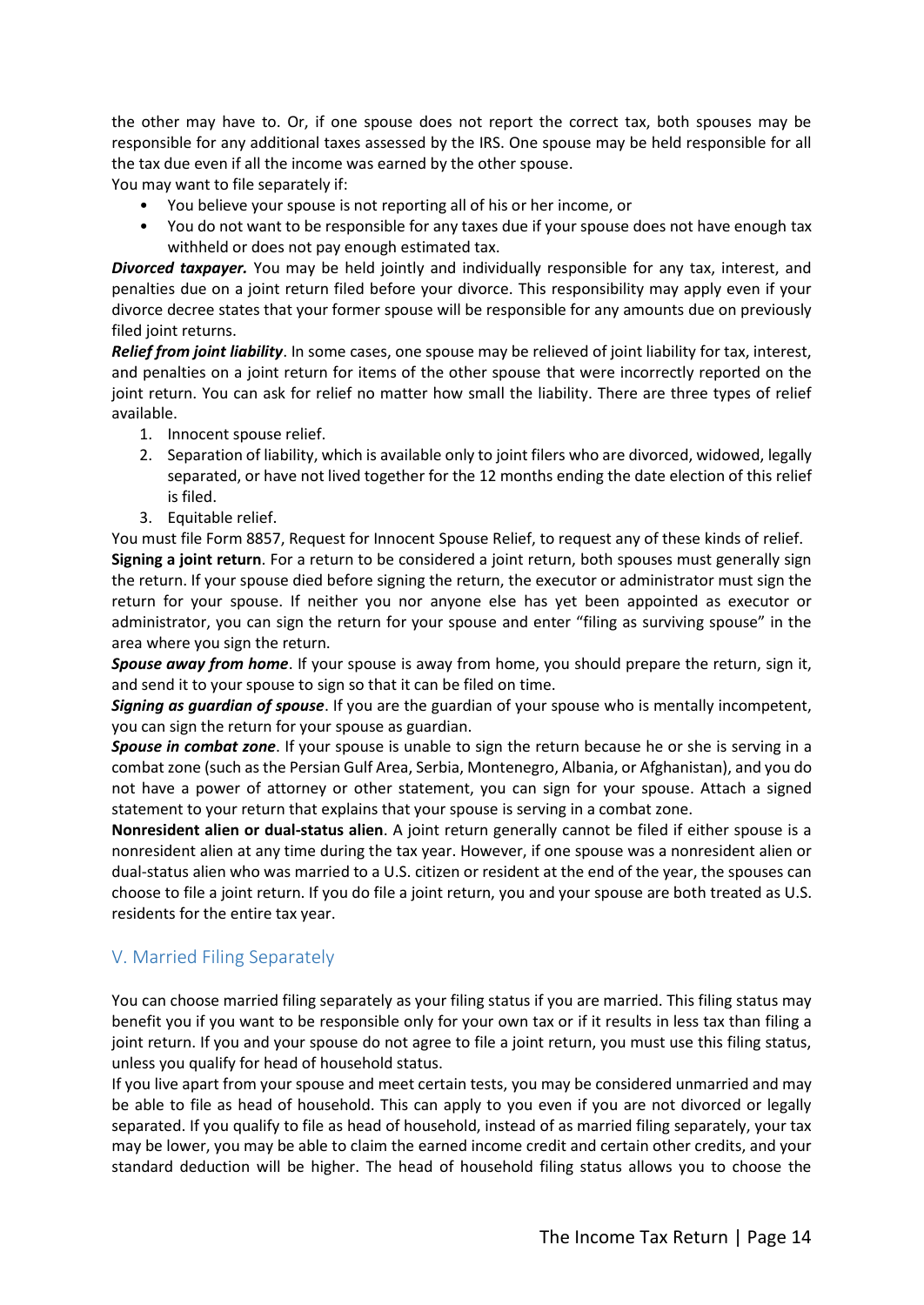standard deduction even if your spouse chooses to itemize deductions. See Head of Household, later, for more information.

#### **Tip**

You will generally pay more combined tax on separate returns than you would on a joint return primarily because the tax rate is higher for married persons filing separately. However, unless you are required to file separately, you should figure your tax both ways (on a joint return and on separate returns). This way you can make sure you are using the filing status that results in the lowest combined tax.

## <span id="page-14-0"></span>VI. Head Of Household

You may be able to file as head of household if you meet all of the following requirements.

- 1. You are unmarried or "considered unmarried" on the last day of the year. You are "considered unmarried" on the last day of the year if you meet the following requirements:
	- You file a separate return.
	- You paid more than half the cost of keeping up your home for the tax year.
	- Your spouse did not live in your home during the last 6 months of the tax year. Your spouse is considered to live in your home even if he or she is temporarily absent due to special circumstances.
	- Your home was the main home of your child, stepchild, or foster child for more than half the year.
	- You must be able to claim the child as a dependent. However, you meet this test if you cannot claim the child as a dependent only because the noncustodial parent can claim the child. The general rules for claiming the child as a dependent are explained in chapter 3.
- 2. You paid more than half the cost of keeping up a home for the year.
- 3. A qualifying person lived with you in the home for more than half the year (except for temporary absences, such as school). However, if the qualifying person is your dependent parent, he or she does not have to live with you.

#### **Tip**

If you qualify to file as head of household, your tax rate usually will be lower than the rates for single or married filing separately. You will also receive a higher standard deduction than if you file as single or married filing separately.

#### **QUALIFYING PERSON**

A qualifying person can be either a qualifying child or qualifying relative.

#### **Example - Child**

Your unmarried son lived with you all year and was 18 years old at the end of the year. He did not provide more than half of his own support and does not meet the tests to be a qualifying child of anyone else. As a result, he is your qualifying child (see Table 3-1, Overview of the Rules for a Dependent in chapter 3) and, because he is single, your qualifying person for you to claim head of household filing status.

**Home of qualifying person**. Generally, the qualifying person must live with you for more than half of the year.

*Special rule for parent*. If your qualifying person is your father or mother, you may be eligible to file as head of household even if your father or mother does not live with you. However, you must be able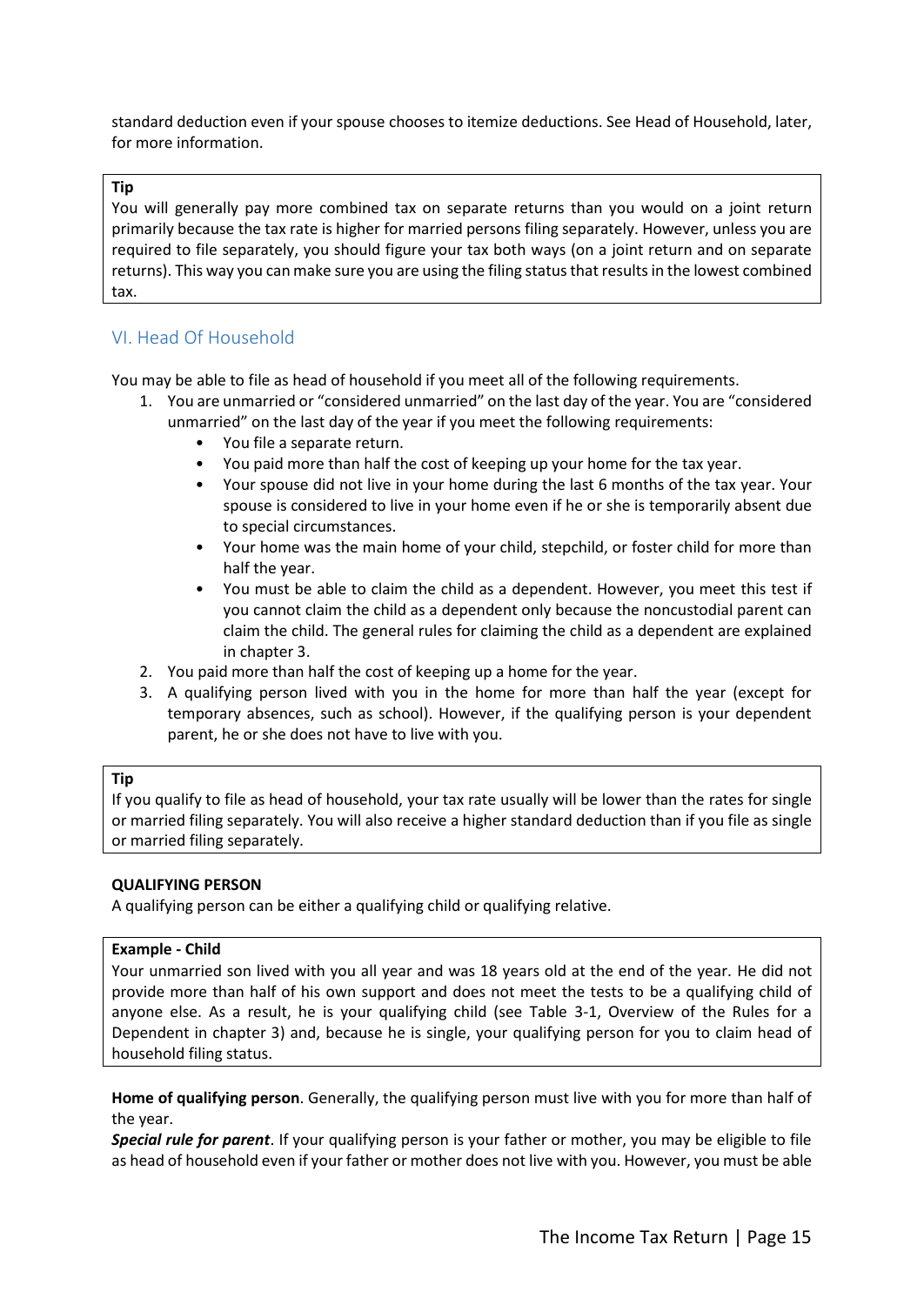to claim your father or mother as a dependent. Also, you must pay more than half the cost of keeping up a home that was the main home for the entire year for your father or mother.

If you pay more than half the cost of keeping your parent in a rest home or home for the elderly, that counts as paying more than half the cost of keeping up your parent's main home.

*Temporary absences.* You and your qualifying person are considered to live together even if one or both of you are temporarily absent from your home due to special circumstances such as illness, education, business, vacation, military service, or detention in a juvenile facility. It must be reasonable to assume that the absent person will return to the household after the temporary absence. You must continue to keep up the home during the absence.

*Death or birth*. You may be eligible to file as head of household if the individual who qualifies you for this filing status is born or dies during the year. If the individual is your qualifying child, the child must have lived with you for more than half the part of the year he or she was alive.

# <span id="page-15-0"></span>VII. Qualifying Widow(er)

If your spouse died in 2020, you can use married filing jointly as your filing status for 2020 if you otherwise qualify to use that status. The year of death is the last year for which you can file jointly with your deceased spouse. See Married Filing Jointly, earlier.

You may be eligible to use qualifying widow(er) with dependent child as your filing status for 2 years following the year of death of your spouse. For example, if your spouse died in 2019, and you have not remarried, you may be able to use this filing status for 2020 and 2021.

This filing status entitles you to use joint return tax rates and the highest standard deduction amount (if you do not itemize deductions). This status does not entitle you to file a joint return.

**How to file.** On Form 1040 or 1040-SR, check the "Qualifying widower" box on the top of the form.

**Eligibility rules**. You are eligible to file your 2020 return as a qualifying widow(er) if you meet all of the following tests.

- 1. You were entitled to file a joint return with your spouse for the year your spouse died. It does not matter whether you actually filed a joint return.
- 2. Your spouse died in 2018 or 2019 and you did not remarry before the end of 2020.
- 3. You have a child or stepchild (not a foster child) whom you can claim as a dependent or could claim as a dependent except that, for 2020:
	- a) The child had gross income of \$4,300 or more,
	- b) The child filed a joint return, or
	- c) You could be claimed as a dependent on someone else's return.

If the child is not claimed as your dependent in the Dependents section on Form 1040 or 1040- SR, enter the child's name in the entry space at the far right of the filing status checkboxes (next to Qualifying widow(er)).

- 4. This child lived in your home all year, except for temporary absences.
- 5. You paid more than half the cost of keeping up a home for the year.

#### **Example**

John's wife died in 2018. John has not remarried. During 2019 and 2020, he continued to keep up a home for himself and his child who lives with him and for whom he can claim as a dependent. For 2018 he was entitled to file a joint return for himself and his deceased wife. For 2019 and 2020, he can file as qualifying widower. After 2020, he can file as head of household if he qualifies.

**Death or birth**. You may be eligible to file as a qualifying widow(er) if the child who qualifies you for this filing status is born or dies during the year. You must have provided more than half of the cost of keeping up a home that was the child's main home during the entire part of the year he or she was alive.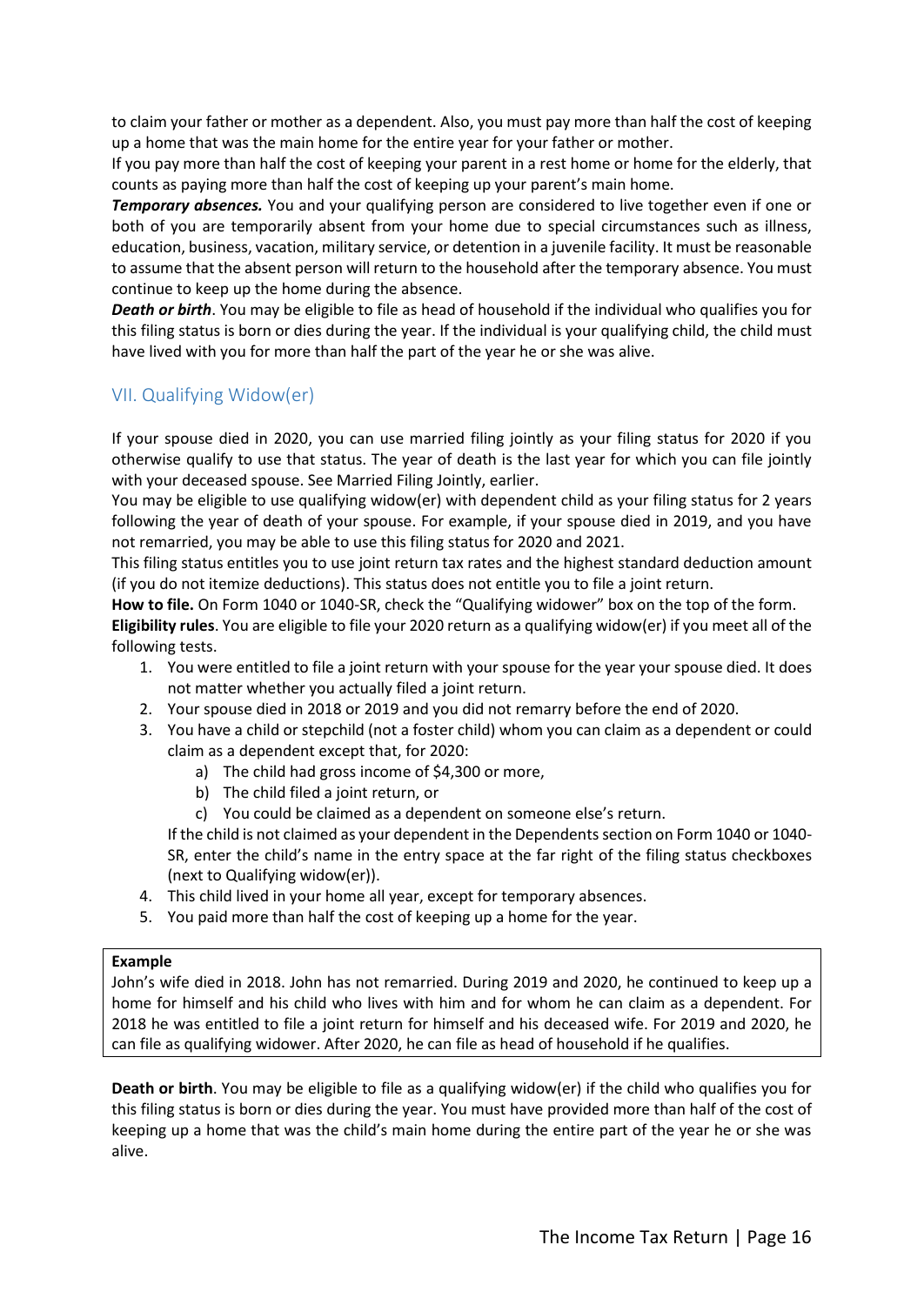#### **Caution!**

As mentioned earlier, this filing status is only available for 2 years following the year of death of your spouse.

#### **CHAPTER 2: TEST YOUR KNOWLEDGE**

The following questions are designed to ensure that you have a complete understanding of the information presented in the chapter (assignment). They are included as an additional tool to enhance your learning experience and do not need to be submitted in order to receive CE credit.

We recommend that you answer each question and then compare your response to the suggested solutions on the following page(s) before answering the final exam questions related to this chapter (assignment).

#### **1. For a tax return to be considered a joint return, both spouses generally must sign the return. Each of the following is a recognized exception allowing a one-party signature except:**

- A. signing as a guardian of spouse
- B. spouse in combat zone
- C. spouse is a nonresident alien
- D. if your spouse died before filing the return and an executor or administrator had not been appointed

#### **2. You will generally pay more combined tax on separate tax returns than you would on a joint return.**

- A. true
- B. false

#### **3. Generally, a qualifying person must have lived with you for how long in order for you to be able to file as head of household:**

- A. more than half of the year
- B. at least one year
- C. 18 months
- D. two consecutive years

#### **CHAPTER 2: SOLUTIONS AND SUGGESTED RESPONSES**

Below are the solutions and suggested responses for the questions on the previous page(s). If you choose an incorrect answer, you should review the pages as indicated for each question to ensure comprehension of the material.

1.

- A. Incorrect. Being the guardian of your spouse is a valid situation where one spouse can sign a joint tax return for the other spouse.
- B. Incorrect. If your spouse is serving in a combat zone and you do not have a power of attorney or other statement, you can sign the joint tax return.
- C. **CORRECT**. This is not a recognized exception, as a nonresident alien generally cannot sign a joint tax return.
- D. Incorrect. If your spouse died before signing the return, the executor or administrator must sign the return for your spouse. If neither you nor anyone else has yet been appointed as executor or administrator, you can sign the return for your spouse and enter "filing as surviving spouse" in the area where you sign the return.
- 2.
- A. **CORRECT**. This is because the tax rate is higher for married persons filing separately.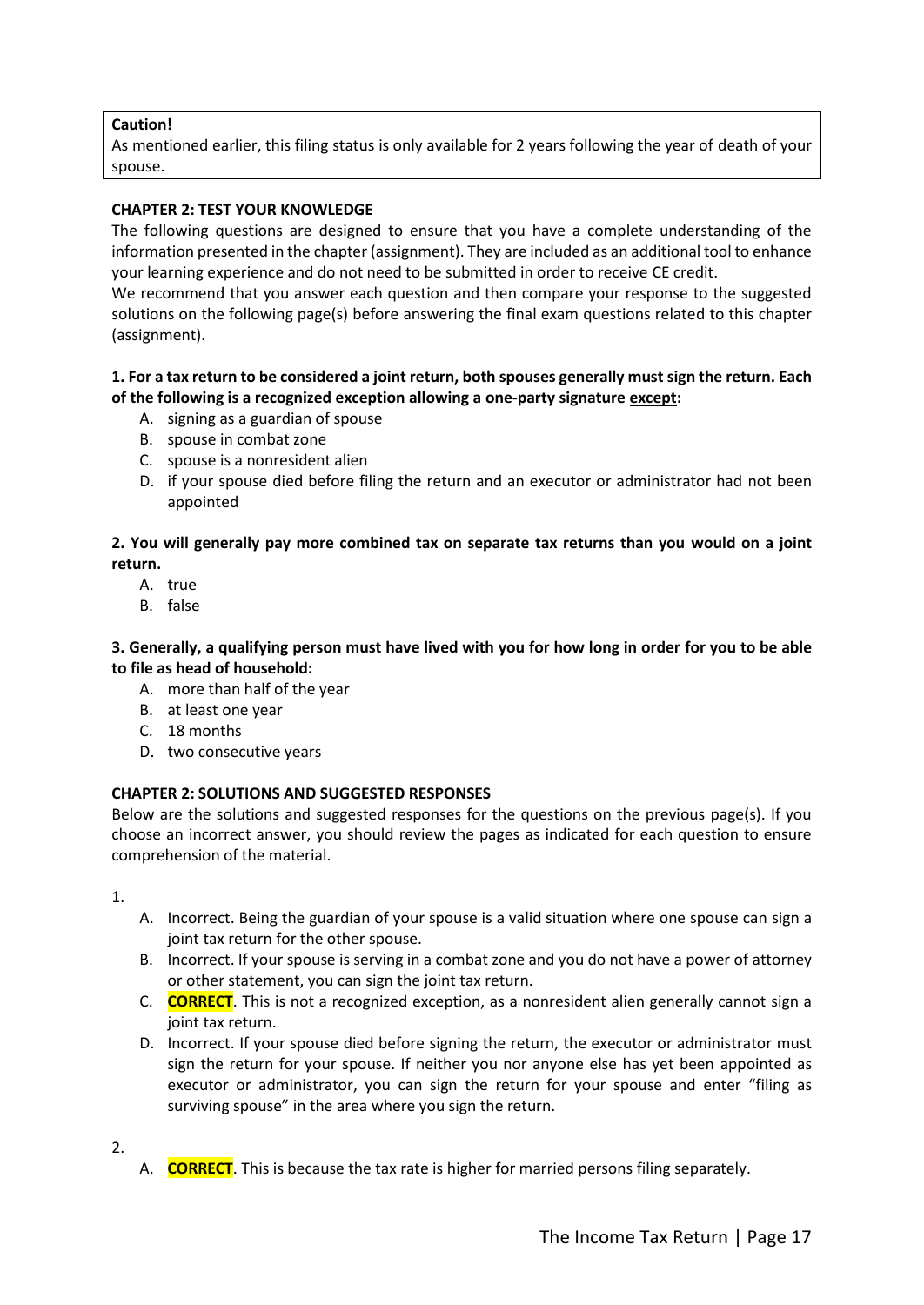- B. Incorrect. However, unless you are required to file separately, you should figure your tax both ways, and make sure you are using the filing status that results in the lowest combined tax.
- 3.
- A. **CORRECT**. Along with other qualifications, you may be able to file as head of household if a qualifying person has lived with you for more than half of the year. If the person is your dependent, however, he or she does not have to live with you.
- B. Incorrect. Generally, the qualifying person only has to live with you for more than half of the year, but not necessarily for the entire year. Be aware there are other requirements that must also be met in order to file as head of household.
- C. Incorrect. In order to file as head of household, a person must live with you for more than half of the year. Be aware there are other requirements that must also be met in order to file as head of household.
- D. Incorrect. Generally, the qualifying person only has to live with you for more than half of the year, not for two consecutive years. Be aware there are other requirements that must also be met in order to file as head of household.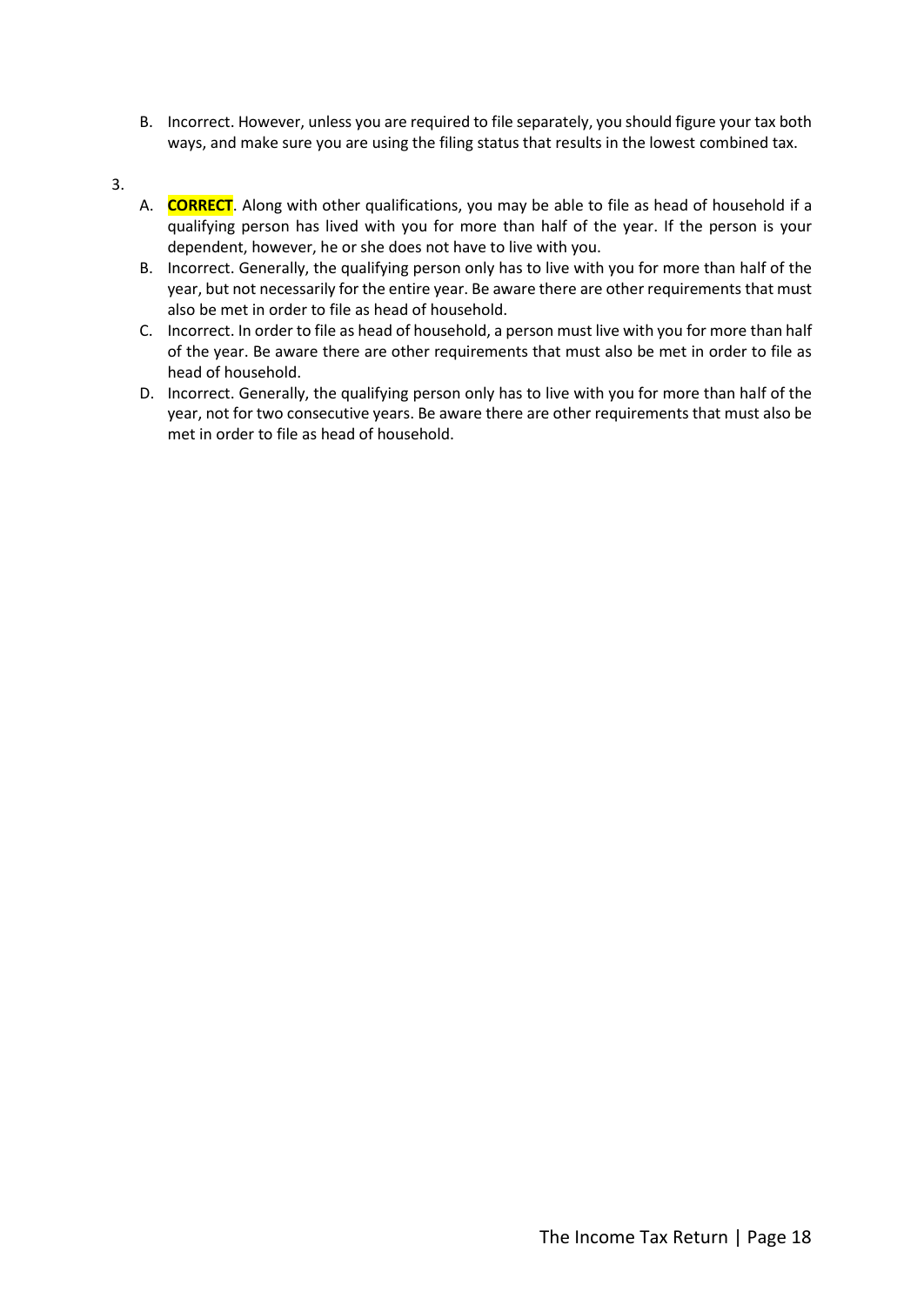# <span id="page-18-0"></span>Chapter 3: Dependents

#### **Chapter Objective**

After completing this chapter, you should be able to:

• Recall the various requirements for a qualifying relative.

# <span id="page-18-1"></span>I. Important Changes

**Exemption amount**. The exemptions have been suspended for the years 2018-2025 as part of the passage of the TCJA.

#### <span id="page-18-2"></span>II. Dependents

The term "dependent" means:

- A qualifying child, or
- A qualifying relative.

You can claim a qualifying child or qualifying relative as a dependent only if these three tests are met.

- 1. Dependent taxpayer test.
- 2. Joint return test.
- 3. Citizen or resident test.

All the requirements for dependents are summarized in Table 3-1.

#### **TABLE 3-1. OVERVIEW OF THE RULES FOR A DEPENDENT**

• You cannot claim any dependents if you (or your spouse if filing jointly) could be claimed as a dependent by another taxpayer.

• You cannot claim a married person who files a joint return as a dependent unless that joint return is filed only to claim a refund of withheld income tax or estimated tax paid.

• You cannot claim a person as a dependent unless that person is a U.S. citizen, U.S. resident alien, U.S. national, or a resident of Canada or Mexico. $1$ 

• You cannot claim a person as a dependent unless that person is your qualifying child or qualifying relative.

| <b>Tests to Be a Qualifying Child</b>                                                                                                                                                                                                                                                                      | <b>Tests to Be a Qualifying Relative</b>                                                                                                                                                                                                                    |
|------------------------------------------------------------------------------------------------------------------------------------------------------------------------------------------------------------------------------------------------------------------------------------------------------------|-------------------------------------------------------------------------------------------------------------------------------------------------------------------------------------------------------------------------------------------------------------|
| 1) The child must be your son, daughter, stepchild,<br>foster child, brother, sister, half brother, half sister,<br>stepbrother, stepsister, or a descendant of any of<br>them.                                                                                                                            | 1) The person cannot be your qualifying child<br>or the qualifying child of any other taxpayer.                                                                                                                                                             |
| 2) The child must be (a) under age 19 at the end of<br>the year and younger than you (or your spouse,<br>if filing jointly), (b) under age 24 at the end of the<br>year, a student, and younger than you (or your<br>spouse, if filing jointly), or (c) any age if<br>permanently and<br>totally disabled. | 2) The person either: (a) must be related to you<br>in one of the ways listed under the IRS's<br>Relationship test, or (b) must live with you all<br>year as a member of your household (and your<br>relationship must not violate local law). <sup>2</sup> |
| 3) The child must have lived with you for more than<br>half of the year. <sup>2</sup>                                                                                                                                                                                                                      | 3) The person's gross income for the year must<br>be less than $$4,300.3$                                                                                                                                                                                   |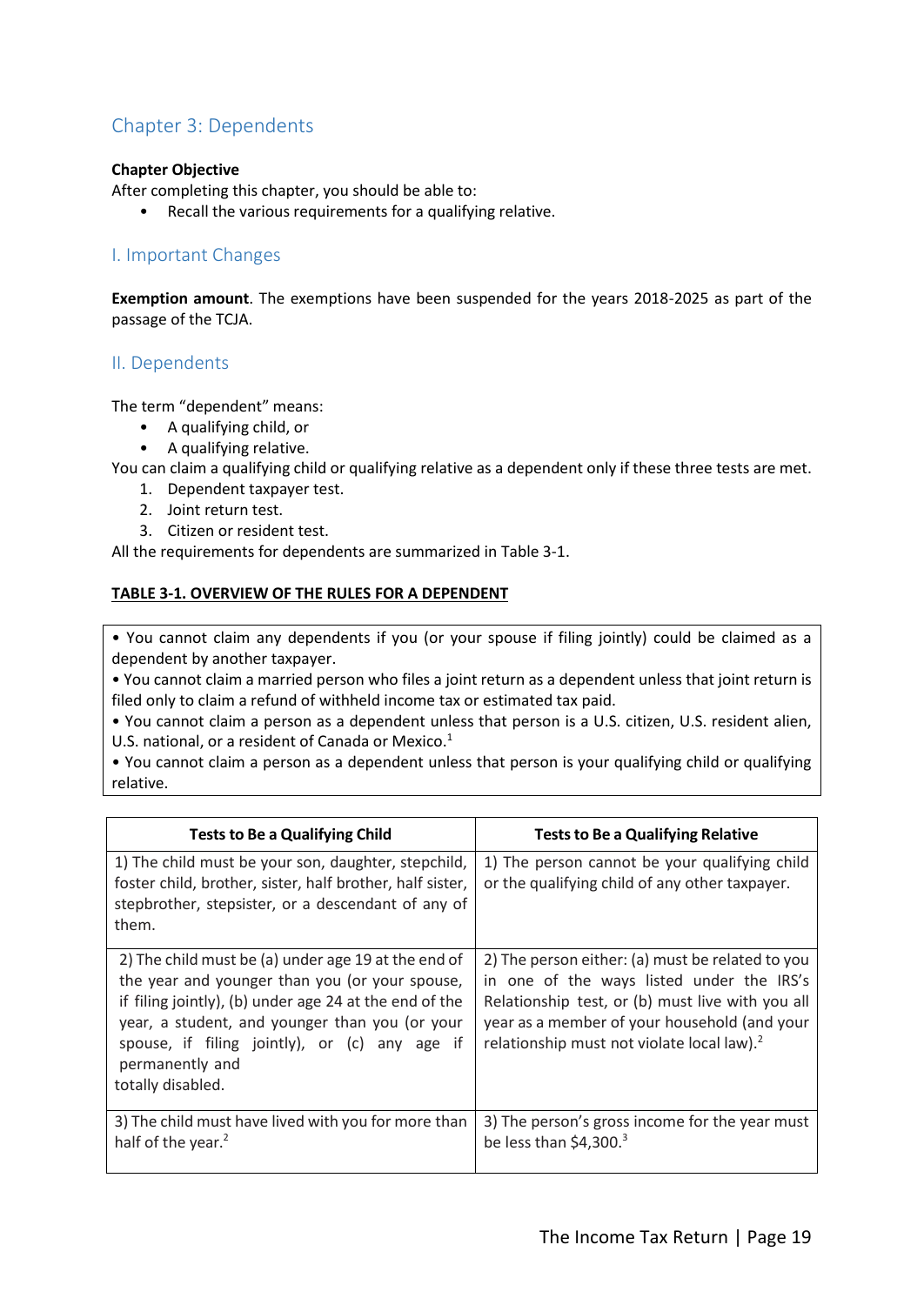| 4) The child must not have provided more than half                 | 4) You must provide more than half of the         |
|--------------------------------------------------------------------|---------------------------------------------------|
| of his or her own support for the year.                            | person's total support for the year. <sup>4</sup> |
| 5) The child must not be filing a joint return for the             |                                                   |
| year (unless that return is filed only to get a refund             |                                                   |
| of income tax withheld or estimated tax paid).                     |                                                   |
|                                                                    |                                                   |
| If the child meets the rules to be a qualifying child              |                                                   |
| of more than one person, only one person can                       |                                                   |
| actually treat the child as a qualifying child.                    |                                                   |
| <sup>1</sup> . There is an exception for certain adopted children. |                                                   |

<sup>2</sup>. There are exceptions for temporary absences, children who were born or died during the year, children of divorced *or separated parents (or parents who live apart), and kidnapped children.*

*3 . There is an exception if the person is disabled and has income from a sheltered workshop.*

4. There are exceptions for multiple support agreements, children of divorced or separated parents (or parents who *live apart), and kidnapped children.*

#### **CHAPTER 3: TEST YOUR KNOWLEDGE**

The following question is designed to ensure that you have a complete understanding of the information presented in the chapter (assignment). It is included as an additional tool to enhance your learning experience and does not need to be submitted in order to receive CE credit.

We recommend that you answer the question and then compare your response to the suggested solution on the following page before answering the final exam question(s) related to this chapter (assignment).

#### **1. Each of the following is one of the tests that must be met in order to claim an exemption for a qualifying child or qualifying relative as a dependent except:**

- A. dependent taxpayer test
- B. joint return test
- C. citizen or resident test
- D. age test

#### **CHAPTER 3: SOLUTIONS AND SUGGESTED RESPONSES**

Below is the solution and suggested responses for the question on the previous page. If you choose an incorrect answer, you should review the page(s) as indicated for the question to ensure comprehension of the material.

1.

- A. Incorrect. Under the dependent taxpayer test, the taxpayer cannot claim anyone else as a dependent if he or she can be claimed as a dependent by another person. Even if you have a qualifying child or qualifying relative, you cannot claim that person as a dependent.
- B. Incorrect. Under the joint return test, you generally cannot claim a married person as a dependent if he or she files a joint return. Therefore, even if you have a qualifying child, if that child files a joint return (other than to claim a refund), you cannot claim him or her as a dependent.
- C. Incorrect. Under the citizen or resident test, you cannot claim a person as a dependent unless that person is a U.S. citizen, U.S. resident alien, U.S. national, or a resident of Canada or Mexico. However, there is an exception for adopted children.
- D. **CORRECT**. The age test is specific to a qualifying child, but not a qualifying relative. In order to be a qualifying child, the child must be under age 19 at the end of the year and younger than you (or your spouse if filing jointly), a full-time student under age 24 at the end of the year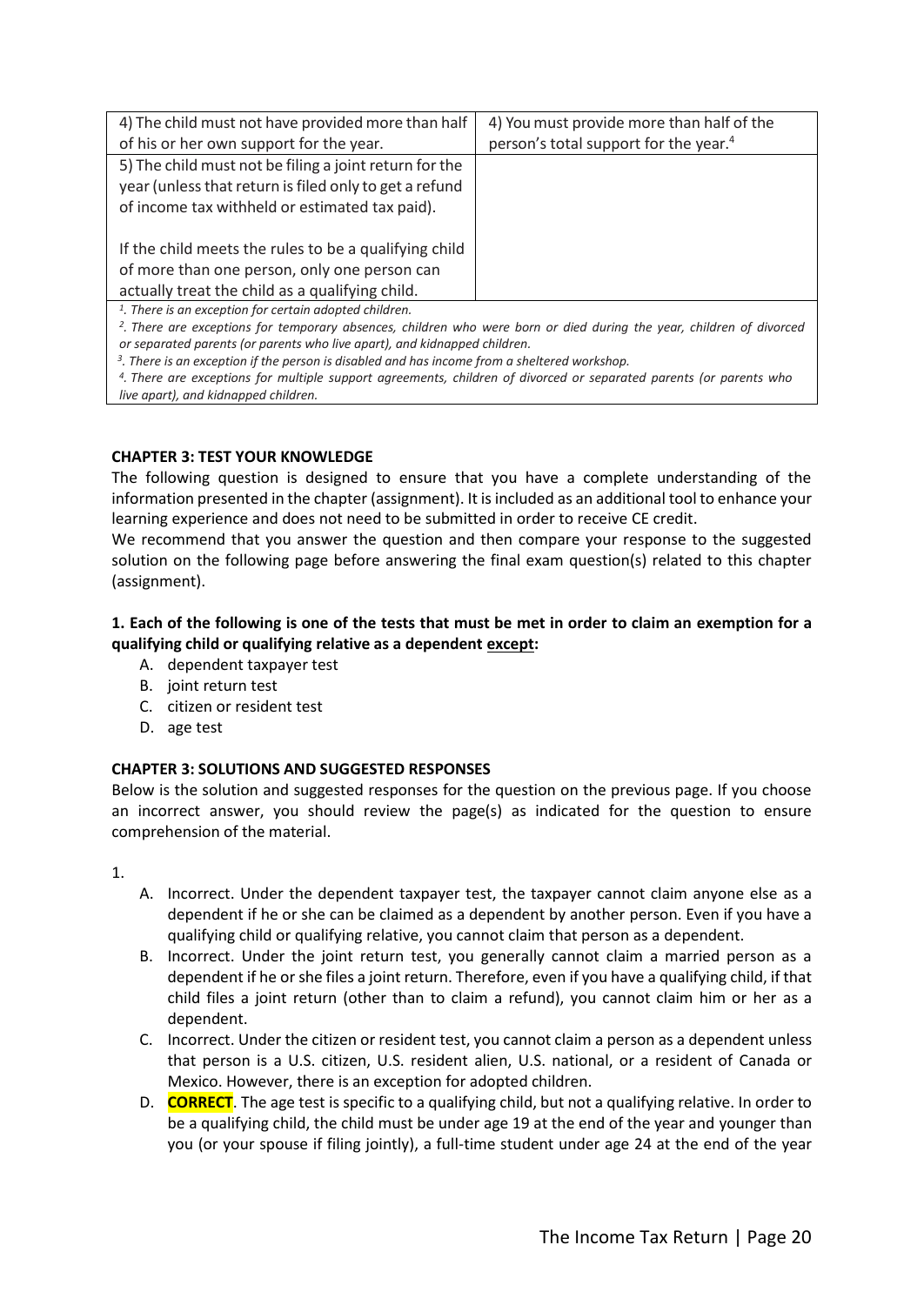and younger than you (or your spouse if filing jointly), or permanently and totally disabled at any time during the year, regardless of age.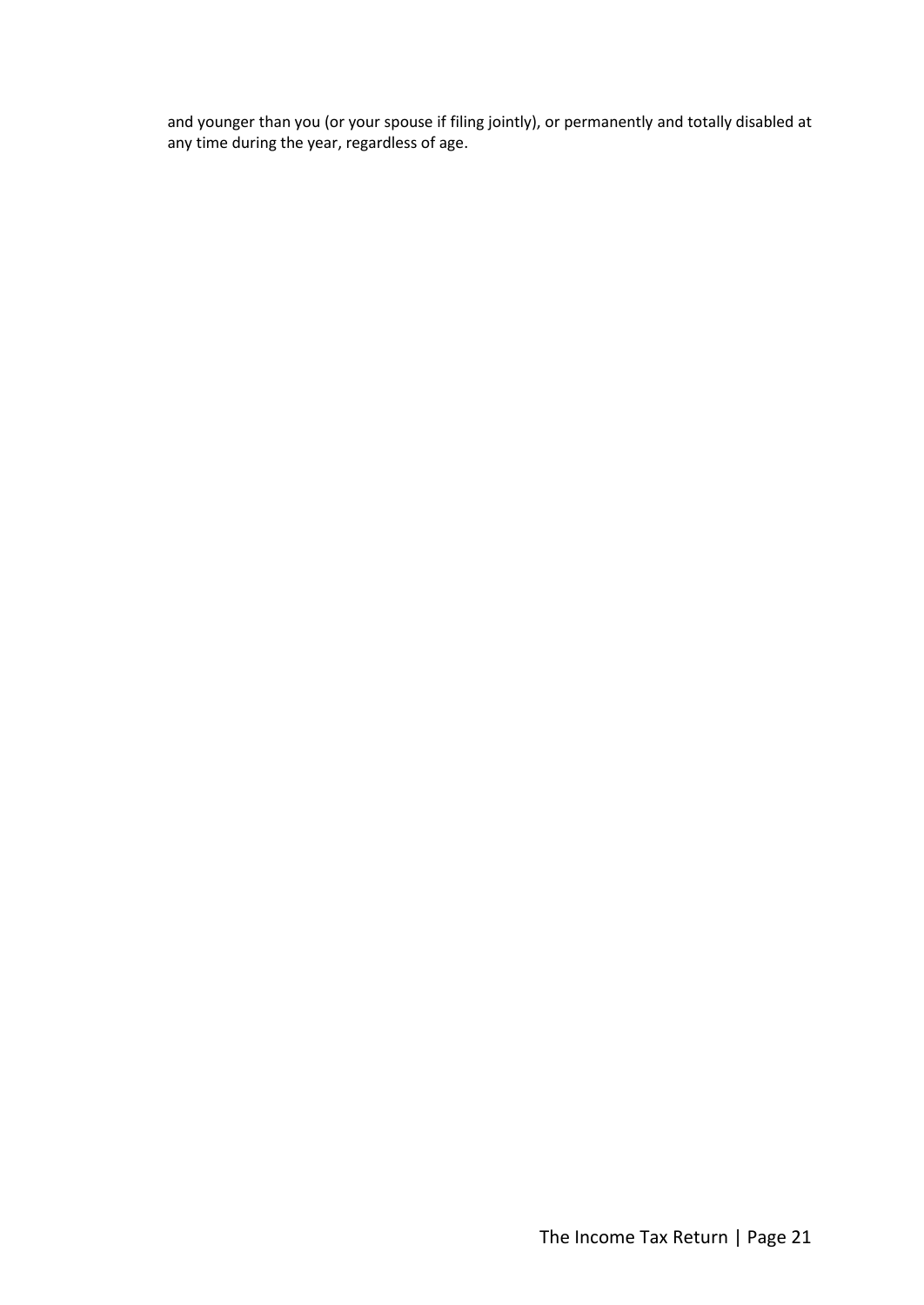# <span id="page-21-0"></span>Chapter 4: Estimated Tax

#### **Chapter Objective**

After completing this chapter, you should be able to:

• Identify the purpose of estimated taxes.

# <span id="page-21-1"></span>I. Important

**Estimated tax safe harbor for higher income taxpayers.** If your 2020 adjusted gross income was more than \$150,000 (\$75,000 if you are married filing a separate return), you will have to deposit the smaller of 90% of your expected tax for 2021 or 110% of the tax shown on your 2020 return to avoid an estimated tax penalty.

# <span id="page-21-2"></span>II. Estimated Tax

Estimated tax is the method used to pay tax on income that is not subject to withholding. This includes income from self-employment, interest, dividends, certain alimony, rent, gains from the sale of assets, prizes, and awards. You also may have to pay estimated tax if the amount of income tax being withheld from your salary, pension, or other income is not enough.

Estimated tax is used to pay both income tax and self-employment tax, as well as other taxes and amounts reported on your tax return. If you do not pay enough tax, either through withholding or estimated tax, or a combination of both, you may have to pay a penalty. If you do not pay enough by the due date of each payment period (see When To Pay Estimated Tax, later), you may have to pay a penalty even if you are due a refund when you file your tax return.

#### **WHO MUST PAY ESTIMATED TAX PAYMENTS?**

If you owe additional tax for 2020, you may have to pay estimated tax for 2021.

**General rule**. In most cases, you must pay estimated tax for 2021 if both of the following apply.

- 1. You expect to owe at least \$1,000 in tax for 2021 after subtracting your withholding and refundable credits.
- 2. You expect your withholding plus your refundable credits to be less than the smaller of:
	- 90% of the tax to be shown on your 2021 tax return, or
	- 100% of the tax shown on your 2020 tax return. Your 2020 tax return must cover all 12 months.

*Special rules for farmers, fishermen, and higher income taxpayers.* There are exceptions to the general rule for farmers, fishermen, and certain higher income taxpayers. See Figure 4-A.

#### **FIGURE 4-A. DO YOU HAVE TO PAY ESTIMATED TAX?**

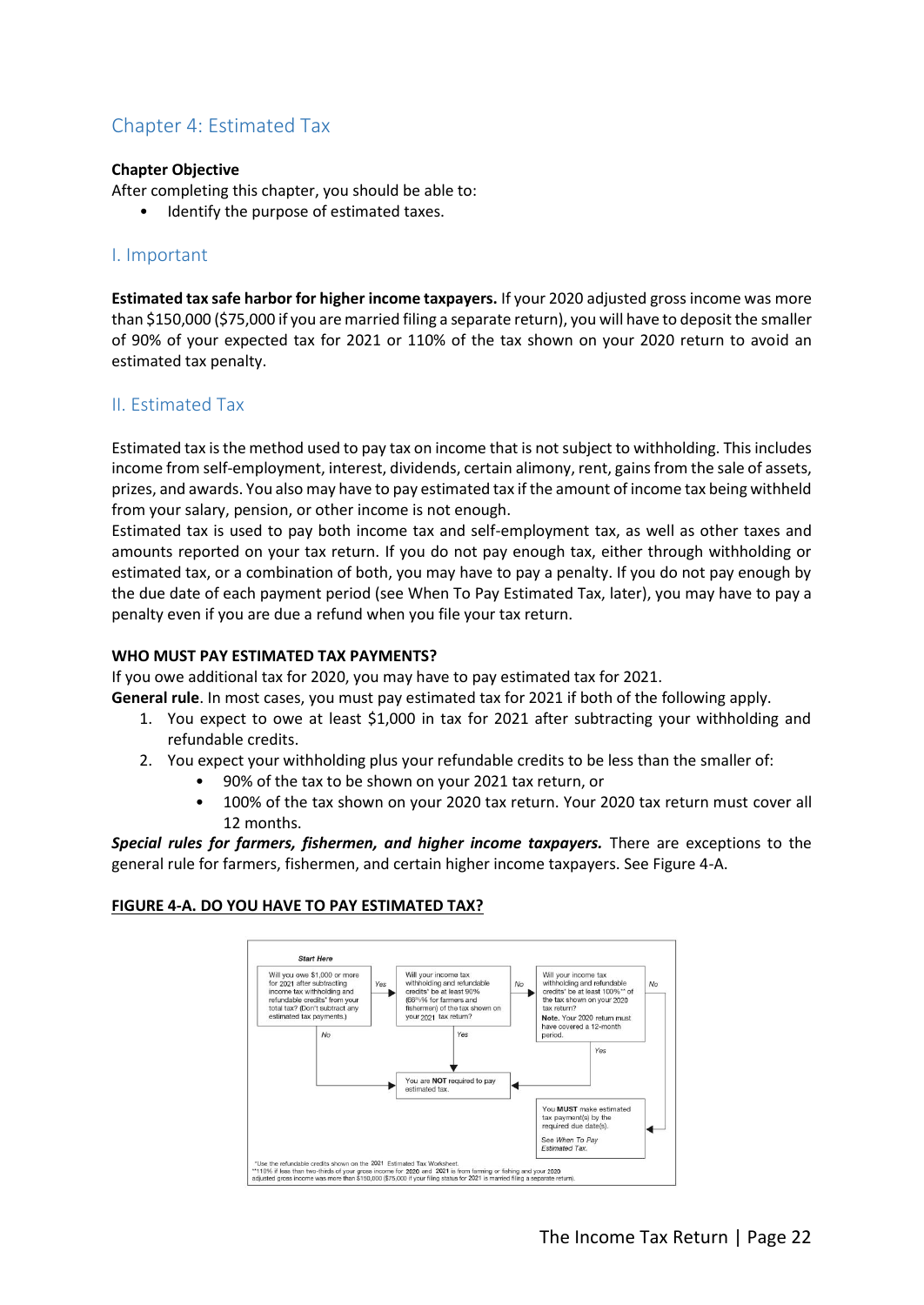#### **WHEN TO PAY ESTIMATED TAX**

For estimated tax purposes, the year is divided into four payment periods. Each period has a specific payment due date. If you do not pay enough tax by the due date of each of the payment periods, you may be charged a penalty even if you are due a refund when you file your income tax return. The following chart gives the payment periods and due dates for estimated tax payments.

| For the period:         | Due date:         |
|-------------------------|-------------------|
| Jan. 1 through Mar. 31  | Apr. 15           |
| Apr. 1 through May 31   | Jun. 15           |
| Jun. 1 through Aug. 31  | Sept. 15          |
| Sept. 1 through Dec. 31 | Jan. 15 next year |

**Saturday, Sunday, holiday rule**. If the due date for an estimated tax payment falls on a Saturday, Sunday, or legal holiday, the payment will be on time if you make it on the next day that is not a Saturday, Sunday, or legal holiday.

#### **CHAPTER 4: TEST YOUR KNOWLEDGE**

The following questions are designed to ensure that you have a complete understanding of the information presented in the chapter (assignment). They are included as an additional tool to enhance your learning experience and do not need to be submitted in order to receive CE credit.

We recommend that you answer each question and then compare your response to the suggested solutions on the following page(s) before answering the final exam questions related to this chapter (assignment).

#### **1. There is an estimated tax safe harbor for high income taxpayers.**

- A. true
- B. false

#### **2. Estimated tax payments can be used to pay all of the following taxes except:**

- A. income taxes
- B. self-employment taxes
- C. alternative minimum taxes
- D. property taxes

#### **3. When is your estimated tax payment for the period January 1st through March 31st due:**

- A. April 15<sup>th</sup>
- B. June 15<sup>th</sup>
- C. September 15<sup>th</sup>
- D. January  $15<sup>th</sup>$  of the next year

#### **CHAPTER 4: SOLUTIONS AND SUGGESTED RESPONSES**

Below are the solutions and suggested responses for the questions on the previous page(s). If you choose an incorrect answer, you should review the pages as indicated for each question to ensure comprehension of the material.

1.

A. **CORRECT**. For 2020, if your adjusted gross income was more than \$150,000 (\$75,000 if you are married filing a separate return), you will have to deposit the smaller of 90% of your expected tax for 2021 or 110% of the tax shown on your 2020 return to avoid penalties.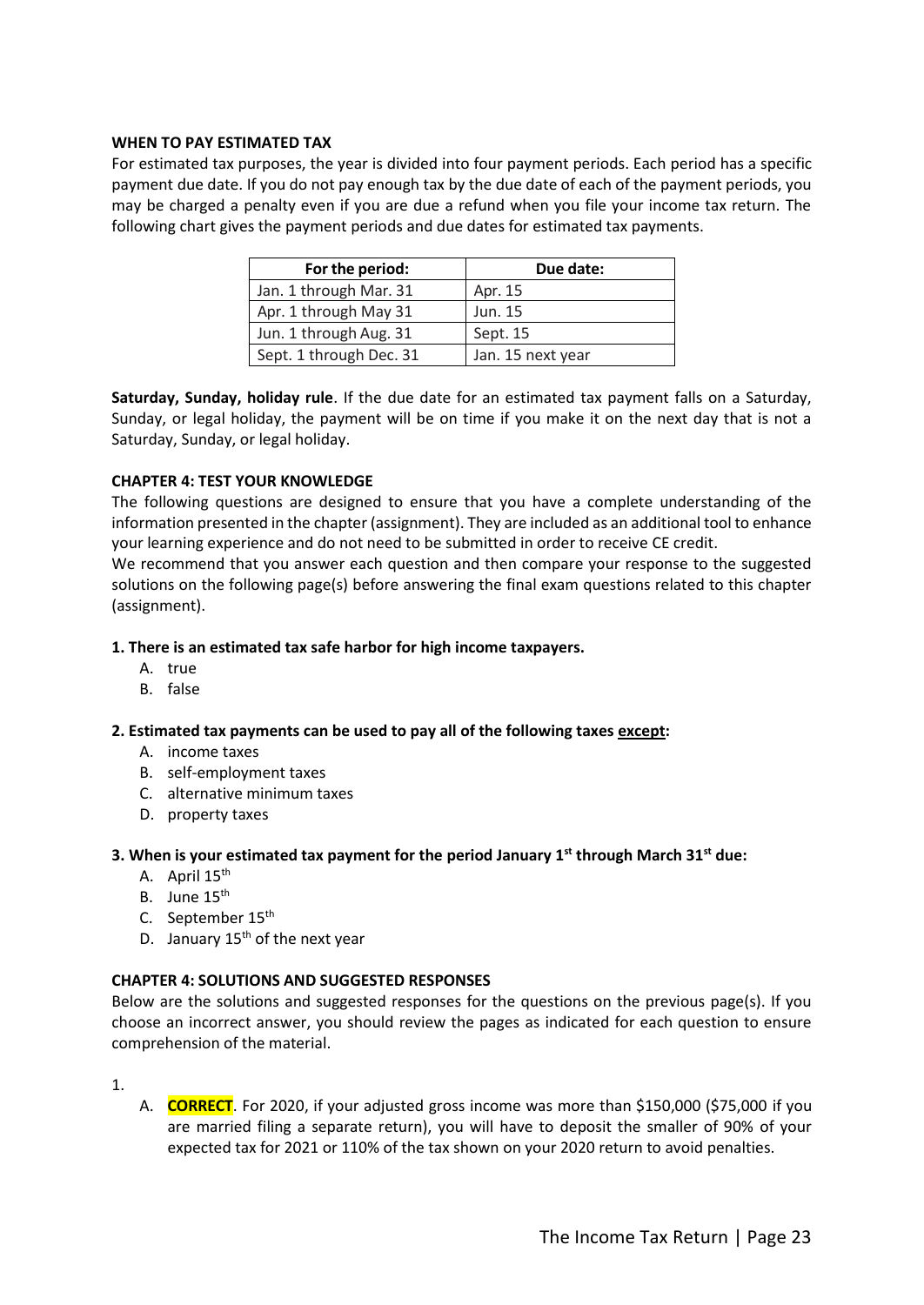- B. Incorrect. You may have to pay estimated tax if the amount withheld from your salary, pension, or other income is not enough. There is a safe harbor for higher income taxpayers whose adjusted gross income was more than given amounts.
- 2.
- A. Incorrect. Income taxes are usually payable for self-employed individuals through quarterly estimated tax payments.
- B. Incorrect. Self-employment taxes can be paid through quarterly estimated tax payments.
- C. Incorrect. Alternative minimum taxes can be paid through quarterly estimated tax payments.
- D. **CORRECT**. Property taxes are typically paid to state and local governments and not to the federal government.

#### 3.

- A. **CORRECT**. Your estimated tax payment for the period January 1<sup>st</sup> through March 31<sup>st</sup> is due April 15<sup>th</sup>.
- B. Incorrect. Your estimated tax payment for the period April  $1<sup>st</sup>$  through May 31 $<sup>st</sup>$  is due June</sup>  $15<sup>th</sup>$ .
- C. Incorrect. Your estimated tax payment for the period June  $1<sup>st</sup>$  through August  $31<sup>st</sup>$  is due September 15<sup>th</sup>.
- D. Incorrect. Your estimated tax payment for the period September  $1<sup>st</sup>$  through December 31<sup>st</sup> is due January 15<sup>th</sup> of the next year.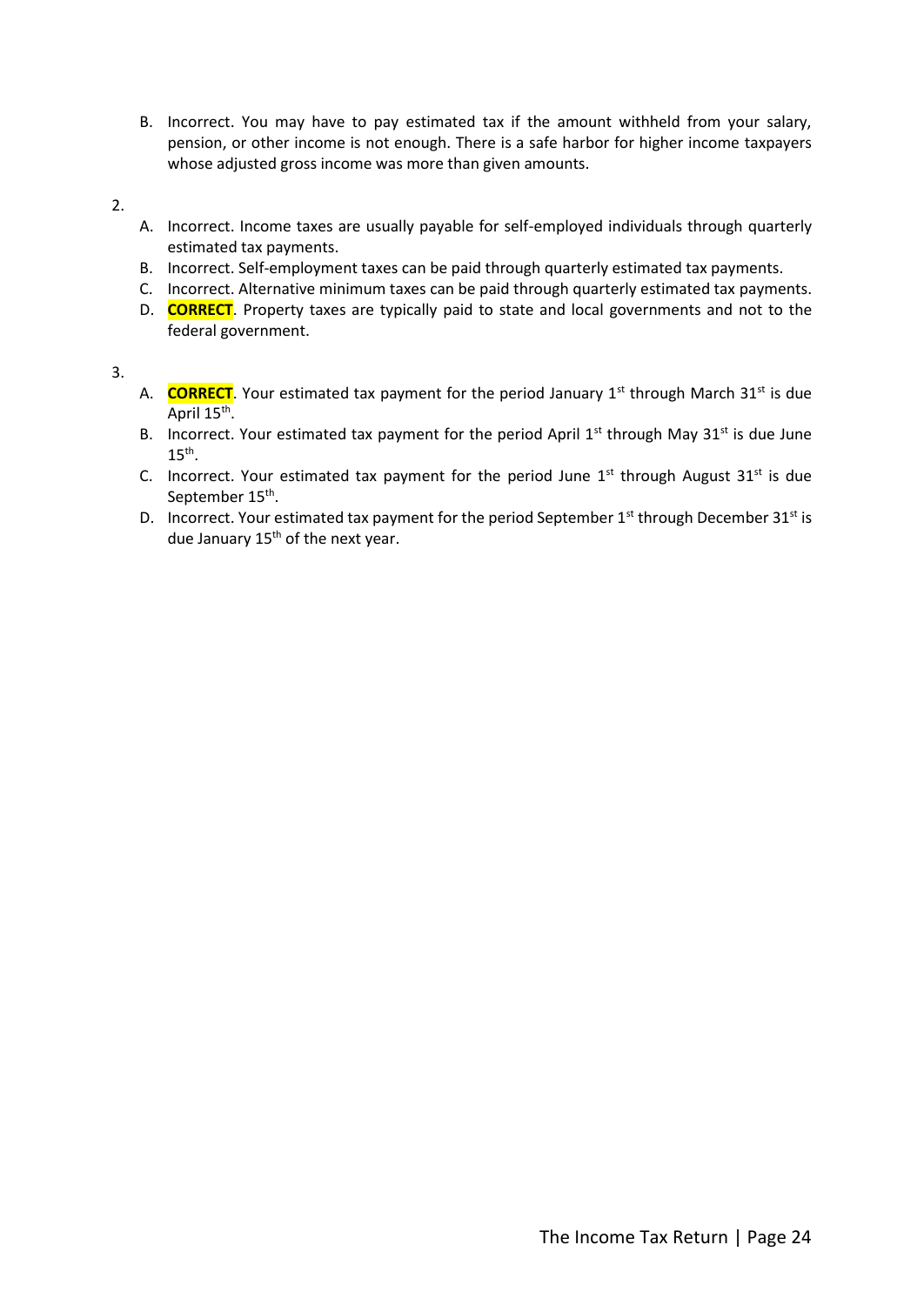# GLOSSARY

<span id="page-24-0"></span>**401(k) plan.** A deferred compensation plan, authorized by Section 401(k) of the Internal Revenue Code, under which a percentage of an employee's salary is withheld and placed in a savings account or the company's profit-sharing plan. Income accumulates on the deferred amount until withdrawn by the employee at age 59½ or when the employee retires or leaves the company.

**Accelerated cost recovery system (ACRS).** A statutory method of depreciation allowing accelerated rates for most types of property used in business and income-producing activities during the years 1981 through 1986. It has been superseded by the modified accelerated cost recovery system (MACRS) for assets placed in service after 1986.

**Accelerated death benefit.** Certain payments received under a life insurance contract on the life of a terminally or chronically ill individual before the individual's death.

**Accelerated depreciation.** A method of depreciation that allows a person to deduct the cost of property more rapidly than straight-line depreciation. Accelerated depreciation rates are included in ACRS rates and most Modified Accelerated Cost Recovery System (MACRS) rates if a person wants to use them.

**Accountable plan.** An employer's plan for reimbursing employees for business – related expenses, under which the employees are required to substantiate each business expense to the employer and return any reimbursement in excess of the substantiated expenses. Reimbursements received under an accountable plan are generally excluded from wages and are not subject to employment taxes.

**Accrual method**. A business method of accounting requiring income to be reported when earned and expenses to be deducted when incurred. However, deductions generally may not be claimed until economic performance has occurred.

**Acquisition debt.** Debt used to buy, build, or construct a principal residence or second home and that generally qualifies for a full interest expense deduction.

**Active participation**. The level of activity necessary to claim rental losses up to \$25,000 from real estate rental activities.

**Adjusted basis**. A statutory term describing the cost used to determine your profit or loss from a sale or exchange of property. It is generally your original cost, increased by capital improvements, and decreased by depreciation, depletion, and other capital write-offs.

**Adjusted gross income (AGI).** Important tax term representing gross income less allowable adjustments, such as IRA, alimony, and Keogh deductions. AGI determines whether various tax benefits are phased out, such as, itemized deductions and the rental loss allowance. Also see modified adjusted gross income (MAGI).

**Administrator.** Person who is usually appointed by the court if no will exists, if no executor was named in the will, or if the named executor cannot or will not serve. The administrator will have to administer the estate (property or debts left by the decedent) and distribute properties as the decedent has directed.

**Alimony**. Payments made to a separated or divorced spouse as required by a decree or agreement.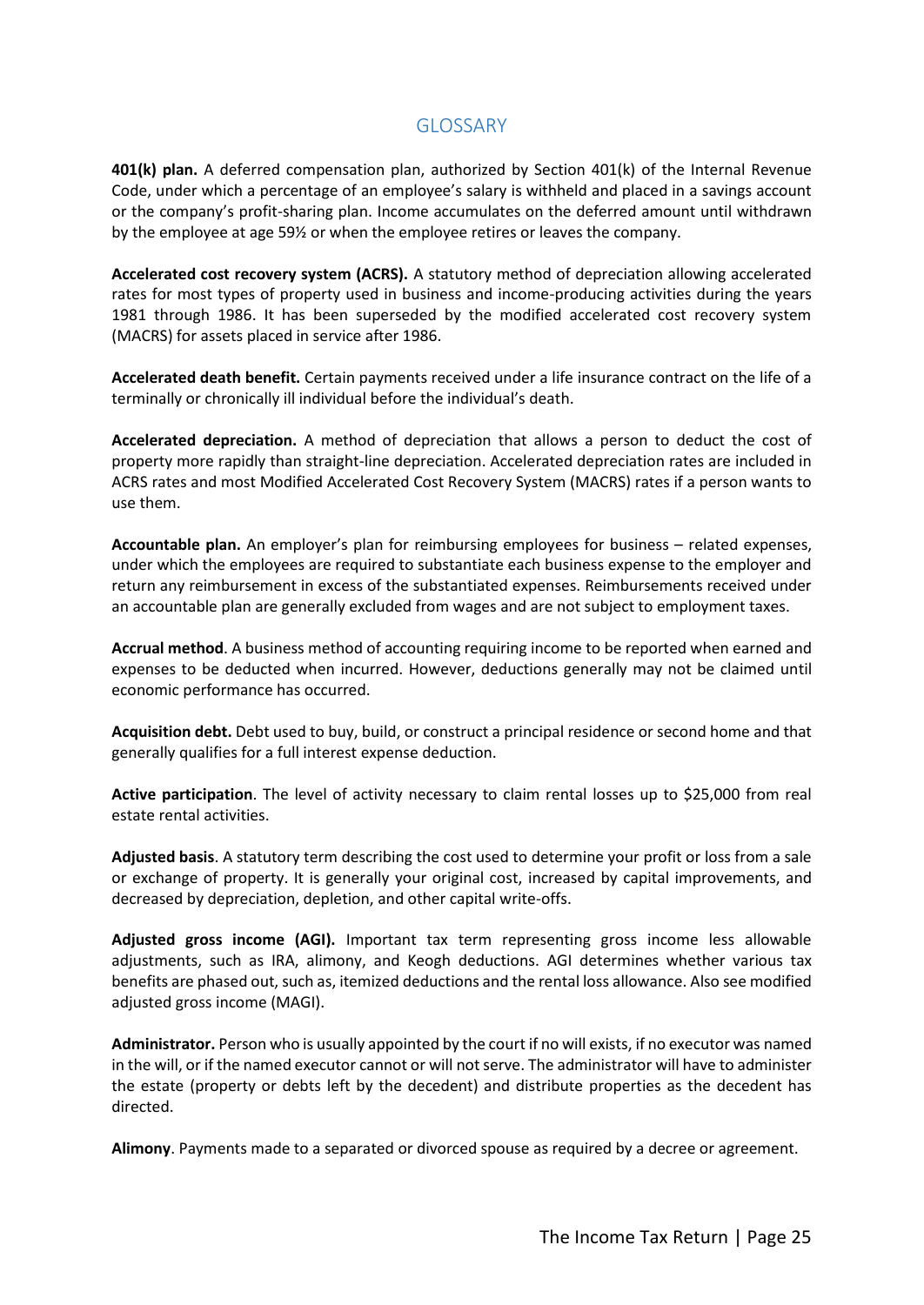**Alternate payee**. The recipient of qualified retirement benefits under a court order, judgment, decree, or approved property settlement constituting a qualified domestic relations order.

**Alternative Depreciation System (ADS).** A way of depreciating assets using the straight-line depreciation method and longer recovery period than are available under MACRS. Mandatory for such items as foreign assets, luxury automobiles, and tax-exempt use property.

**Alternative Minimum Tax (AMT).** A tax that may apply in lieu of income tax when a taxpayer has tax preference items or certain deductions allowed in determining regular taxable income.

**Amended return.** Filed on Form 1040X within a three-year period to correct a mistake made on an original or previously amended return.

**American Opportunity credit.** The maximum credit is generally \$2,500 per student, and it is allowed for the first four years of post-secondary education. The phaseout of the credit applies if modified adjusted gross income is between \$80,000 and \$90,000, or between \$160,000 and \$180,000 on a joint return.

**Amortization**. A deductible expense allowed as a means of recovering the investment in an intangible asset. Compare with depreciation.

**Amount realized.** The fair market value of property, including money (at face value), received in a sale or an exchange.

**Amount recognized.** The amount of gain reportable and subject to tax. On certain tax-free exchanges of property, gain is not recognized in the year it is realized.

**Annual gift tax exclusion**. An exclusion that applies to gifts of present interests on a per donee basis.

**Annualized rate**. A rate for a period of less than a year computed as though for a full year.

**Annuity**. A sum of money paid periodically that includes the return of the invested capital plus income generated by it. An annuity is frequently purchased by an individual for investment purposes and is used by retirement plans to pay pensions.

**Applicable federal rate**. Interest rate fixed by the Treasury for determining imputed interest on transactions providing for below-market interest.

**Archer Medical Savings Account (MSA).** A type of medical plan combining high deductible medical insurance protection with an IRA-type savings account fund to pay unreimbursed medical expenses.

**Assessment**. The IRS action of fixing tax liability that sets in motion collection procedures, such as charging interest, imposing penalties, and, if necessary, seizing property.

**At-risk limitations**. Generally, partnership losses are deductible up to the amount you have a risk in the activity. The amount at risk is your basis in the activity and any amounts borrowed for use in the activity for which you are personally liable.

**At-risk rules.** Rules limiting loss deductions to cash investments and personal liability notes. An exception for real estate treats certain nonrecourse commercial loans as amounts "at risk."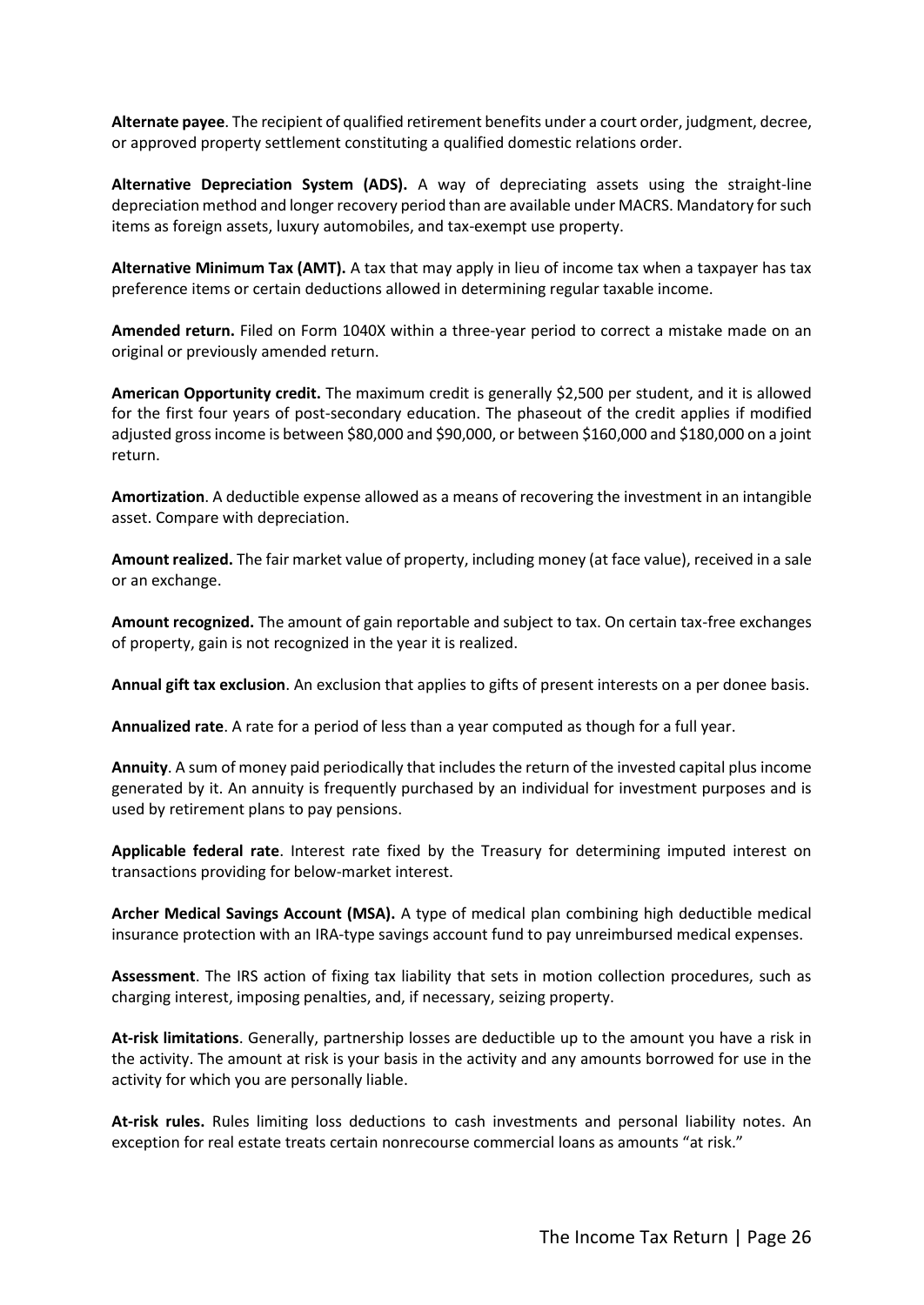**Audit**. An IRS examination of your tax return, generally limited to a three-year period after you file.

**Average cost method.** A method of figuring the basis of shares in mutual funds for purposes of determining gain or loss on the sale of less than one's entire holdings in a fund.

**Bad debt.** An amount owed you representing a cash outlay or an item already included in income that you are unable to collect.

**Basis**. Generally, the amount paid for property or the cost of an asset. Needed to figure gain or loss on a sale.

**Below market loans**. Demand loans on which interest is payable at a rate below the applicable federal rate or term loans where the amount loaned exceeds the present value of all payments due under the loan (using a discount rate equal to the applicable federal rate).

**Cafeteria plan**. A plan that allows employees to choose between cash and certain qualified benefits.

Calendar year. A year that begins on January 1<sup>st</sup> and ends on December 31<sup>st</sup>. Most individual taxpayers are required to file their returns on the basis of such a year. Compare to fiscal year.

**Cancellation of debt**. Release of a debt without consideration by a creditor. Cancellations of debts are generally taxable.

**Capital asset**. In general, property held for personal purposes or investment, rather than for business purposes. Property subject to capital gain or loss treatment. Almost all assets you own are considered capital assets except for certain business assets or works you created.

**Capital expenses**. Costs that are not currently deductible and that are added to the basis of property. A capital expense generally increases the value of property. When added to depreciable property, the cost is deductible over the life of the asset.

**Capital gain dividend (capital gain distribution).** A distribution to shareholders in a mutual fund of a capital gain realized by the fund on the sale of a part of its investment portfolio.

**Capital gain or loss**. A gain or loss arising from the sale or exchange of capital assets. Computed by comparing the amount realized on the sale or exchange of an asset with the adjusted basis of the asset.

**Capital loss carryover**. The excess of capital losses over capital gains that cannot be deducted in a particular year and must be carried over to the succeeding year.

**Capitalization**. Adding a cost or expense to the basis of the property.

**Carryback**. A tax technique for receiving a refund of back taxes by applying a deduction or credit from a current tax year to a prior tax year.

**Carryforward**. A tax technique of applying a loss or credit from a current year to a later year. For example, a business net operating loss may be carried forward indefinitely.

**Cash method.** Reporting income when actually or constructively received and deducting expenses when paid. Certain businesses may not use the cash method.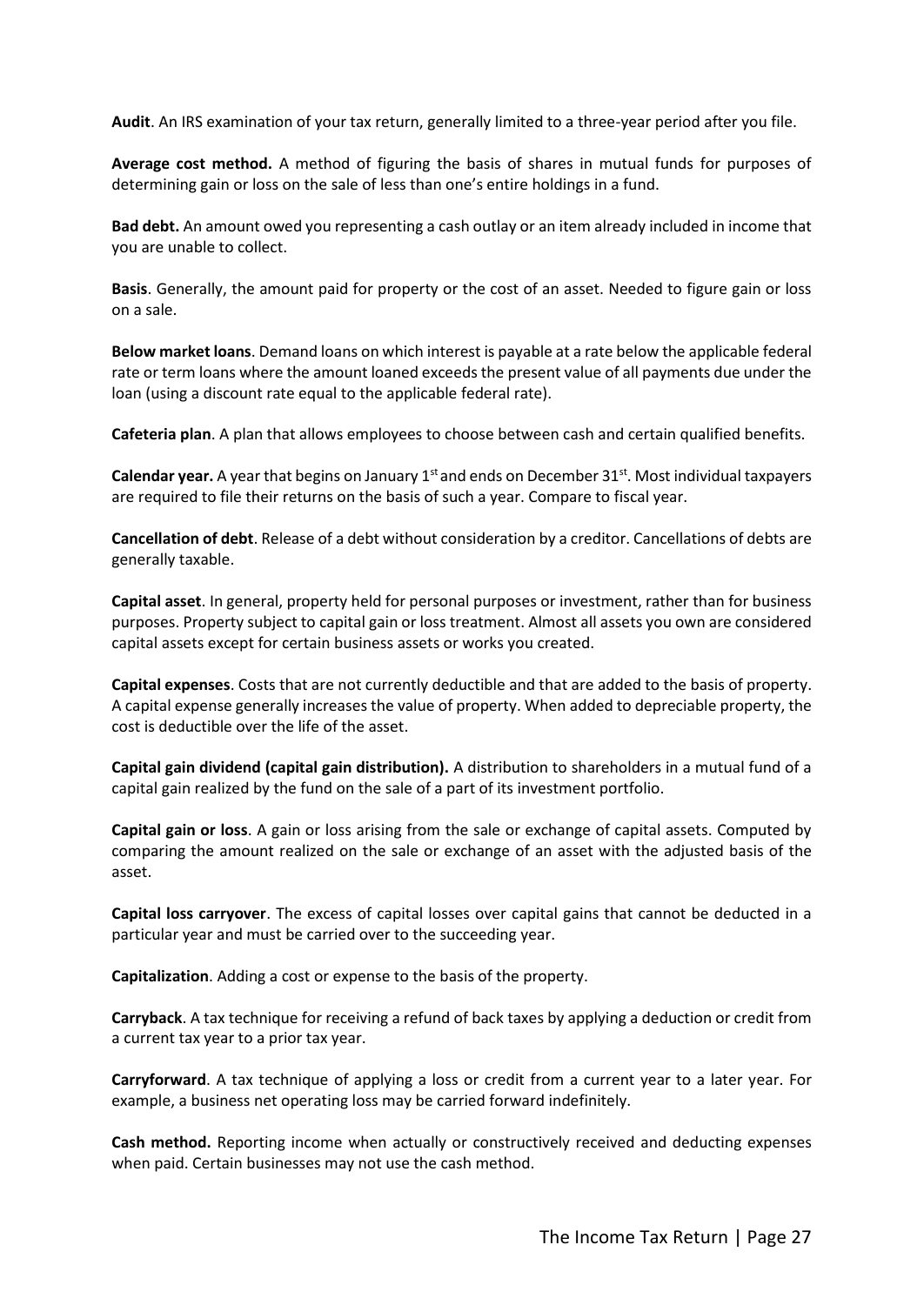**Casualty loss**. Loss from an unforeseen and sudden event that is deductible, subject to a 10% income floor and \$100 reduction for losses attributable to a federally declared disaster.

**Charitable contributions**. An itemized deduction is allowed for donations to qualifying charities. For property donations, the deductible amount depends on the type of property and donee organization, the holding period, and in some cases how the property is used.

**Child and dependent care credit**. A credit of up to 30% based on certain care expenses incurred that allow the taxpayer to work.

**Child support**. Payments to support a minor child generally to a custodial parent under a divorce or separation decree or agreement. The payments cannot be deducted from gross income and are not taxable to the recipient parent. Starting in 1985, the parent with custody of the child is generally entitled to claim the dependent unless such a right is expressly waived.

**Child tax credit.** For tax years beginning after 1997, a tax credit is allowed against income with respect to each qualifying child for taxpayers with modified adjusted gross income below certain thresholds.

**Community income**. Income earned by persons domiciled in community property states and treated as belonging equally to husband and wife.

**Community property**. Property that belongs equally to husband and wife. This concept of property ownership is currently used in Arizona, California, Idaho, Louisiana, Nevada, New Mexico, Texas, Washington, and Wisconsin.

**Condemnation**. The seizure of property by a public authority for a public purpose. Tax on gain realized on many conversions may be deferred.

**Constructive receipt**. Income you are taxed on because it was made available to you to draw on, even if it has not yet been physically transferred to you.

**Coverdell Education Savings Account**. A special account set up to fund education expenses of a student.

**Credit**. A tax credit directly reduces tax liability, as opposed to a deduction that reduces income subject to tax.

**Declining balance depreciation**. A method of accelerated depreciation by which each year's depreciation is a percentage of the reduced basis of the asset.

**Deductions**. Items directly reducing income. Personal deductions such as for mortgage interest, state and local taxes, and charitable contributions are allowed only if deductions are itemized on Schedule A, but deductions such as for certain alimony, capital losses, business losses, student loan interest, and IRA and Keogh deductions are deducted from gross income even if itemized deductions are not claimed.

**Deferred compensation**. A portion of earnings withheld by an employer or put into a retirement plan for distribution to the employee at a later date. If certain legal requirements are met, the deferred amount is not taxable until actually paid, for example, after retirement.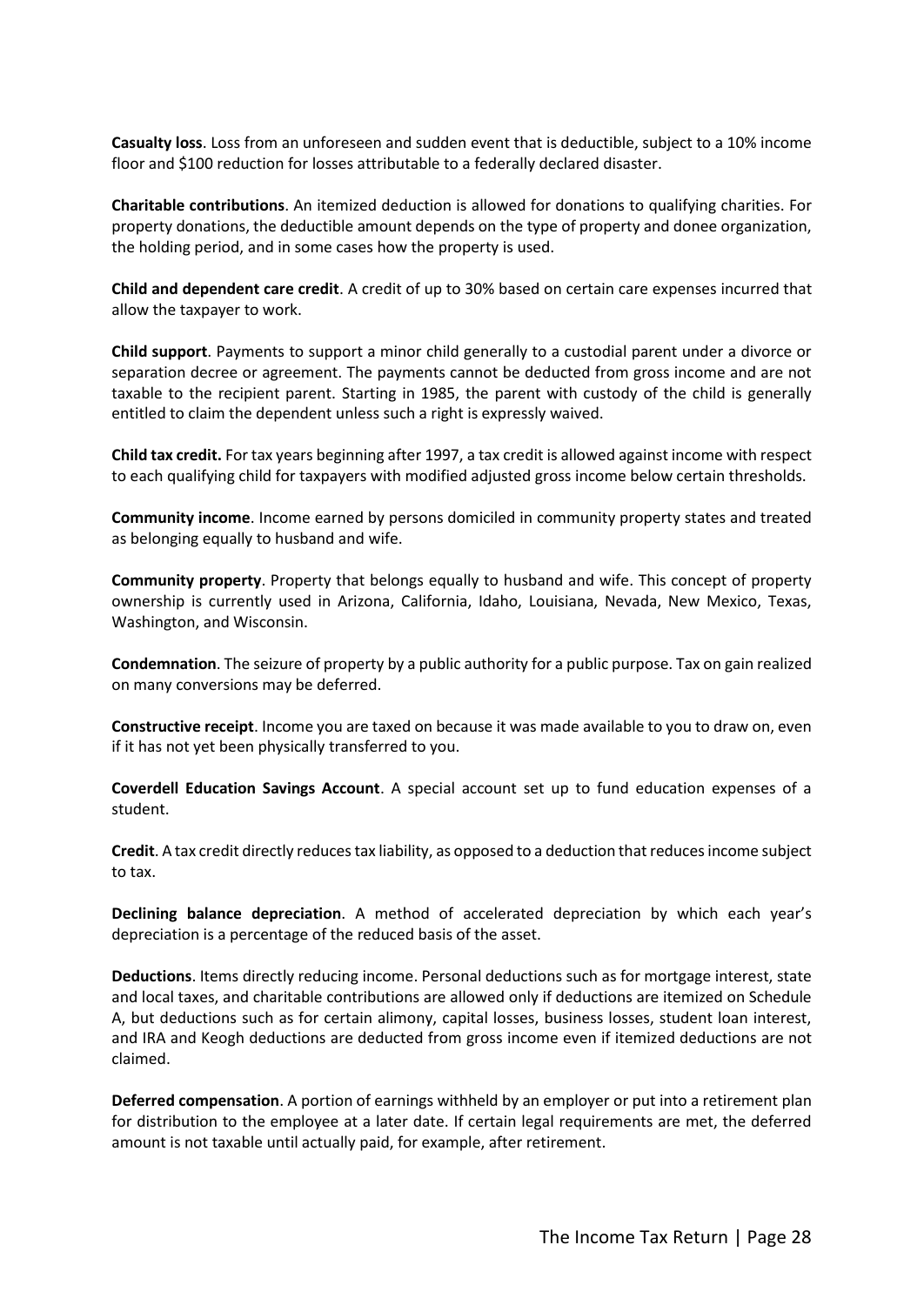**Deferred gain**. A gain realized but not recognized as taxable income until a later time.

**Deficiency**. The excess of the tax assessed by the IRS over the amount reported on your return.

**Defined benefit plan**. A retirement plan that pays fixed benefits based on actuarial projections.

**Defined contribution plan**. A retirement plan that pays benefits based on contributions to individual accounts, plus accumulated earnings. Contributions are generally based on a percentage of salary or earned income.

**Dependent**. A person supported by another person.

**Depletion**. A deductible expense that reflects the decrease of a depletable natural resource, such as oil and gas, as it is extracted.

**Depreciable property**. A business or income-production asset with a useful life exceeding one year.

**Depreciation**. Writing off the cost of depreciable property over a period of years, usually its class life or recovery period specified in the tax law.

**Depreciation recapture**. An amount of gain on the sale of certain depreciable property that is treated as ordinary income in the case of personal property. Recapture is computed on Form 4797.

**Designated beneficiary**. A person, trust, tax-exempt organization or estate named to receive qualified plan benefits or IRAs after a taxpayer's death. In some cases, the designated beneficiary enables a taxpayer to figure required minimum distributions over joint lives (or joint life expectancy).

**Direct rollover**. An eligible rollover distribution that is paid directly to an eligible retirement plan for the benefit of the distributee.

**Disaster losses.** Casualty losses, such as from a storm, in areas declared by the President to warrant federal assistance. An election may be made to deduct the loss in the year before the loss or the year of the loss.

**Dividend**. A distribution made by a corporation to its shareholders generally of company earnings or surplus. Most dividends are taxable but exceptions do exist.

**Domicile**. The place that an individual intends to be his or her permanent residence.

**Dual-status alien.** An individual who is a nonresident alien for part of the year and a resident alien or U.S. citizen for the rest of the year.

**Earned income**. Compensation for performing personal services. You must have earned income for a deductible IRA, or to claim the earned income credit. Earned income does not include amounts received from an annuity or a pension.

**Earned income credit**. A credit allowed to taxpayers with earned income or adjusted gross income (AGI) below certain thresholds.

**Education credits**. There are two education credits: the American opportunity credit and the lifetime learning credit.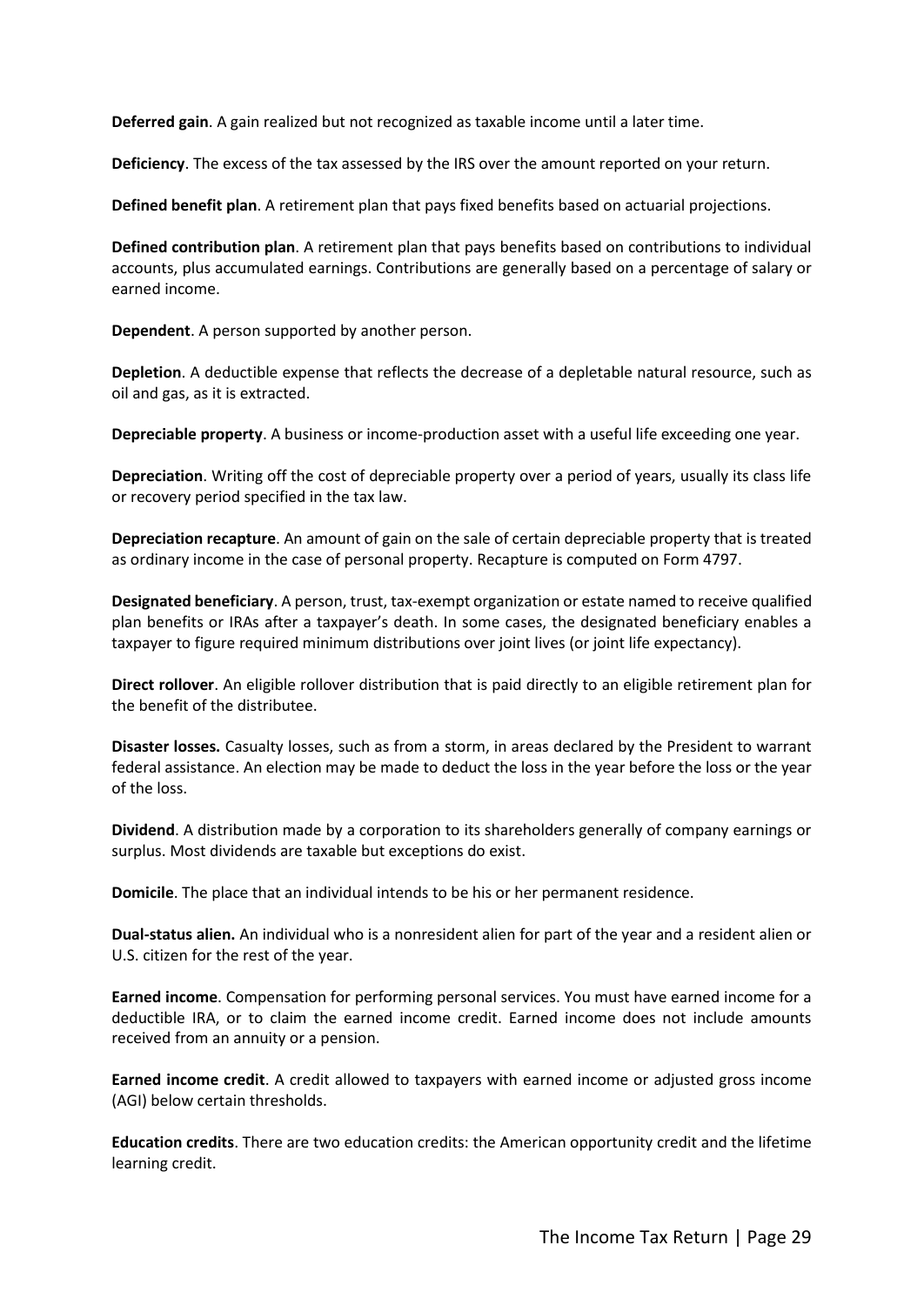**Education savings account**. A trust or custodial account created for the purpose of paying the qualified higher education expenses of the designated beneficiary of the account.

**Electronic Federal Tax Payment System (EFTPS).** A tax deposit method using electronic transfers of funds from bank accounts that must be used by certain businesses with substantial employment tax liability.

**Eligible retirement plan**. A qualified retirement plan, an individual retirement account, or an individual retirement annuity.

**Estate tax.** A tax imposed on the value of a decedent's taxable estate, after deductions and credits.

**Estimated tax.** Advance payment of current tax liability based either on wage withholdings or installment payments of your estimated tax liability. To avoid penalties, you generally must pay to the IRS either 90% of your final tax liability, or either 100% or 110% of the prior year's tax liability, depending on your adjusted gross income.

**Exclusion**. An amount that is excluded from gross income.

**Executor**. Person named in the decedent's will to administer the estate (property or debts left by the decedent) and distribute properties as the decedent has directed.

Fair market value (FMV). What a willing buyer would pay to a willing seller when neither is under any compulsion to buy or sell.

**Fiduciary**. A personal or corporation such as a trustee, executor, or guardian who manages property for another person.

**Flexible spending arrangements (FSAs).** A salary reduction plan that allows employees to pay for enhanced medical coverage or dependent care expenses on a tax-free basis.

**Foreign earned income exclusion**. Foreign earned income exempt from tax if a foreign residence or physical presence test is met.

**Foreign tax credit**. A credit allowed for income taxes paid to a foreign tax jurisdiction (e.g., a foreign country) to mitigate double taxation.

**Gift tax.** Gifts in excess of a \$15,000 per donee annual exclusion are subject to gift tax, but the tax may be offset by a unified gift and estate tax credit.

**Gross income**. The total amount of income received from all sources before exclusions and deductions.

**Gross receipts**. Total business receipts reported on Schedule C or Schedule C-EZ before deducting adjustments for returns and allowances and costs of goods sold.

**Group-term life insurance**. Employees are not taxed on up to \$50,000 of group-term coverage.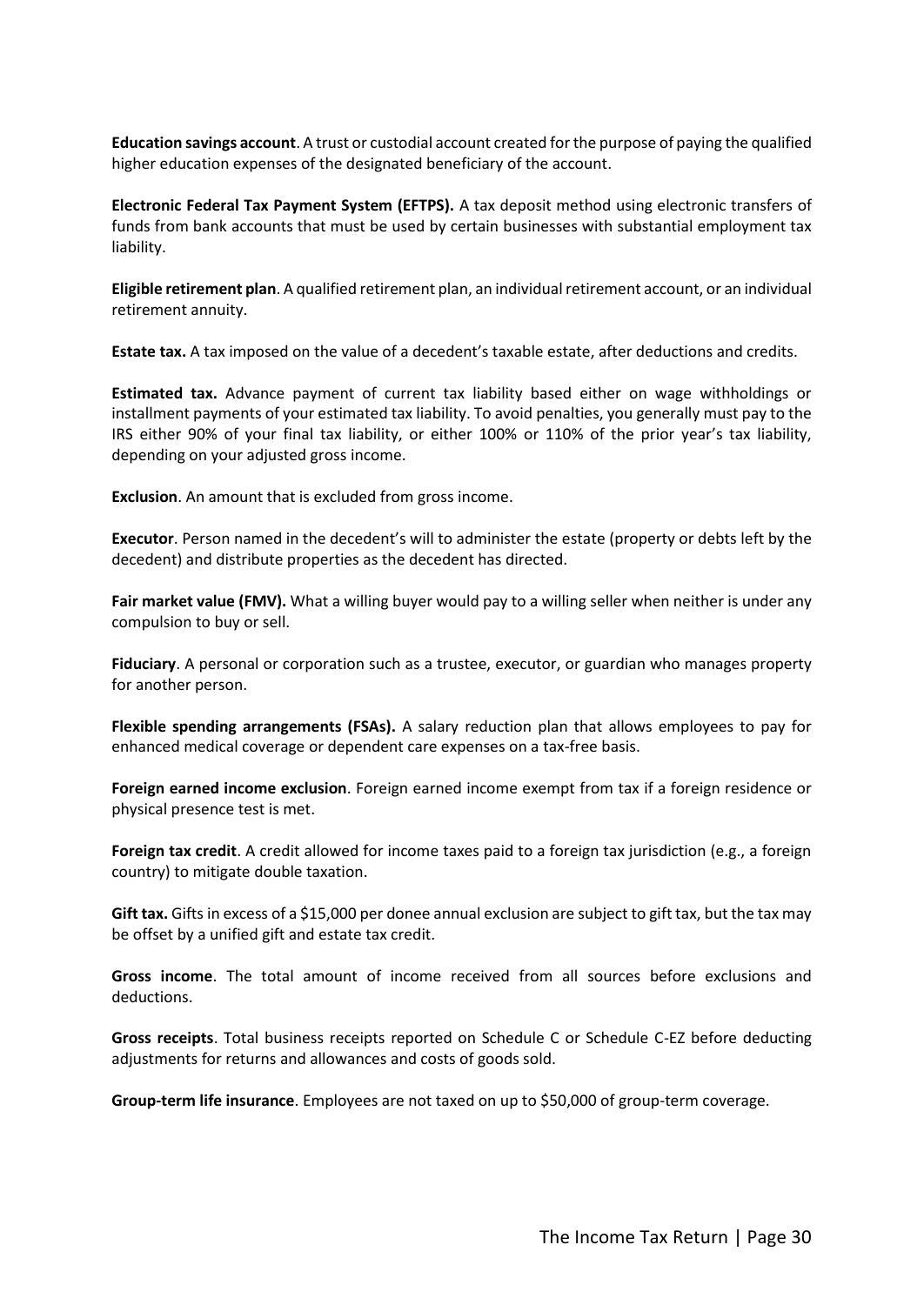**Head of household**. A taxpayer who is unmarried and pays more than 50% of the cost of maintaining a residence for the entire year for a qualifying individual. If you are a head of household, you qualify for special tax rates.

**Holding period**. The length of time an asset is held. The holding period of a capital asset determines whether a sale or an exchange results in a long-term or a short-term capital gain or loss.

**Home equity debt**. Debt secured by a principal residence or second home to the extent of the excess of fair market value over acquisition debt.

**Home sale exclusion**. The tax-free amount of gain on the sale of a principal residence where certain ownership and use tests are satisfied.

**Imputed interest**. Interest deemed to have been earned or charged on a debt if the stated interest rate is below the rate set by law.

**Incentive stock option**. A type of stock option that can be received and exercised without recognition of income until the option stock is sold, if certain statutory requirements are met.

**Income in respect of a decedent**. Income earned by a person before death but taxable to an estate or heir who receives it.

**Income shifting.** A strategy to direct income to a taxpayer in a lower tax bracket to produce an overall tax savings for both parties involved in the shift.

**Independent contractor**. One who controls his or her own work and reports as a self-employed person.

**Individual retirement account (IRA).** A retirement account to which a specific amount may be contributed annually, but deductions for the contribution are restricted if you are covered by a company retirement plan. Earnings accumulate tax free.

**Innocent spouse relief**. Reduction or forgiveness of joint and several liability for the tax on a joint return for the requesting spouse who meets certain requirements.

**Installment sale.** A sale of property that allows for tax deferment if at least one payment is received after the end of the tax year in which the sale occurs. The installment method does not apply to yearend sales of publicly traded securities. Dealers may not use the installment method. Investors with very large installment balances could face a special tax.

**Intangible assets**. Intangible assets that come within Section 197, such as goodwill, are amortizable over a 15-year period.

**Internal Revenue Service.** The division of the U.S. Treasury Department that is responsible for the enforcement of the tax laws.

**Investment interest**. Interest on debt used to carry investments, but not including interest expenses from a passive activity. Deductions are limited to net investment income.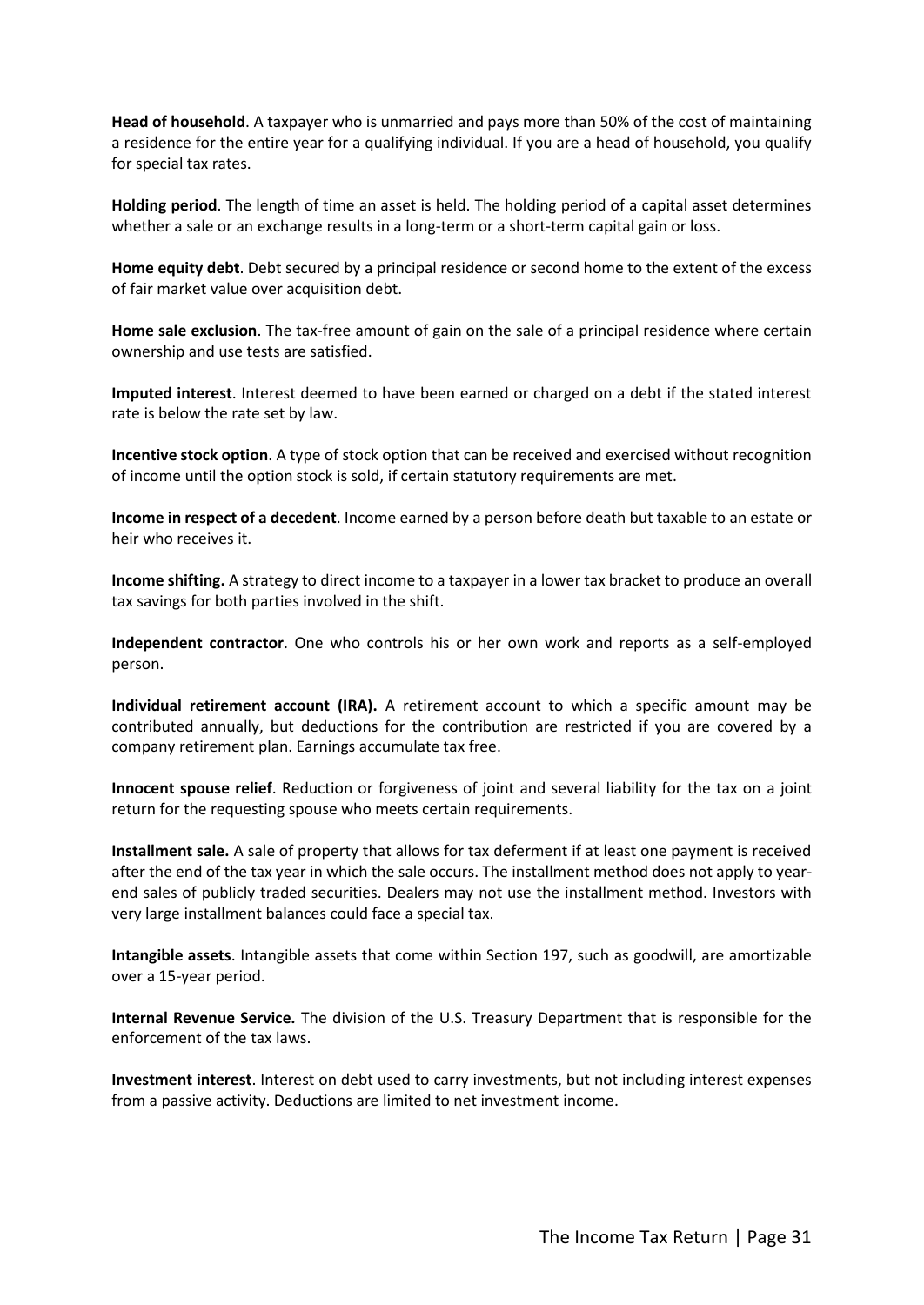**Involuntary conversion**. Forced disposition of property due to condemnation, theft, or casualty. Upon conversion, you usually receive cash through insurance proceeds or condemnation awards. Tax on gain from involuntary conversion may be deferred if replacement property is purchased.

**Itemized deductions**. Items, such as interest, state and local taxes, charitable contributions, and medical deductions, claimed on Schedule A for Form 1040. Itemized deductions are subtracted from adjusted gross income to arrive at taxable income.

**Joint return.** A return filed by a married couple reporting their combined income and deductions. Joint return status provides tax savings to many couples.

**Joint tenants.** Ownership of property by two persons. When one dies, the decedent's interest passes to the survivor.

**Keogh plan**. Retirement plan set up by a self-employed person that provides tax-deductible contributions, tax-free income accumulations until withdrawal, and favorable averaging for qualifying lump-sum distributions.

**Kiddie tax**. The tax on the investment income in excess of \$2,200 (2020) of a dependent child, based on the parent's marginal tax rate and computed on Form 8615.

**Legally separated**. A husband and wife who are required to live apart from each other by the terms of a decree of separate maintenance. Payments under the decree are deductible by the payor and taxable to the payee as alimony.

**Lifetime learning credit**. 20% credit for up to \$10,000 of qualified tuition and related expenses for undergraduate or graduate level courses.

**Like-kind exchange.** An exchange of similar assets used in a business or held for investment on which gain may be deferred.

**Long-term capital gain or loss.** Gain or loss on the sale or exchange of a capital asset that has been held for a legislatively mandated holding period.

**Long-term care**. A type of medical care for chronically ill individuals which generally is not covered by Medicare.

**Long-term care insurance contract**. Insurance contract that only provides coverage for qualified longterm care services.

**Lump-sum distribution**. Payments within one tax year of the entire amount due to a participant in a qualified retirement plan. Qualifying lump-sums may be directly rolled over tax fee, or, in some cases, are eligible for current tax under a favorable averaging method.

**Marginal tax rate**. The tax rate at which each additional dollar of income over a specified ceiling is taxed.

**Marital deduction.** An estate tax and gift tax deduction for assets passing to a spouse. It allows estate and gift transfers completely free of tax.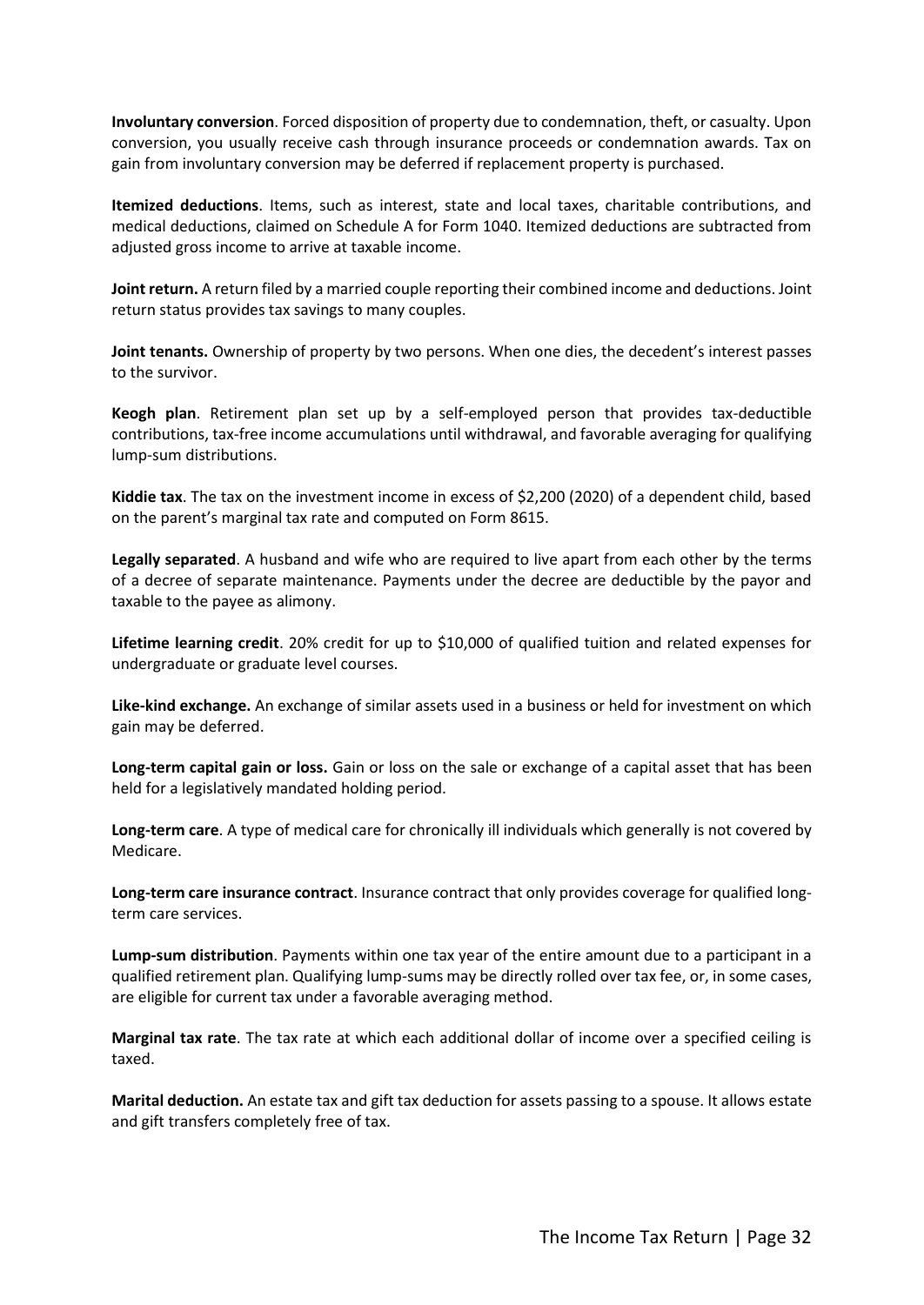**Market discount.** The difference between face value of bond and lower market price, attributable to rising interest rates. On a sale, gain on the bond is generally taxed as ordinary income to the extent of the discount.

**Material participation**. The level of participation required to deduct losses from trade or business activities otherwise subject to the passive activity loss limitations.

**Miscellaneous itemized deductions**. A class of itemized deductions (e.g., investment expenses, fee for tax advise, union dues) that previously were deductible to the extent that the total exceeded 2% of adjusted gross income.

**Modified ACRS (MACRS).** Depreciation methods applied to assets placed in service after 1986.

**Modified adjusted gross income (MAGI).** This is generally adjusted gross income increased by certain items such as tax-free foreign earned income. MAGI usually is used to determine phaseouts of certain deductions and credits.

**Mortgage interest**. Fully deductible interest on up to two residences if acquisition debt secured by a home up to certain limits of indebtedness.

**Mutual fund**. A company that is in the business of investing its shareholder's funds, usually in stocks or bonds; sometimes known as a regulated investment company.

**Net operating loss**. A loss taken in a period where a company's allowable tax deductions are greater than its taxable income. When more expenses than revenues are incurred during the period, the net operating loss for the company can generally be used to recover past tax payments.

**Nonperiodic distributions**. A 20% withholding rule apples to nonperiodic distributions, such as lumpsum distributions, paid directly to employees from an employer plan.

**Nonqualified stock option**. A type of stock option that when exercised creates ordinary income for the taxpayer.

**Nonrecourse financing**. Debt on which a person is not personally liable. In case of non-payment, the creditor must foreclose on property securing the debt. At-risk rules generally bar losses where there is nonrecourse financing, but an exception applies to certain nonrecourse financing for real estate.

**Nonresident alien**. A person who is not a United States citizen or a permanent resident. Tax is generally limited to income from U.S.

**Nontaxable exchange**. An exchange of property in which no gain or loss is recognized for tax purposes.

**Offers in compromise**. Arrangements in which the IRS agrees to accept less than full payment of taxes because it realizes that full payment may never be made.

**Ordinary gain or loss**. A gain or loss other than a capital gain or loss.

**Ordinary income**. Income that does not arise from the sale or exchange of a capital asset or a Section 1231 asset and is not subject to any preferential tax treatment.

**Ordinary loss**. A loss other than a capital loss.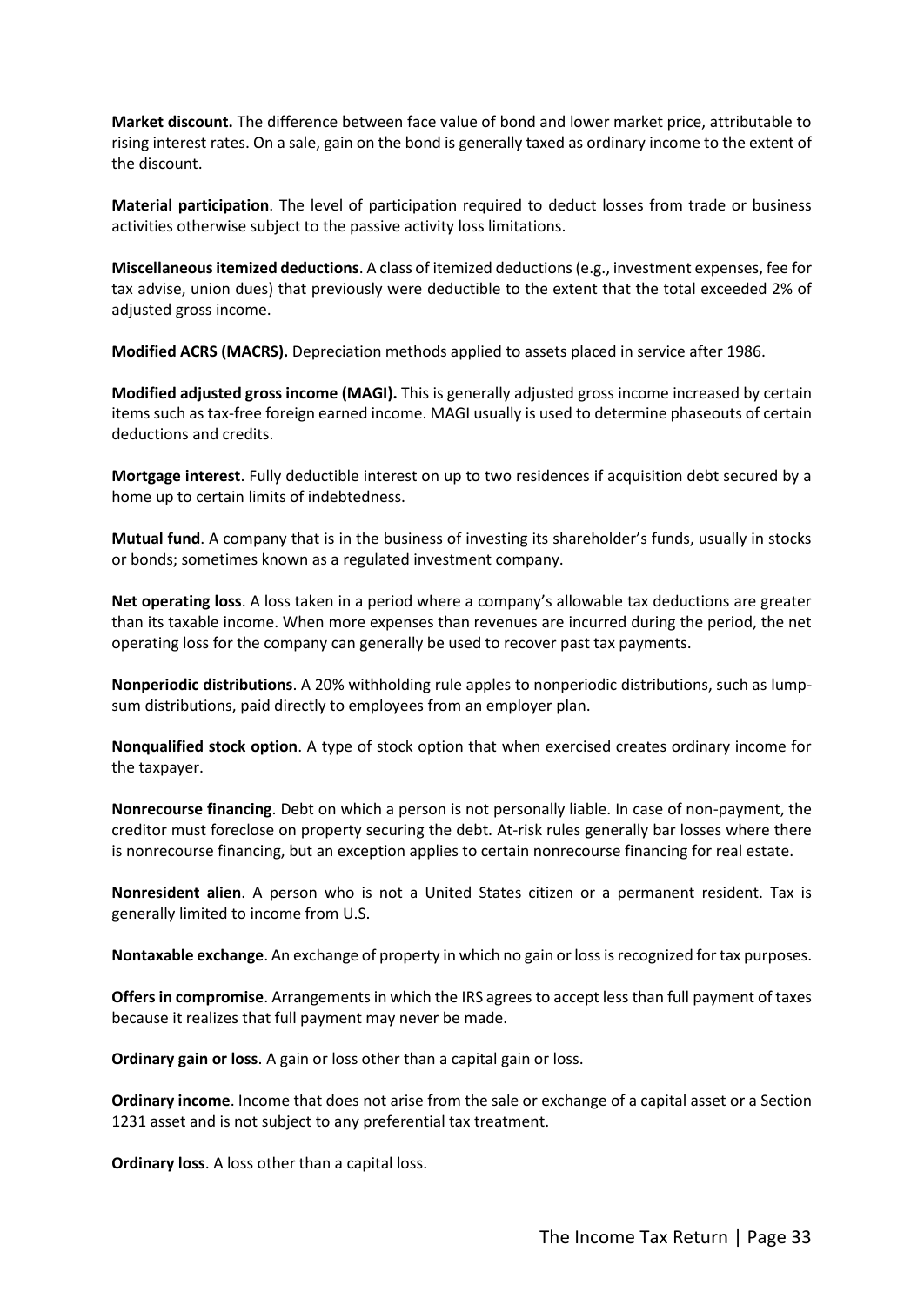**Original issue discount (OID).** The difference between the face value of a bond and its original issue price. OID is reported on an annual basis as interest income.

**Owner-employee**. An employee who is the proprietor of a business. Also, a partner who owns more than 10% of either the capital or the profit interest in a partnership.

**Partnership**. An unincorporated business or income-producing entity organized by two or more persons. A partnership is not subject to tax but passes through to the partners all income, deductions, and credits, according to the terms of the partnership agreement.

**Passive activity loss**. A loss from a trade or a business in which the taxpayer is not a material participant. Passive activity losses are subject to deduction limitations. Passive activities include rental activities and investments in limited partnerships.

**Pension**. Payments to employees from an employer-funded retirement plan for past services.

**Percentage depletion**. A method of calculating depletion that applies a fixed percentage to the gross income generated by the mineral property.

**Personal interest.** Tax term for interest on personal loans and consumer purchases. Such interest is not deductible.

**Personal-use property**. Property that is not held for investment or use in a trade or a business.

**Placed in service**. The time when a depreciable asset is ready to be used. The date fixes the beginning of the depreciation period.

**Points**. Certain charges paid by a borrower, calculated as a percentage of the loan proceeds; each point is 1%. They are also called loan origination fees, maximum loan charges, or premium charges. Depending on the type of loan, points may be currently deductible or amortized over the life of the loan.

**Premature distributions**. Withdrawals before age 59½ from qualified retirement plans are subject to penalties unless specific exceptions are met.

**Profit-sharing plan**. A defined contribution plan under which the amount contributed to the employee's accounts is based on a percentage of the employer's profits.

**Proprietor**. An individual who is the sole owner of his or her trade or business.

**Qualified business income deduction.** For taxable years beginning after December 31, 2017, taxpayers other than corporations may be entitled to a deduction of up to 20 percent of their qualified business income from a qualified trade or business under the Tax Cuts and Jobs Act. This deduction can be taken in addition to the standard or itemized deductions. The deduction is subject to multiple limitations based on the type of trade or business, the taxpayer's taxable income, the amount of W-2 wages paid with respect to the qualified trade or business, and the unadjusted basis of qualified property held by the trade or business. Notwithstanding these limitations, however, taxpayers with qualified business income (which does not include income from performing services as an employee) and with taxable income under \$163,300 (2020) or \$326,600 (2020) for joint returns, will generally be eligible for the deduction.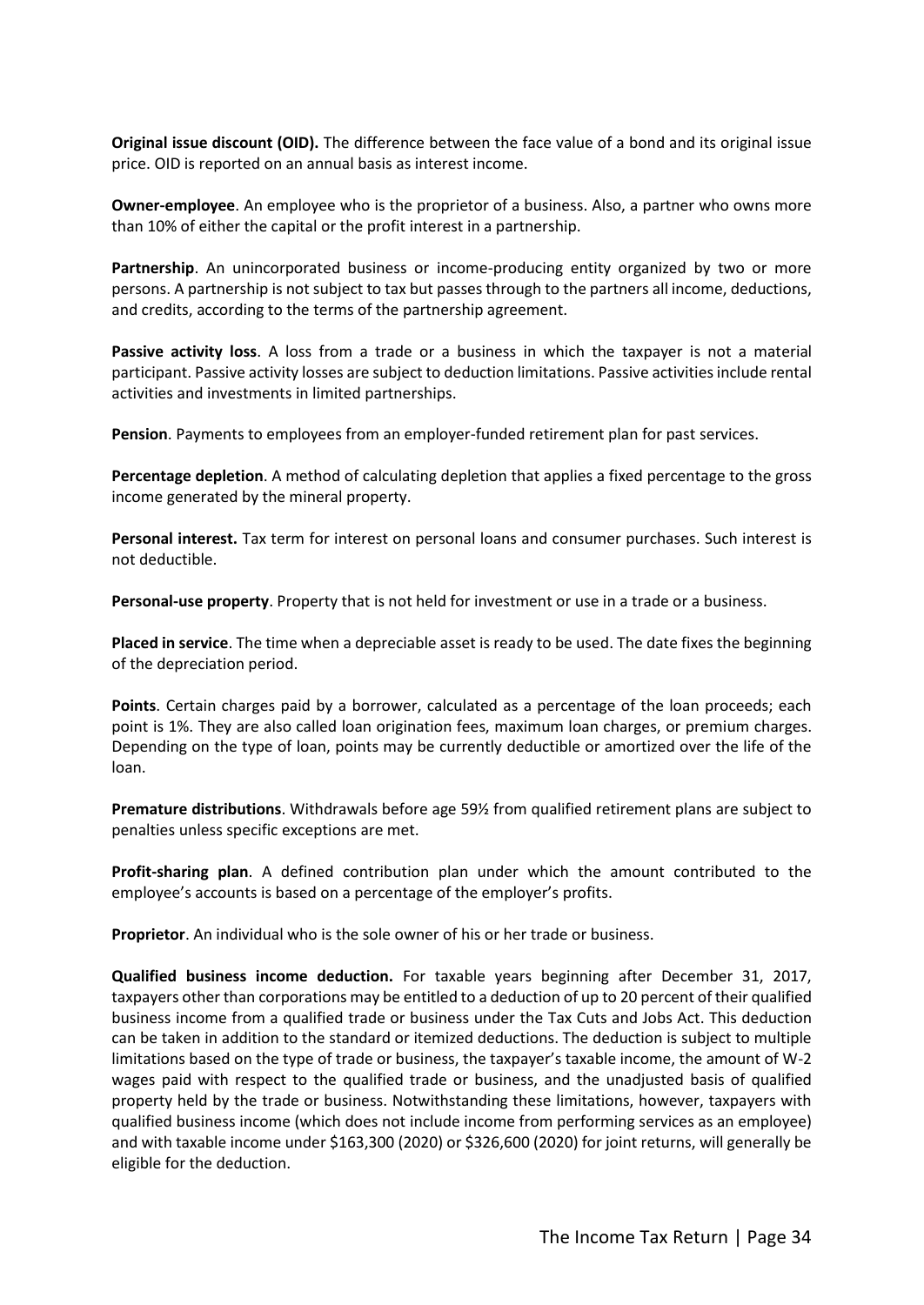**Qualified charitable organization**. A nonprofit philanthropic organization specifically approved by the U.S. Treasury as a recipient of charitable contributions that are deductible for tax purposes.

**Qualified domestic relations order (QDRO).** A court order, judgment, decree or approved property agreement which specifies the amount of qualified plan benefits to be paid to an alternate payee and which are not taxable to the plan participant.

**Qualified improvement property.** As of the TCJA, a combination of previously identified qualified leasehold improvement property, qualified restaurant property, and qualified retail improvement property.

**Qualified plan**. An employee benefit plan established by an employer that meets certain requirements and therefore qualifies for certain tax benefits.

**Qualified tuition programs**. State-sponsored plans to allow for higher education savings on a taxadvantaged basis. While there is no federal tax deduction for contributions to these programs, states may provide a deduction from state income tax.

**Qualifying widow or widower**. A filing status entitling the taxpayer with dependents to use joint tax rates for up to two tax years after the death of a spouse.

**Real estate professionals**. Taxpayers who are exempt from the passive activity loss limitations because of their level of involvement with real estate activities.

**Real property (real estate).** Physical property that is permanent and nonmovable in nature. Two examples are land and buildings.

**Realized gain or loss**. The difference between the amount you are entitled to receive on a sale or exchange of property and the adjusted basis of the property.

**Recognized gain or loss**. The amount of gain or loss to be reported on a tax return. Gain may not be recognized on certain exchanges of property.

**Refundable tax credit**. A credit that entitles you to a refund even if you owe no tax for the year.

**Regulated investment company**. An investment company subject to Security and Exchange Commission regulations. If the investment company distributes its income to its shareholders, it does not pay any taxes.

**Remainder interest.** An interest in property or a trust that is left after the income beneficiaries have received their income interest.

**Required minimum distributions**. Distributions from qualified plans and IRAs that generally must commence at age 72 to avoid a 50% penalty.

**Resident alien**. An individual who is not a citizen of the United States but is a permanent resident of the United States.

**Residential rental property**. Real property in which 80% or more of the gross income is from dwelling units. Under MACRS, depreciation is claimed over 27.5 years under the straight-line methods.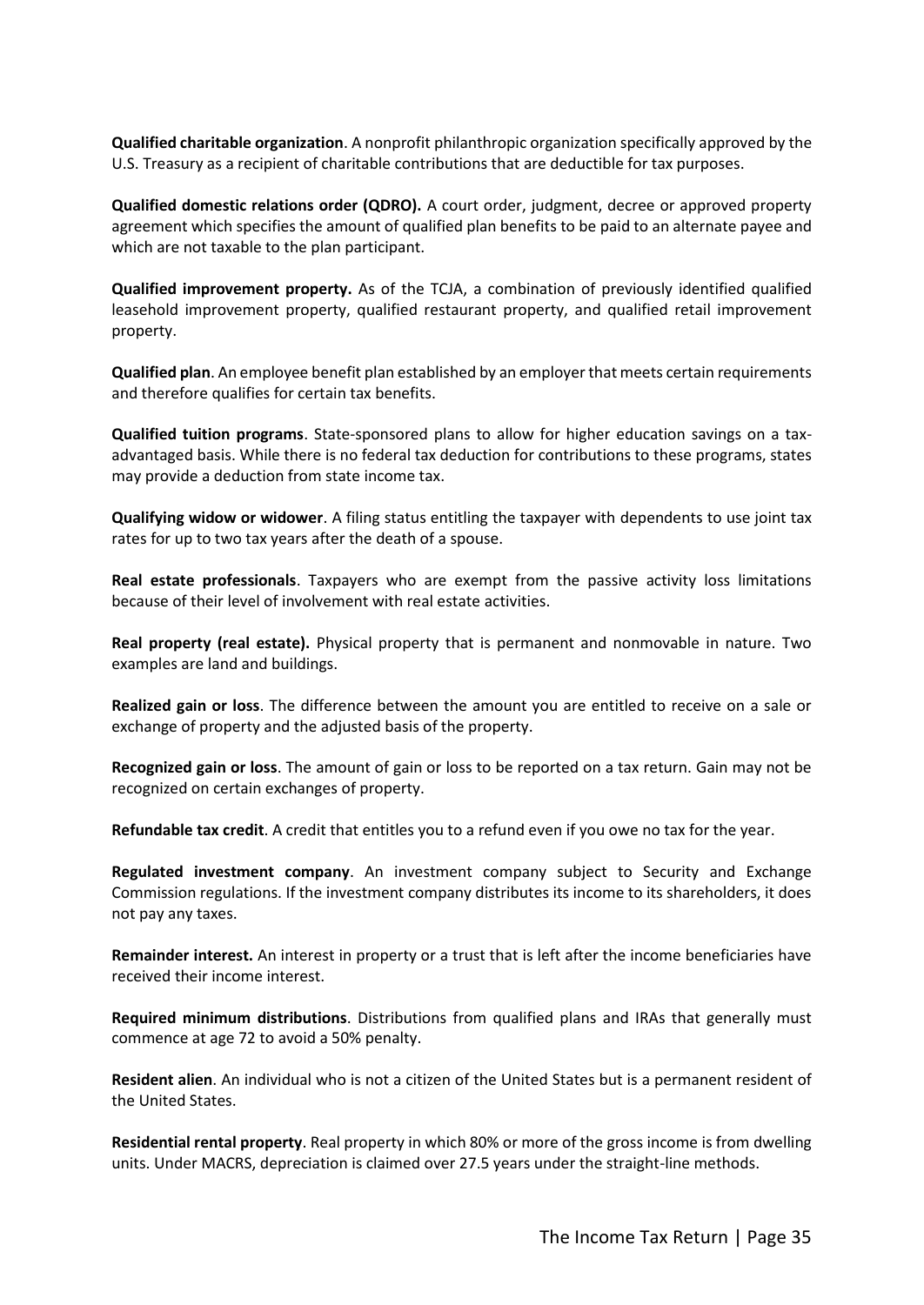**Return of capital**. A distribution of your investment that is not subject to tax unless the distribution exceeds your investment.

**Rollover**. A distribution from a qualified plan that is reinvested tax-free in another qualified plan or IRA within 60 days of the date of receipt.

**Roth IRA**. Contributions to a Roth IRA are nondeductible, and, if certain specified conditions are met, distributions are tax free. The contribution may be limited by certain threshold amounts.

**Royalty income**. Income received for the use of certain kinds of property (e.g., mineral and literary properties, patents).

**Salvage value**. The estimated value of an asset at the end of its useful life. Salvage value is ignored by ACRS and MACRS rules.

**Scholarships**. Grants to degree candidates receive tax-free treatment if awarded after August 16, 1986 and used for tuition and course-related expenses, but not room and board.

**Section 1231 assets**. Generally, depreciable assets used in a trade or a business and held for the required long-term holding period. Net gains from the sale or exchange of Section 1231 assets (after recapture of depreciation), are treated as capital gains; net losses are treated as ordinary losses.

**Section 179 expensing**. Allows a taxpayer to elect to deduct the cost of certain types of property on their income taxes as an expense, rather than requiring the cost of the property to be capitalized and depreciated.

**Section 457 plan**. Deferred compensation plan set up by a state or local government, or tax-exempt organization, which allows tax-free deferrals of salary.

**Section 529 plans**. Qualified tuition plans set up by states or private institutions as either prepaid tuition plans or savings-type plans. While contributions are not deductible for federal income tax purposes, distributions used to pay qualified higher education costs are tax free.

**Self-employed person**. An individual who operates a business or profession as a proprietor or independent contractor and reports self-employment income on Schedule C.

**Self-employment tax**. Tax paid by self-employed persons to finance Social Security coverage.

**Separate maintenance payments**. Payments made from one spouse to another when they are living apart. The payments are made in accordance with a court order or an agreement between the parties.

**Separate return**. Return filed by a married person who does not file a joint return. Filing separately may save taxes where each spouse has separate deductions, but certain tax benefits require a joint return.

**Short-term capital gain or loss**. A gain or loss on the sale or exchange of a capital asset that has been held for less than the legislatively mandated holding period.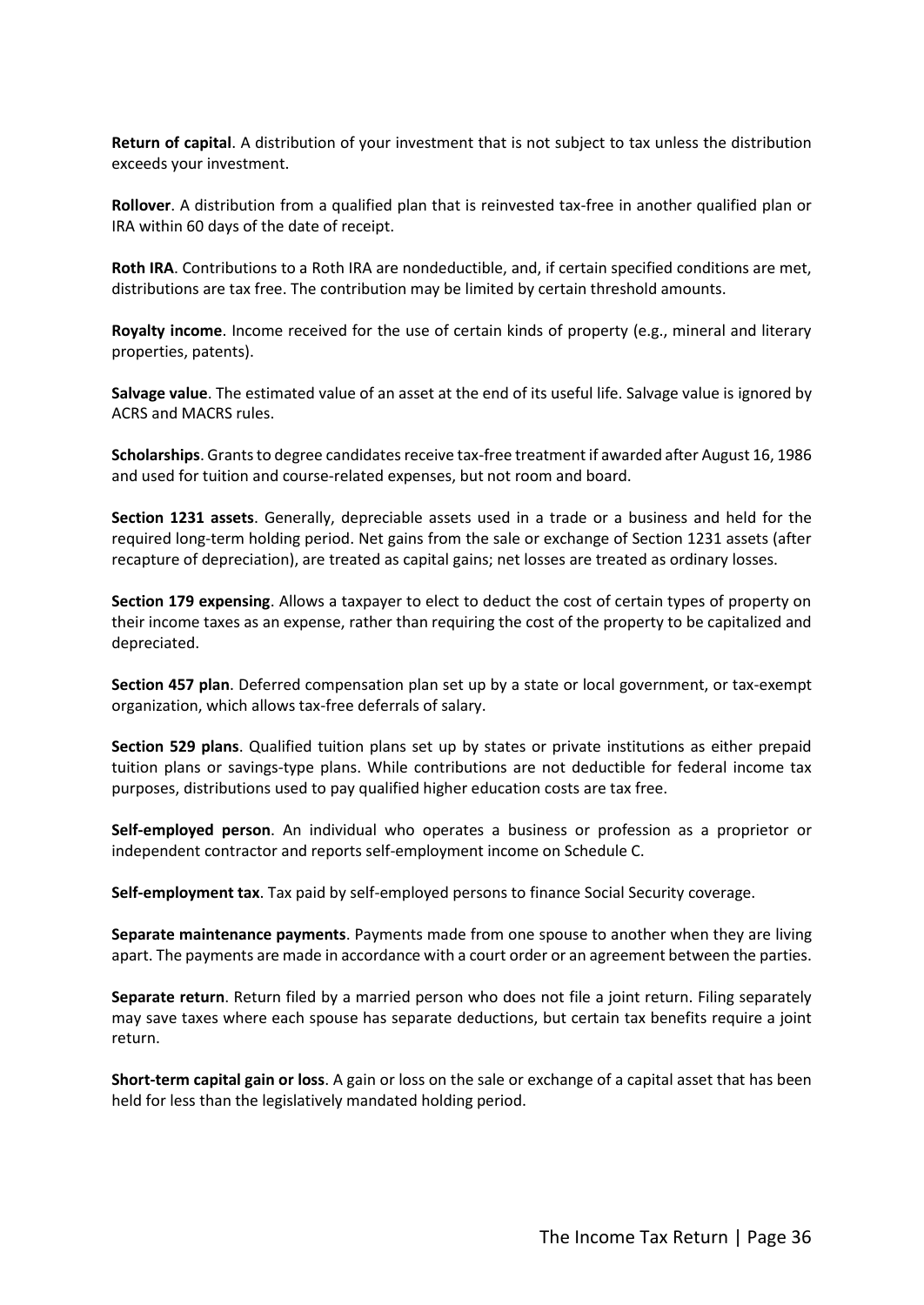**SIMPLE plans**. Qualified retirement plans restricted to small employers that can be either SIMPLE IRAs or SIMPLE 401(k) plans. These plans have easy nondiscrimination rules and no heavy reporting requirements.

**Simplified Employee Pension (SEP).** IRA-type plan set up by an employer, rather than the employee.

**Single**. The filing status of an individual who is not married on December 31 of the year for which a return is filed.

**Standard deduction.** A deduction used to reduce income by taxpayers who do not itemize their deductions. The amount of the deduction depends on ones filing status, whether they are 65 or older or blind, and whether they can be claimed as a dependent on another taxpayer's return. Adjusted annually for inflation since 1989.

**Standard mileage rate**. An IRS-approved optional amount used to claim a deduction for business transportation expenses in lieu of deducting actual expenses (not including parking, tolls, interest, and taxes).

**Statute of limitations**. The time period within which the IRS can assess and collect taxes and taxpayers can file for refunds.

**Statutory employees**. Certain employees, such as full-time life insurance salesperson, who may report income and deductions on Schedule C.

**Stock dividend**. A distribution of additional shares of a corporation's stock to its shareholders.

**Stock option**. A right to buy stock at a fixed price.

**Straight-line depreciation**. A method of depreciation in which the cost or other basis of the asset is deducted in equal amounts over the property's useful life.

**Sum of the years' digits depreciation.** A method of accelerated depreciation that is based on a formula developed from the expected useful life of the property.

**Support**. Payments made for the care and maintenance of a dependent. Expenditures for support include payments for food, lodging, medical expenses and so on.

**Tax attributes.** When debts are canceled in bankruptcy cases, the canceled amount is excluded from gross income. Tax attributes are certain losses, credits, and property basis that must be reduced to the extent of the exclusion.

**Tax credit carryforward (or carryover).** Tax credit that you were unable to use to reduce previous year's tax and that can be applied to offset future tax.

**Tax deferral**. Shifting income to a later year, such as where you defer taxable interest to the following year by purchasing a T-bill or savings certificate maturing after the end of the current year. Investments in qualified retirement plans provide tax deferral.

**Tax preference items**. Items that may subject a taxpayer to the alternative minimum tax (AMT). Two examples are accelerated depreciation of real property and percentage depletion.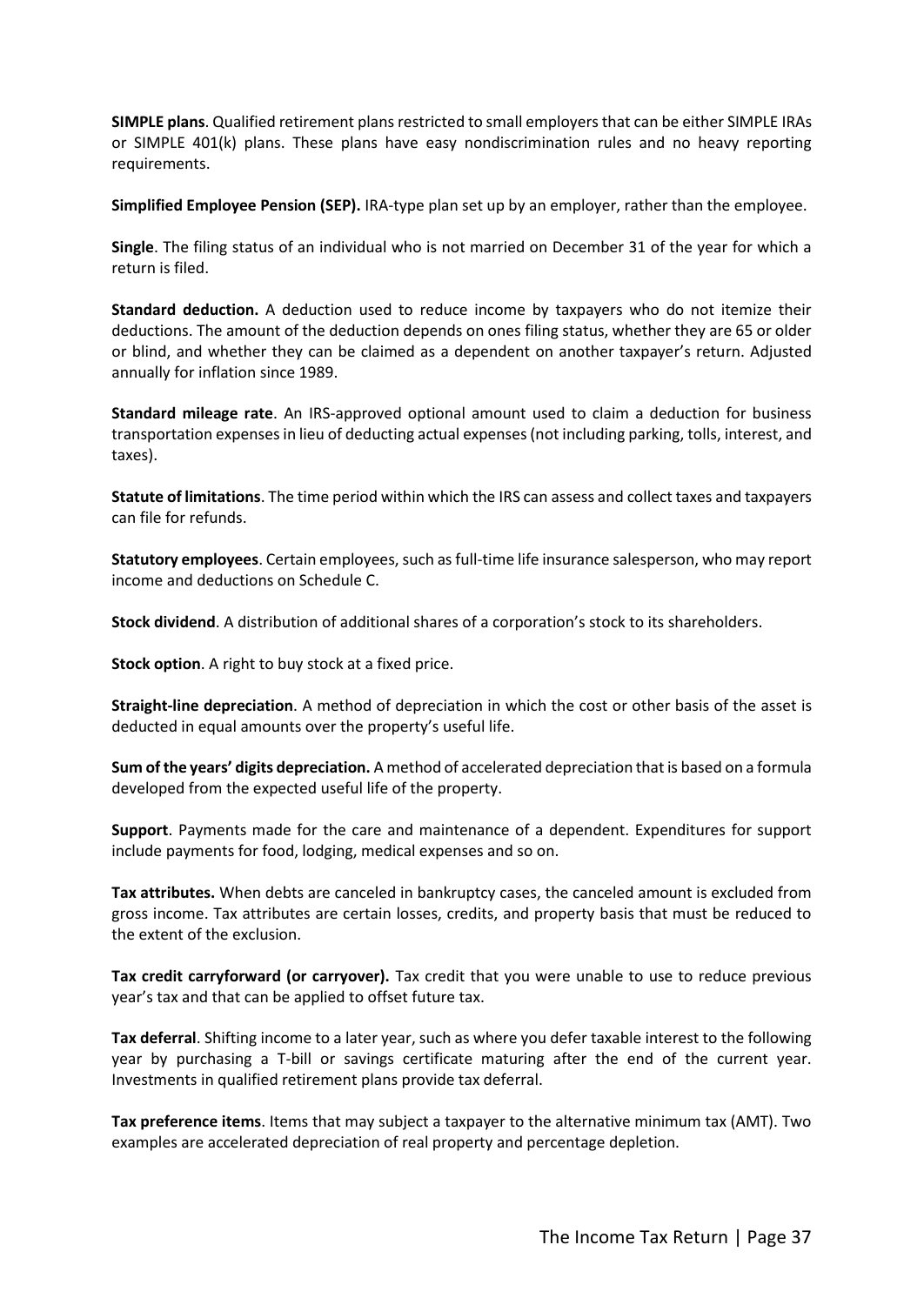**Tax year.** A period (generally 12 months) for reporting income and expenses.

**Taxable income.** Net income after claiming all deductions from gross income and adjusted gross income, such as IRA deductions, itemized deductions, or the standard deduction.

**Taxpayer identification number**. For an individual, his or her social security number; for businesses, fiduciaries, and other non-individual taxpayers, the employer identification number.

**Tax-exempt income**. Income that is not subject to federal income tax. An example is income for state and municipal bonds.

**Tax-sheltered annuity**. A type of retirement annuity offered to employees of charitable organizations and educational systems, generally funded by employee salary-reduction contributions.

**Trade date**. The date on which a purchase or sale of securities occurs. The trade date is used in determining the holding period of a security.

**Trust**. An arrangement under which one person transfers legal ownership of assets to another person or corporation (the trustee) for the benefit of one or more third persons (beneficiaries).

**Undistributed capital gains**. Capital gains that investors in mutual funds must report but for which they can claim a tax credit for their share of tax paid by the fund.

**Useful life**. For property not depreciated under ACRS and MACRS, the estimate of time in which a depreciable asset will be used.

**Wash sales**. Sales on which losses are disallowed because you recover your market position within a 61-day period.

**Withholding**. An amount taken from income as pre-payment of an individual's tax liability for the year. In the case of wages, the employer withholds part of every wage payment. Backup withholding from dividend or interest income is required if you do not provide the payer with a correct taxpayer identification number. Withholding on pensions and IRAs is automatic unless you elect to waive withholding.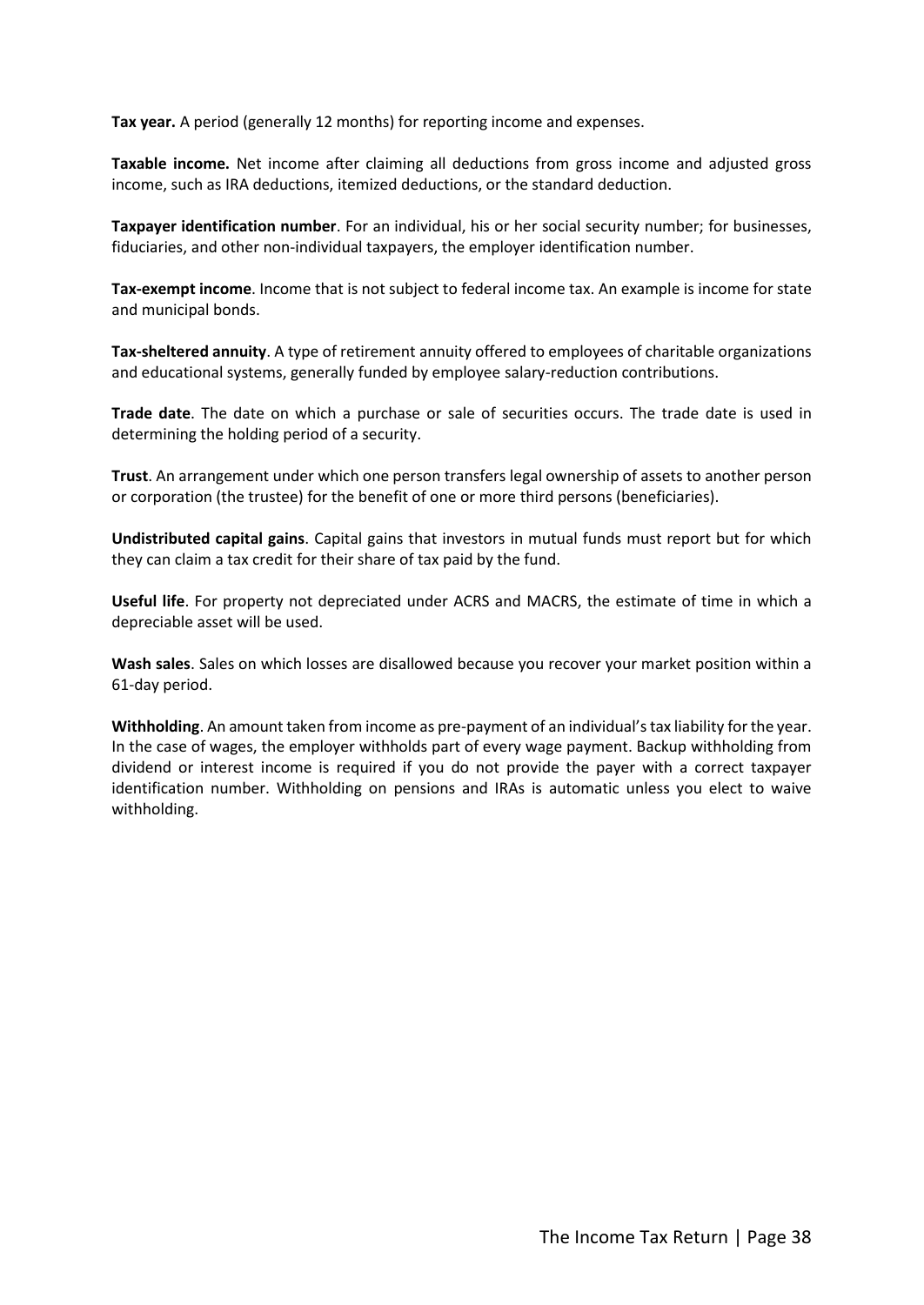# <span id="page-38-0"></span>FINAL EXAM

#### **The Income Tax Return**

The following exam is attached only for your convenience. To access the official exam for this selfstudy course, please log into your account online and take the Final Exam from the course details page. A passing score of 70 percent or better will receive course credit and a Certificate of Completion.

#### **1. What is the standard deduction for a 65 year old individual who files as single in 2020:**

- A. \$12,400
- B. \$13,300
- C. \$14,050
- D. \$24,800

#### **2. For 2020, what is the maximum estate and gift tax exemption for an individual taxpayer:**

- A. \$5.0 million
- B. \$5.5 million
- C. \$11.58 million
- D. \$23.16 million

#### **3. During 2020, what is the standard mileage rate for operating your car for charitable purposes:**

- A. 14.0 cents a mile
- B. 17.0 cents a mile
- C. 18.0 cents a mile
- D. 57.5 cents a mile

**4. Filing Form 4868, Application for Automatic Extension of Time to File U.S. Individual Income Tax Return, provides an automatic extension to file of how long:**

- A. 3 months
- B. 6 months
- C. 9 months
- D. 1 year

#### **5. Generally, when is a taxpayer's filing status as either married or unmarried determined:**

- A. on the date the taxpayer files his or her return
- B. on the first day of the tax year
- C. on the last day of the tax year
- D. on April  $15<sup>th</sup>$  of the tax year

#### **6. Which of the following is a requirement for filing as head of household:**

- A. the taxpayer must be considered unmarried on the first day of the tax year
- B. the taxpayer must be considered unmarried on the last day of the tax year
- C. the taxpayer paid more than half of the cost of keeping up the home for the year
- D. both B and C above

#### **7. If you are a widow(er) with a dependent child and you have not remarried, you may be eligible to use the qualifying widow(er) with dependent child as your filing status for a maximum of how long:**

- A. the current tax year
- B. 1 year following the year of death of your spouse
- C. 2 years following the year of death of your spouse